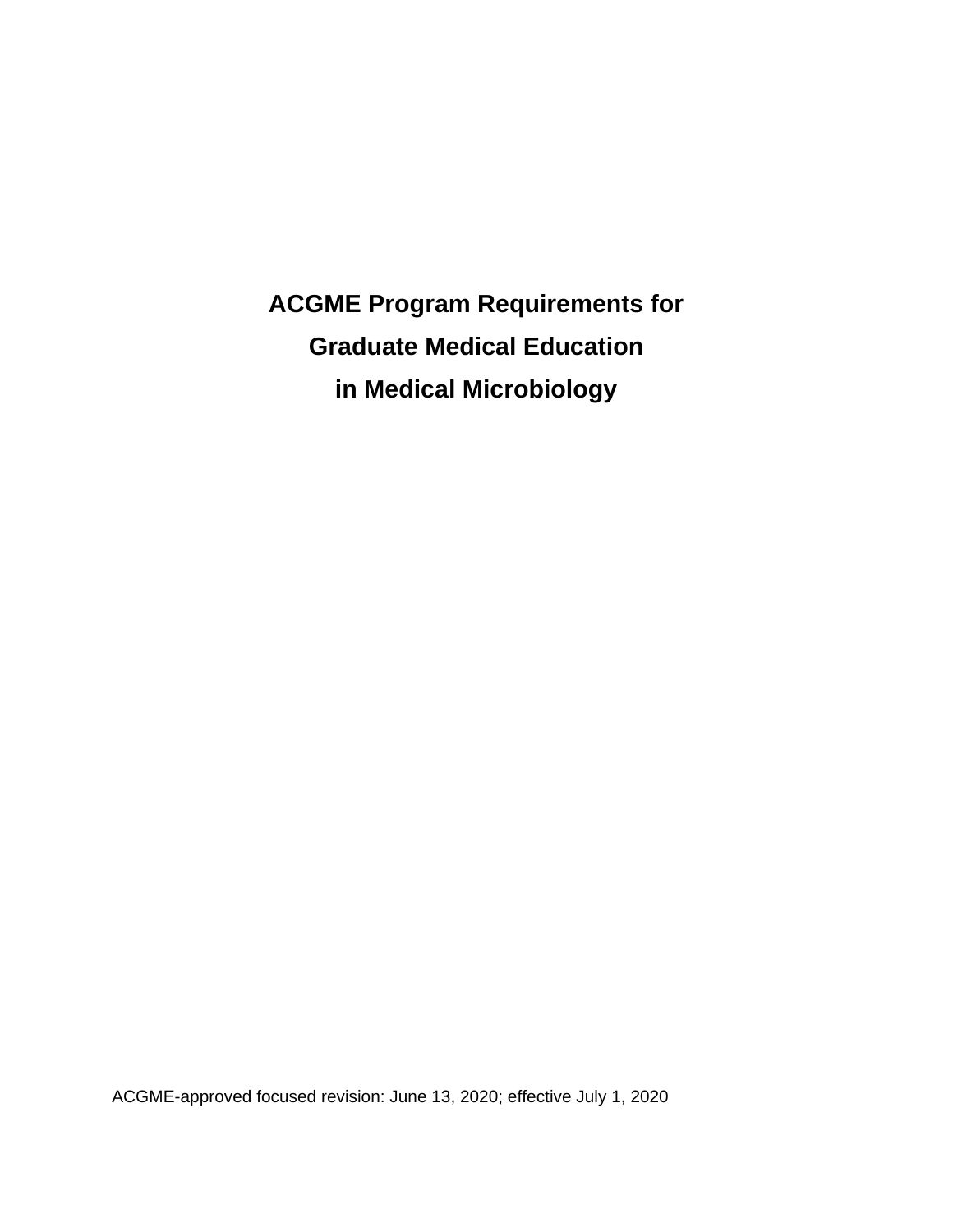|    | Int.A. |                                                                          |  |
|----|--------|--------------------------------------------------------------------------|--|
|    | Int.B. |                                                                          |  |
|    | Int.C. |                                                                          |  |
| L. |        |                                                                          |  |
|    | I.A.   |                                                                          |  |
|    | I.B.   |                                                                          |  |
|    | I.C.   |                                                                          |  |
|    | I.D.   |                                                                          |  |
|    | I.E.   |                                                                          |  |
|    |        |                                                                          |  |
|    | II.A.  |                                                                          |  |
|    | II.B.  |                                                                          |  |
|    | ILC.   |                                                                          |  |
|    | II.D.  |                                                                          |  |
|    |        |                                                                          |  |
|    | III.A. |                                                                          |  |
|    | III.B. |                                                                          |  |
|    | III.C. |                                                                          |  |
|    |        |                                                                          |  |
|    | IV.A.  |                                                                          |  |
|    | IV.B.  |                                                                          |  |
|    | IV.C.  |                                                                          |  |
|    | IV.D.  |                                                                          |  |
|    |        |                                                                          |  |
|    | V.A.   |                                                                          |  |
|    | V.B.   |                                                                          |  |
|    | V.C.   |                                                                          |  |
|    |        |                                                                          |  |
|    | VI.A.  | Patient Safety, Quality Improvement, Supervision, and Accountability  34 |  |
|    | VI.B.  |                                                                          |  |
|    | VI.C.  |                                                                          |  |
|    | VI.D.  |                                                                          |  |
|    | VI.E.  | Clinical Responsibilities, Teamwork, and Transitions of Care45           |  |
|    | VI.F.  |                                                                          |  |

### **Contents**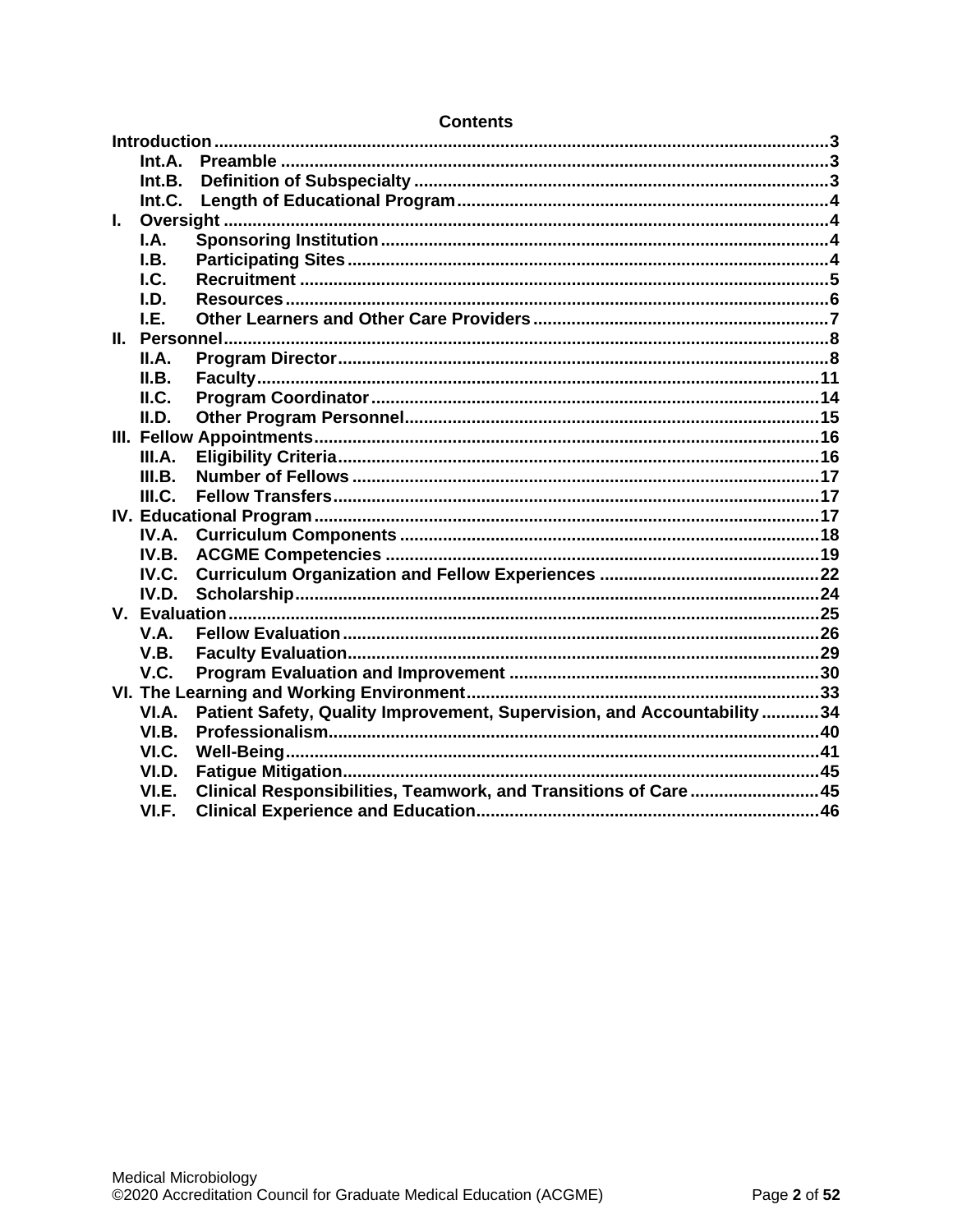### **ACGME Program Requirements for Graduate Medical Education in Medical Microbiology**

### **Common Program Requirements (Fellowship) are in BOLD**

Where applicable, text in italics describes the underlying philosophy of the requirements in that section. These philosophic statements are not program requirements and are therefore not citable.

**Background and Intent: These fellowship requirements reflect the fact that these learners have already completed the first phase of graduate medical education. Thus, the Common Program Requirements (Fellowship) are intended to explain the differences.**

### <span id="page-2-0"></span>**Introduction**

<span id="page-2-1"></span>**Int.A.** *Fellowship is advanced graduate medical education beyond a core residency program for physicians who desire to enter more specialized practice. Fellowship-trained physicians serve the public by providing subspecialty care, which may also include core medical care, acting as a community resource for expertise in their field, creating and integrating new knowledge into practice, and educating future generations of physicians. Graduate medical education values the strength that a diverse group of physicians brings to medical care.*

> *Fellows who have completed residency are able to practice independently in their core specialty. The prior medical experience and expertise of fellows distinguish them from physicians entering into residency training. The fellow's care of patients within the subspecialty is undertaken with appropriate faculty supervision and conditional independence. Faculty members serve as role models of excellence, compassion, professionalism, and scholarship. The fellow develops deep medical knowledge, patient care skills, and expertise applicable to their focused area of practice. Fellowship is an intensive program of subspecialty clinical and didactic education that focuses on the multidisciplinary care of patients. Fellowship education is often physically, emotionally, and intellectually demanding, and occurs in a variety of clinical learning environments committed to graduate medical education and the well-being of patients, residents, fellows, faculty members, students, and all members of the health care team.*

*In addition to clinical education, many fellowship programs advance fellows' skills as physician-scientists. While the ability to create new knowledge within medicine is not exclusive to fellowship-educated physicians, the fellowship experience expands a physician's abilities to pursue hypothesis-driven scientific inquiry that results in contributions to the medical literature and patient care. Beyond the clinical subspecialty expertise achieved, fellows develop mentored relationships built on an infrastructure that promotes collaborative research.*

### <span id="page-2-2"></span>**Int.B. Definition of Subspecialty**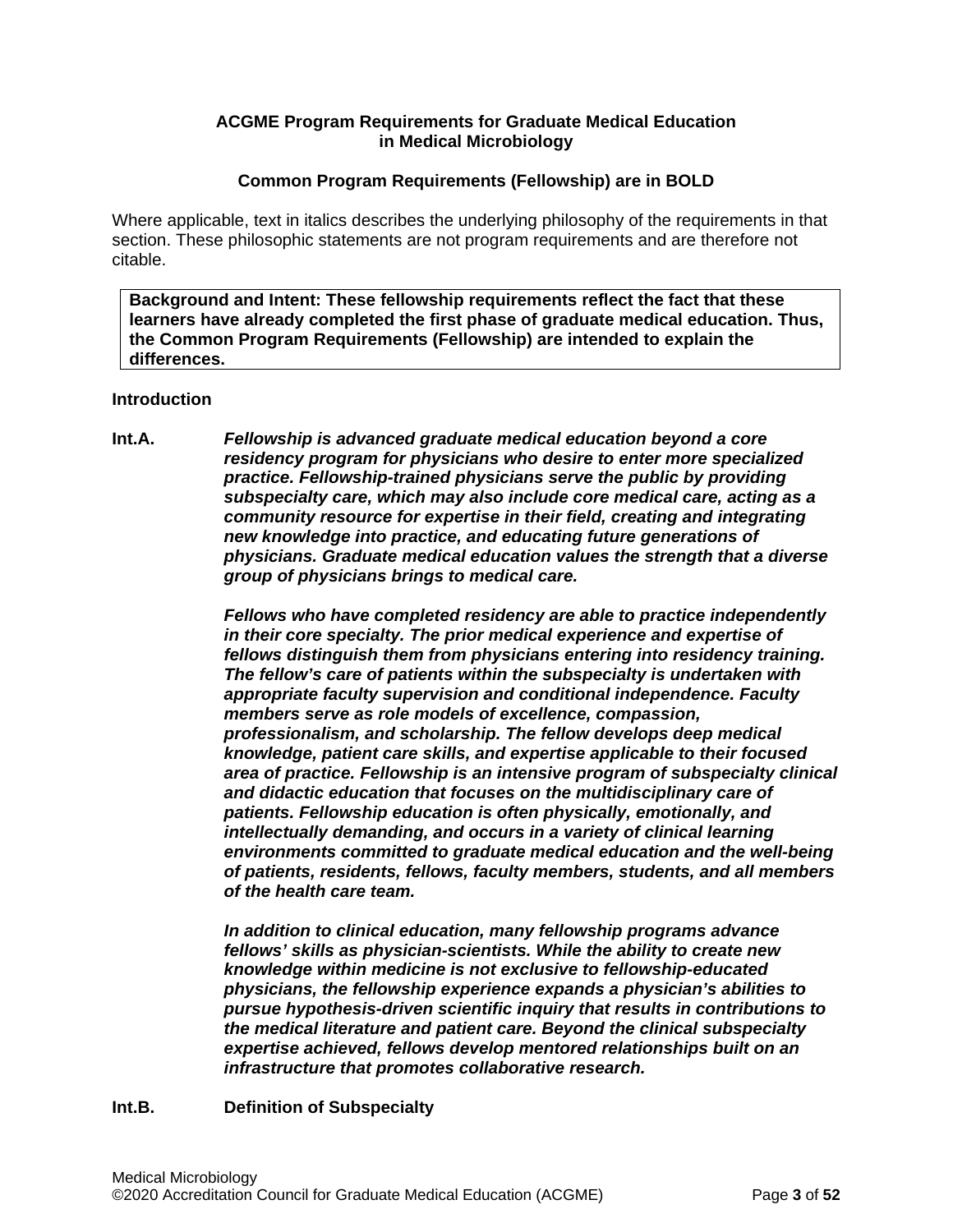Medical microbiology is the subspecialty of pathology concerned primarily with the laboratory diagnosis, treatment, and control of infectious diseases. Practitioners of medical microbiology provide: medical, scientific, and administrative direction for diagnostic microbiology laboratories; consultations regarding the pathologic/microbiologic diagnosis of infectious diseases; and clinical consultations regarding the selection and interpretation of medical microbiology tests. In addition to these activities, medical microbiologists may direct the infection control program of a health care organization, and participate in or direct an antibiotic stewardship committee to optimize the wise use of antimicrobial agents and minimize the emergence of resistance toward these compounds.

### <span id="page-3-0"></span>**Int.C. Length of Educational Program**

The educational program in medical microbiology must be 12 months in length. (Core)\*

### <span id="page-3-1"></span>**I. Oversight**

### <span id="page-3-2"></span>**I.A. Sponsoring Institution**

*The Sponsoring Institution is the organization or entity that assumes the ultimate financial and academic responsibility for a program of graduate medical education consistent with the ACGME Institutional Requirements.*

*When the Sponsoring Institution is not a rotation site for the program, the most commonly utilized site of clinical activity for the program is the primary clinical site.*

**Background and Intent: Participating sites will reflect the health care needs of the community and the educational needs of the fellows. A wide variety of organizations may provide a robust educational experience and, thus, Sponsoring Institutions and participating sites may encompass inpatient and outpatient settings including, but not limited to a university, a medical school, a teaching hospital, a nursing home, a school of public health, a health department, a public health agency, an organized health care delivery system, a medical examiner's office, an educational consortium, a teaching health center, a physician group practice, federally qualified health center, or an educational foundation.**

### **I.A.1. The program must be sponsored by one ACGME-accredited Sponsoring Institution. (Core)**

# <span id="page-3-3"></span>**I.B. Participating Sites**

*A participating site is an organization providing educational experiences or educational assignments/rotations for fellows.*

**I.B.1. The program, with approval of its Sponsoring Institution, must designate a primary clinical site. (Core)**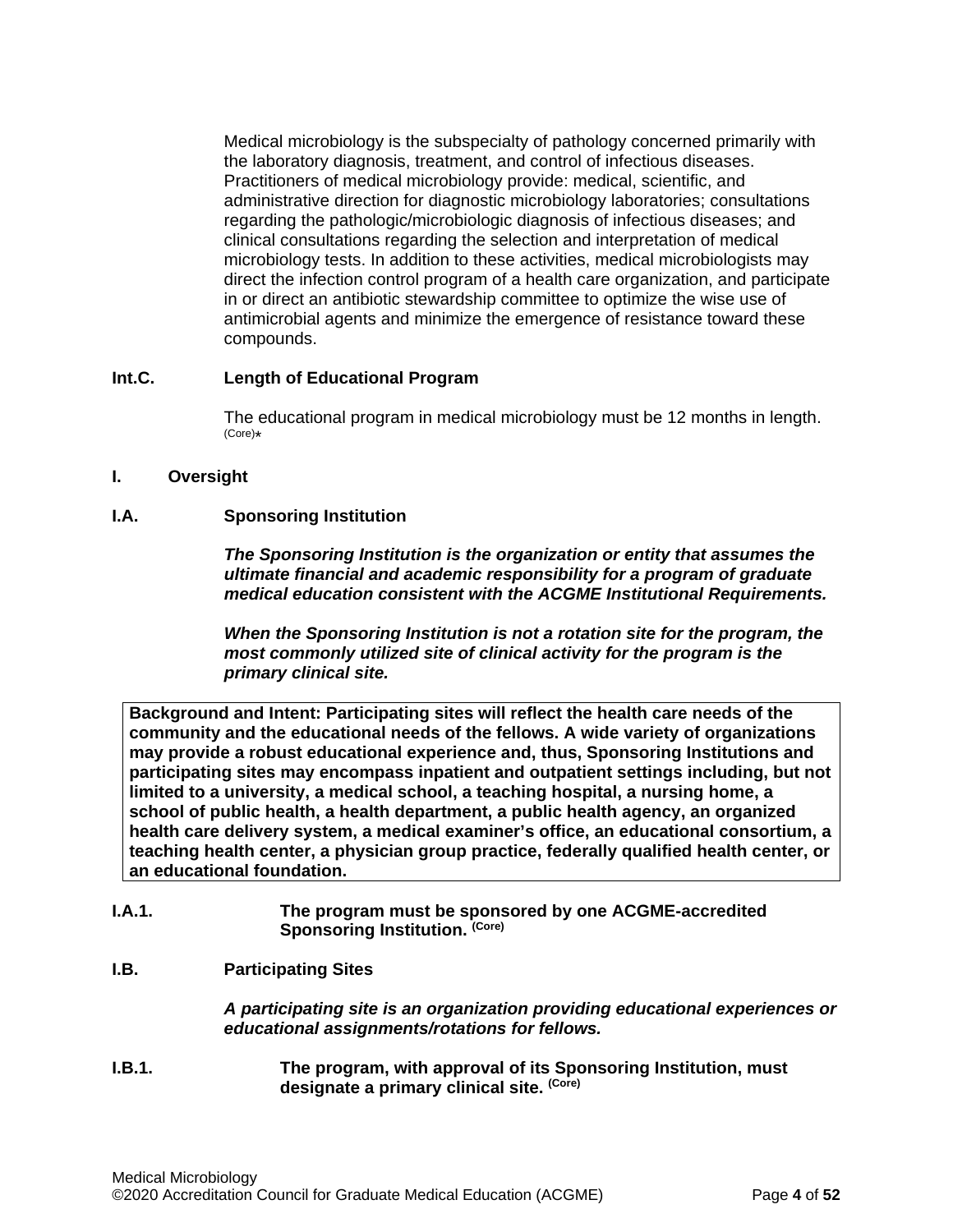| I.B.2.      | There must be a program letter of agreement (PLA) between the<br>program and each participating site that governs the relationship<br>between the program and the participating site providing a required<br>assignment. (Core) |
|-------------|---------------------------------------------------------------------------------------------------------------------------------------------------------------------------------------------------------------------------------|
| I.B.2.a)    | The PLA must:                                                                                                                                                                                                                   |
| I.B.2.a)(1) | be renewed at least every 10 years; and, (Core)                                                                                                                                                                                 |
| I.B.2.a)(2) | be approved by the designated institutional official<br>(DIO). (Core)                                                                                                                                                           |
| I.B.3.      | The program must monitor the clinical learning and working<br>environment at all participating sites. (Core)                                                                                                                    |
| I.B.3.a)    | At each participating site there must be one faculty member,<br>designated by the program director, who is accountable for<br>fellow education for that site, in collaboration with the<br>program director. (Core)             |

**Background and Intent: While all fellowship programs must be sponsored by a single ACGME-accredited Sponsoring Institution, many programs will utilize other clinical settings to provide required or elective training experiences. At times it is appropriate to utilize community sites that are not owned by or affiliated with the Sponsoring Institution. Some of these sites may be remote for geographic, transportation, or communication issues. When utilizing such sites, the program must designate a faculty member responsible for ensuring the quality of the educational experience. In some circumstances, the person charged with this responsibility may not be physically present at the site, but remains responsible for fellow education occurring at the site. The requirements under I.B.3. are intended to ensure that this will be the case.**

**Suggested elements to be considered in PLAs will be found in the ACGME Program Director's Guide to the Common Program Requirements. These include:**

- **Identifying the faculty members who will assume educational and supervisory responsibility for fellows**
- **Specifying the responsibilities for teaching, supervision, and formal evaluation of fellows**
- **Specifying the duration and content of the educational experience**
- **Stating the policies and procedures that will govern fellow education during the assignment**
- **I.B.4. The program director must submit any additions or deletions of participating sites routinely providing an educational experience, required for all fellows, of one month full time equivalent (FTE) or more through the ACGME's Accreditation Data System (ADS). (Core)**
- <span id="page-4-0"></span>**I.C. The program, in partnership with its Sponsoring Institution, must engage in practices that focus on mission-driven, ongoing, systematic recruitment and retention of a diverse and inclusive workforce of residents (if present),**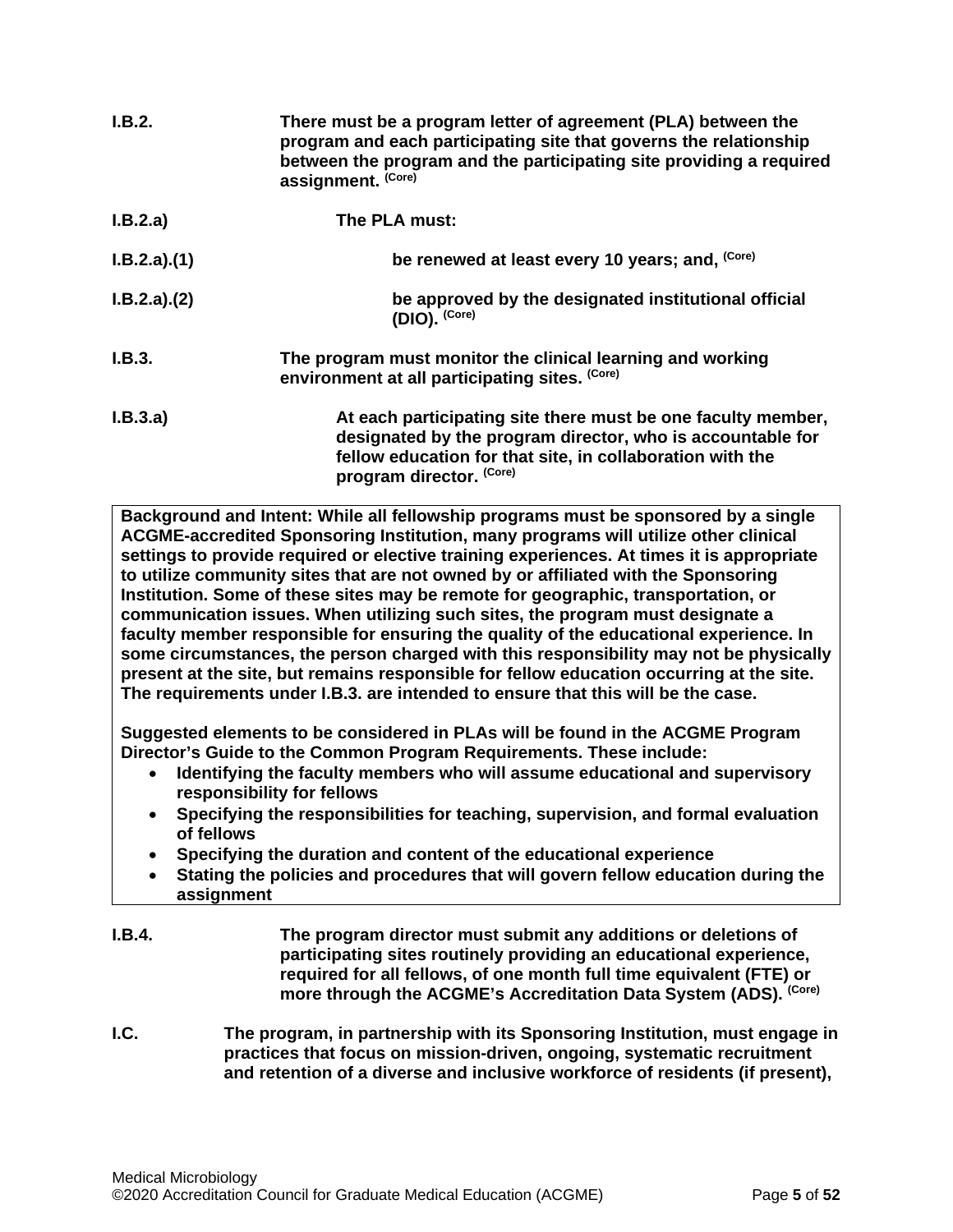**fellows, faculty members, senior administrative staff members, and other relevant members of its academic community. (Core)**

**Background and Intent: It is expected that the Sponsoring Institution has, and programs implement, policies and procedures related to recruitment and retention of minorities underrepresented in medicine and medical leadership in accordance with the Sponsoring Institution's mission and aims. The program's annual evaluation must include an assessment of the program's efforts to recruit and retain a diverse workforce, as noted in V.C.1.c).(5).(c).**

<span id="page-5-0"></span>

| I.D.            | <b>Resources</b>                                                                                                                                                                                                                                                                                                          |
|-----------------|---------------------------------------------------------------------------------------------------------------------------------------------------------------------------------------------------------------------------------------------------------------------------------------------------------------------------|
| I.D.1.          | The program, in partnership with its Sponsoring Institution, must<br>ensure the availability of adequate resources for fellow education.<br>(Core)                                                                                                                                                                        |
| I.D.1.a)        | At the primary clinical site, the program must provide each fellow<br>with:                                                                                                                                                                                                                                               |
| I.D.1.a)(1)     | a designated work area; (Core)                                                                                                                                                                                                                                                                                            |
| I.D.1.a)(2)     | an individual computer with access to hospital and<br>laboratory information systems, electronic health records,<br>and the Internet; (Core)                                                                                                                                                                              |
| I.D.1.a)(3)     | photomicroscopy and gross imaging technology for fellows;<br>and, (Core)                                                                                                                                                                                                                                                  |
| I.D.1.a)(4)     | access to updated teaching materials, such as interesting<br>case files and archived conference materials, or study<br>sets, such as glass slides and virtual study sets,<br>encompassing the core curriculum areas of anatomic<br>and/or clinical pathology, as matches the program's<br>specialty concentration. (Core) |
| I.D.1.b         | There must be office space, meeting rooms, and laboratory space<br>to support patient care-related teaching, educational, and<br>research activities, and clinical service work. (Core)                                                                                                                                   |
| I.D.1.c         | Clinical material related to the subspecialty area of the fellowship<br>must be provided. (Core)                                                                                                                                                                                                                          |
| $I.D.1.c$ $(1)$ | Clinical material must be indexed so as to permit retrieval<br>of archived records in a timely manner. (Core)                                                                                                                                                                                                             |
| I.D.2.          | The program, in partnership with its Sponsoring Institution, must<br>ensure healthy and safe learning and working environments that<br>promote fellow well-being and provide for: (Core)                                                                                                                                  |
| I.D.2.a)        | access to food while on duty; (Core)                                                                                                                                                                                                                                                                                      |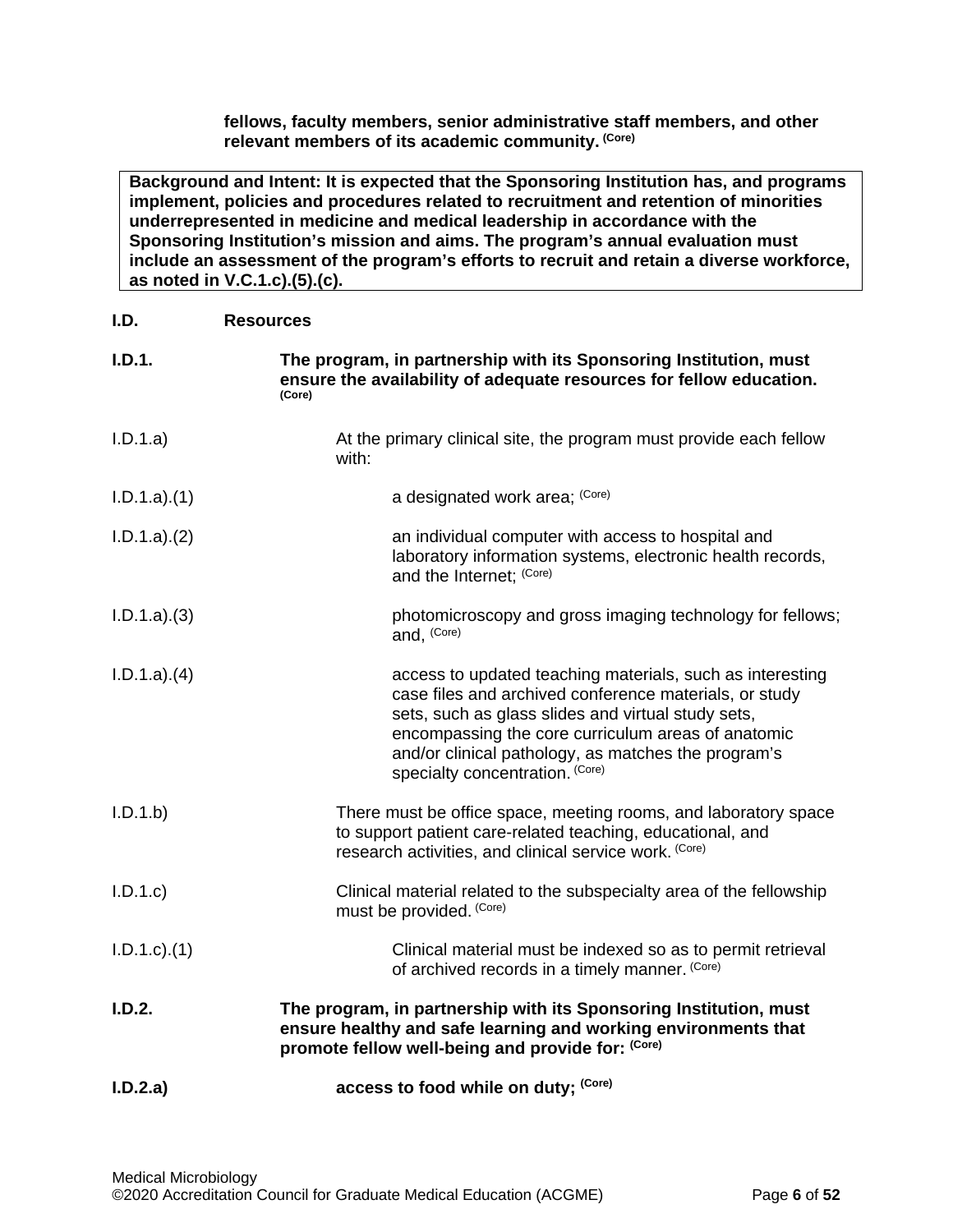**I.D.2.b) safe, quiet, clean, and private sleep/rest facilities available and accessible for fellows with proximity appropriate for safe patient care; (Core)**

**Background and Intent: Care of patients within a hospital or health system occurs continually through the day and night. Such care requires that fellows function at their peak abilities, which requires the work environment to provide them with the ability to meet their basic needs within proximity of their clinical responsibilities. Access to food and rest are examples of these basic needs, which must be met while fellows are working. Fellows should have access to refrigeration where food may be stored. Food should be available when fellows are required to be in the hospital overnight. Rest facilities are necessary, even when overnight call is not required, to accommodate the fatigued fellow.**

**I.D.2.c) clean and private facilities for lactation that have refrigeration capabilities, with proximity appropriate for safe patient care; (Core)**

**Background and Intent: Sites must provide private and clean locations where fellows may lactate and store the milk within a refrigerator. These locations should be in close proximity to clinical responsibilities. It would be helpful to have additional support within these locations that may assist the fellow with the continued care of patients, such as a computer and a phone. While space is important, the time required for lactation is also critical for the well-being of the fellow and the fellow's family, as outlined in VI.C.1.d).(1).**

<span id="page-6-0"></span>

| I.D.2.d  | security and safety measures appropriate to the participating<br>site; and, (Core)                                                                                                                                                               |
|----------|--------------------------------------------------------------------------------------------------------------------------------------------------------------------------------------------------------------------------------------------------|
| I.D.2.e  | accommodations for fellows with disabilities consistent with<br>the Sponsoring Institution's policy. (Core)                                                                                                                                      |
| I.D.3.   | Fellows must have ready access to subspecialty-specific and other<br>appropriate reference material in print or electronic format. This<br>must include access to electronic medical literature databases with<br>full text capabilities. (Core) |
| I.D.4.   | The program's educational and clinical resources must be adequate<br>to support the number of fellows appointed to the program. (Core)                                                                                                           |
| I.E.     | A fellowship program usually occurs in the context of many learners and<br>other care providers and limited clinical resources. It should be structured<br>to optimize education for all learners present.                                       |
| I.E.1.   | Fellows should contribute to the education of residents in core<br>programs, if present. (Core)                                                                                                                                                  |
| I.E.1.a) | The education of other learners must not dilute the educational<br>experience of the program's fellows. (Core)                                                                                                                                   |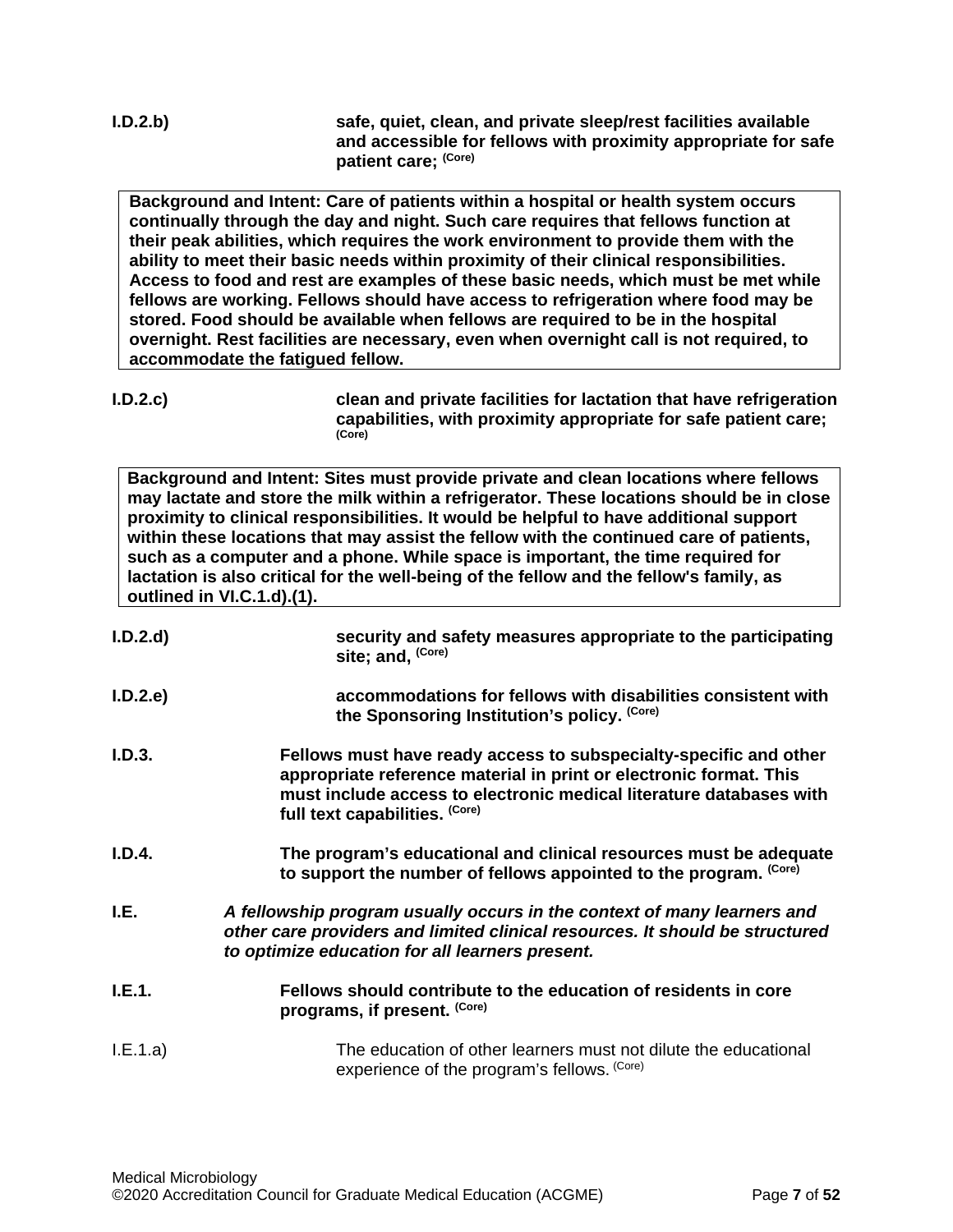**Background and Intent: The clinical learning environment has become increasingly complex and often includes care providers, students, and post-graduate residents and fellows from multiple disciplines. The presence of these practitioners and their learners enriches the learning environment. Programs have a responsibility to monitor the learning environment to ensure that fellows' education is not compromised by the presence of other providers and learners, and that fellows' education does not compromise core residents' education.**

### <span id="page-7-0"></span>**II. Personnel**

<span id="page-7-1"></span>

| II.A.     | <b>Program Director</b>                                                                                                                                                                               |
|-----------|-------------------------------------------------------------------------------------------------------------------------------------------------------------------------------------------------------|
| II.A.1.   | There must be one faculty member appointed as program director<br>with authority and accountability for the overall program, including<br>compliance with all applicable program requirements. (Core) |
| II.A.1.a) | The Sponsoring Institution's Graduate Medical Education<br>Committee (GMEC) must approve a change in program<br>director. (Core)                                                                      |
| II.A.1.b) | Final approval of the program director resides with the<br>Review Committee. (Core)                                                                                                                   |

**Background and Intent: While the ACGME recognizes the value of input from numerous individuals in the management of a fellowship, a single individual must be designated as program director and made responsible for the program. This individual will have dedicated time for the leadership of the fellowship, and it is this individual's responsibility to communicate with the fellows, faculty members, DIO, GMEC, and the ACGME. The program director's nomination is reviewed and approved by the GMEC. Final approval of program directors resides with the Review Committee.**

### **II.A.2. The program director must be provided with support adequate for administration of the program based upon its size and configuration. (Core)**

II.A.2.a) At a minimum, the program director must be provided with the salary support required to devote 10 percent FTE of non-clinical time to the administration of the program. Additional support for the program director and the associate program director(s) must be provided based on program size as follows: (Core)

| Number of Approved      | Minimum FTE |
|-------------------------|-------------|
| <b>Fellow Positions</b> |             |
| 1-3                     | ດ 1         |
| 4-6                     | በ 2         |
|                         |             |

**Background and Intent: Ten percent FTE is defined as one half day per week.** 

**"Administrative time" is defined as non-clinical time spent meeting the responsibilities of**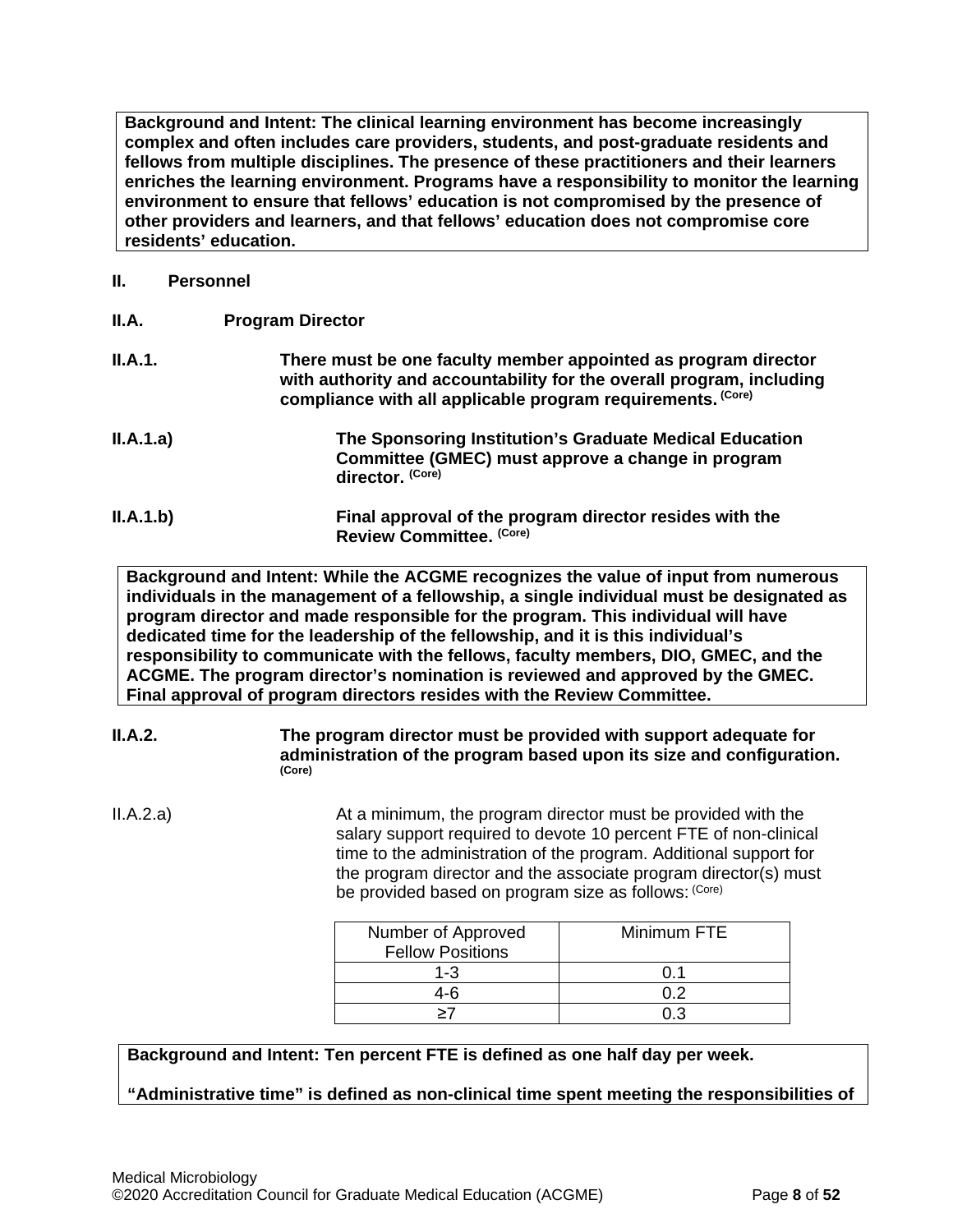**the program director as detailed in requirements II.A.4.-II.A.4.a).(16).** 

**The requirement does not address the source of funding required to provide the specified salary support.**

| II.A.3.     | Qualifications of the program director:                                                                                                                                                                                                                                                                                                            |  |
|-------------|----------------------------------------------------------------------------------------------------------------------------------------------------------------------------------------------------------------------------------------------------------------------------------------------------------------------------------------------------|--|
| II.A.3.a)   | must include subspecialty expertise and qualifications<br>acceptable to the Review Committee; (Core)                                                                                                                                                                                                                                               |  |
| II.A.3.b)   | must include current certification in the subspecialty for<br>which they are the program director by the American Board<br>of Pathology (ABPath) or subspecialty qualifications that are<br>acceptable to the Review Committee; and, (Core)                                                                                                        |  |
|             | [Note that while the Common Program Requirements deem<br>certification by a certifying board of the American Osteopathic<br>Association (AOA) acceptable, there is no AOA board that offers<br>certification in this specialty/subspecialty]                                                                                                       |  |
| II.A.3.c    | must include at least three years of active participation as a<br>specialist in medical microbiology following completion of all<br>graduate medical education. (Core)                                                                                                                                                                             |  |
| II.A.4.     | <b>Program Director Responsibilities</b>                                                                                                                                                                                                                                                                                                           |  |
|             | The program director must have responsibility, authority, and<br>accountability for: administration and operations; teaching and<br>scholarly activity; fellow recruitment and selection, evaluation, and<br>promotion of fellows, and disciplinary action; supervision of fellows;<br>and fellow education in the context of patient care. (Core) |  |
| II.A.4.a)   | The program director must:                                                                                                                                                                                                                                                                                                                         |  |
| ILA.4.a)(1) | be a role model of professionalism; (Core)                                                                                                                                                                                                                                                                                                         |  |
|             | Rackaround and Intont: The program director, as the leader of the program, must serve                                                                                                                                                                                                                                                              |  |

**Background and Intent: The program director, as the leader of the program, must serve as a role model to fellows in addition to fulfilling the technical aspects of the role. As fellows are expected to demonstrate compassion, integrity, and respect for others, they must be able to look to the program director as an exemplar. It is of utmost importance, therefore, that the program director model outstanding professionalism, high quality patient care, educational excellence, and a scholarly approach to work. The program director creates an environment where respectful discussion is welcome, with the goal of continued improvement of the educational experience.**

**II.A.4.a).(2) design and conduct the program in a fashion consistent with the needs of the community, the mission(s) of the Sponsoring Institution, and the mission(s) of the program; (Core)**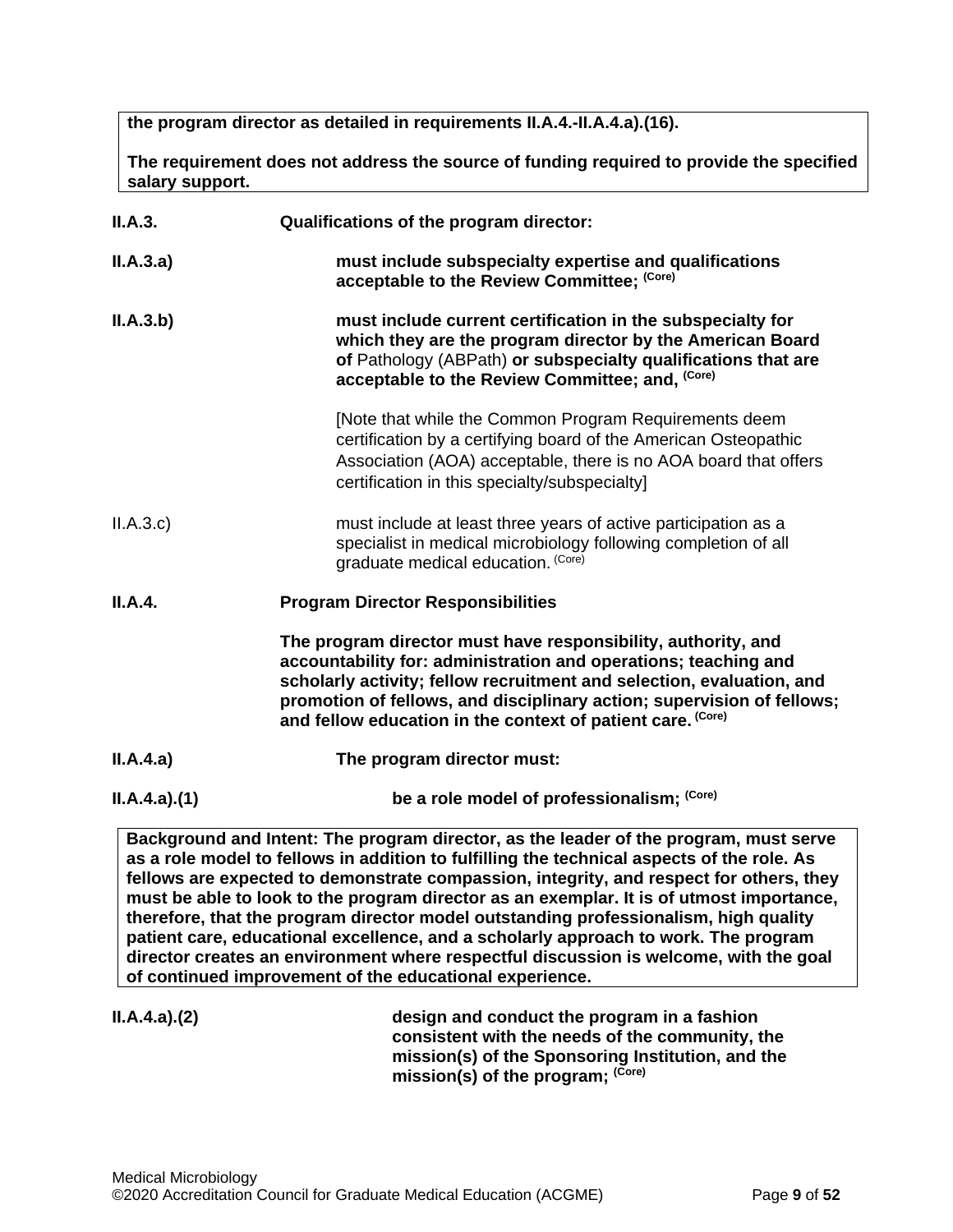**Background and Intent: The mission of institutions participating in graduate medical education is to improve the health of the public. Each community has health needs that vary based upon location and demographics. Programs must understand the social determinants of health of the populations they serve and incorporate them in the design and implementation of the program curriculum, with the ultimate goal of addressing these needs and health disparities.** 

| ILA.4.a)(3) | administer and maintain a learning environment<br>conducive to educating the fellows in each of the |
|-------------|-----------------------------------------------------------------------------------------------------|
|             | <b>ACGME Competency domains; (Core)</b>                                                             |

**Background and Intent: The program director may establish a leadership team to assist in the accomplishment of program goals. Fellowship programs can be highly complex. In a complex organization the leader typically has the ability to delegate authority to others, yet remains accountable. The leadership team may include physician and nonphysician personnel with varying levels of education, training, and experience.**

| ILA.4.a)(4) | develop and oversee a process to evaluate candidates<br>prior to approval as program faculty members for<br>participation in the fellowship program education and<br>at least annually thereafter, as outlined in V.B.; (Core) |
|-------------|--------------------------------------------------------------------------------------------------------------------------------------------------------------------------------------------------------------------------------|
| ILA.4.a)(5) | have the authority to approve program faculty<br>members for participation in the fellowship program<br>education at all sites; (Core)                                                                                         |
| ILA.4.a)(6) | have the authority to remove program faculty<br>members from participation in the fellowship program<br>education at all sites; (Core)                                                                                         |
| ILA.4.a)(7) | have the authority to remove fellows from supervising<br>interactions and/or learning environments that do not<br>meet the standards of the program; (Core)                                                                    |

**Background and Intent: The program director has the responsibility to ensure that all who educate fellows effectively role model the Core Competencies. Working with a fellow is a privilege that is earned through effective teaching and professional role modeling. This privilege may be removed by the program director when the standards of the clinical learning environment are not met.**

**There may be faculty in a department who are not part of the educational program, and the program director controls who is teaching the residents.**

| ILA.4.a)(8) | submit accurate and complete information required<br>and requested by the DIO, GMEC, and ACGME; (Core)                                                                   |
|-------------|--------------------------------------------------------------------------------------------------------------------------------------------------------------------------|
| ILA.4.a)(9) | provide applicants who are offered an interview with<br>information related to the applicant's eligibility for the<br>relevant subspecialty board examination(s); (Core) |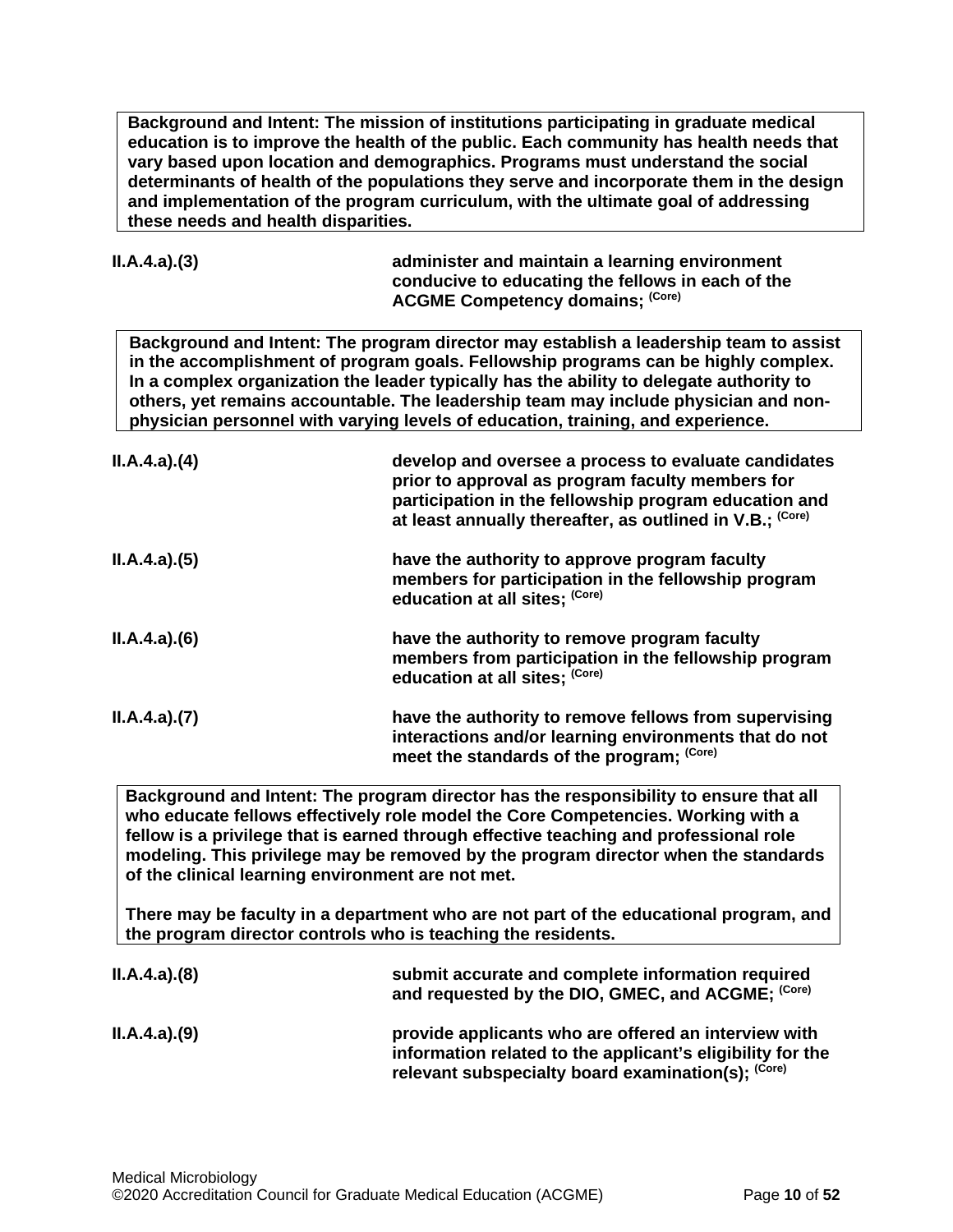| ILA.4.a)(10)    | provide a learning and working environment in which<br>fellows have the opportunity to raise concerns and<br>provide feedback in a confidential manner as<br>appropriate, without fear of intimidation or retaliation;<br>(Core)                                                                                                        |
|-----------------|-----------------------------------------------------------------------------------------------------------------------------------------------------------------------------------------------------------------------------------------------------------------------------------------------------------------------------------------|
| ILA.4.a)(11)    | ensure the program's compliance with the Sponsoring<br>Institution's policies and procedures related to<br>grievances and due process; (Core)                                                                                                                                                                                           |
| ILA.4.a)(12)    | ensure the program's compliance with the Sponsoring<br>Institution's policies and procedures for due process<br>when action is taken to suspend or dismiss, not to<br>promote, or not to renew the appointment of a fellow;<br>(Core)                                                                                                   |
|                 | Background and Intent: A program does not operate independently of its Sponsoring<br>Institution. It is expected that the program director will be aware of the Sponsoring<br>Institution's policies and procedures, and will ensure they are followed by the<br>program's leadership, faculty members, support personnel, and fellows. |
| ILA.4.a)(13)    | ensure the program's compliance with the Sponsoring<br>Institution's policies and procedures on employment<br>and non-discrimination; (Core)                                                                                                                                                                                            |
| ILA.4.a)(13)(a) | Fellows must not be required to sign a non-<br>competition guarantee or restrictive covenant.<br>(Core)                                                                                                                                                                                                                                 |
| II.A.4.a)(14)   | document verification of program completion for all<br>graduating fellows within 30 days; (Core)                                                                                                                                                                                                                                        |
| ILA.4.a)(15)    | provide verification of an individual fellow's<br>completion upon the fellow's request, within 30 days;<br>and, (Core)                                                                                                                                                                                                                  |
|                 | Background and Intent: Primary verification of graduate medical education is<br>important to credentialing of physicians for further training and practice. Such                                                                                                                                                                        |

**verification must be accurate and timely. Sponsoring Institution and program policies for record retention are important to facilitate timely documentation of fellows who have previously completed the program. Fellows who leave the program prior to completion also require timely documentation of their summative evaluation.**

**II.A.4.a).(16) obtain review and approval of the Sponsoring Institution's DIO before submitting information or requests to the ACGME, as required in the Institutional Requirements and outlined in the ACGME Program Director's Guide to the Common Program Requirements. (Core)**

# <span id="page-10-0"></span>**II.B. Faculty**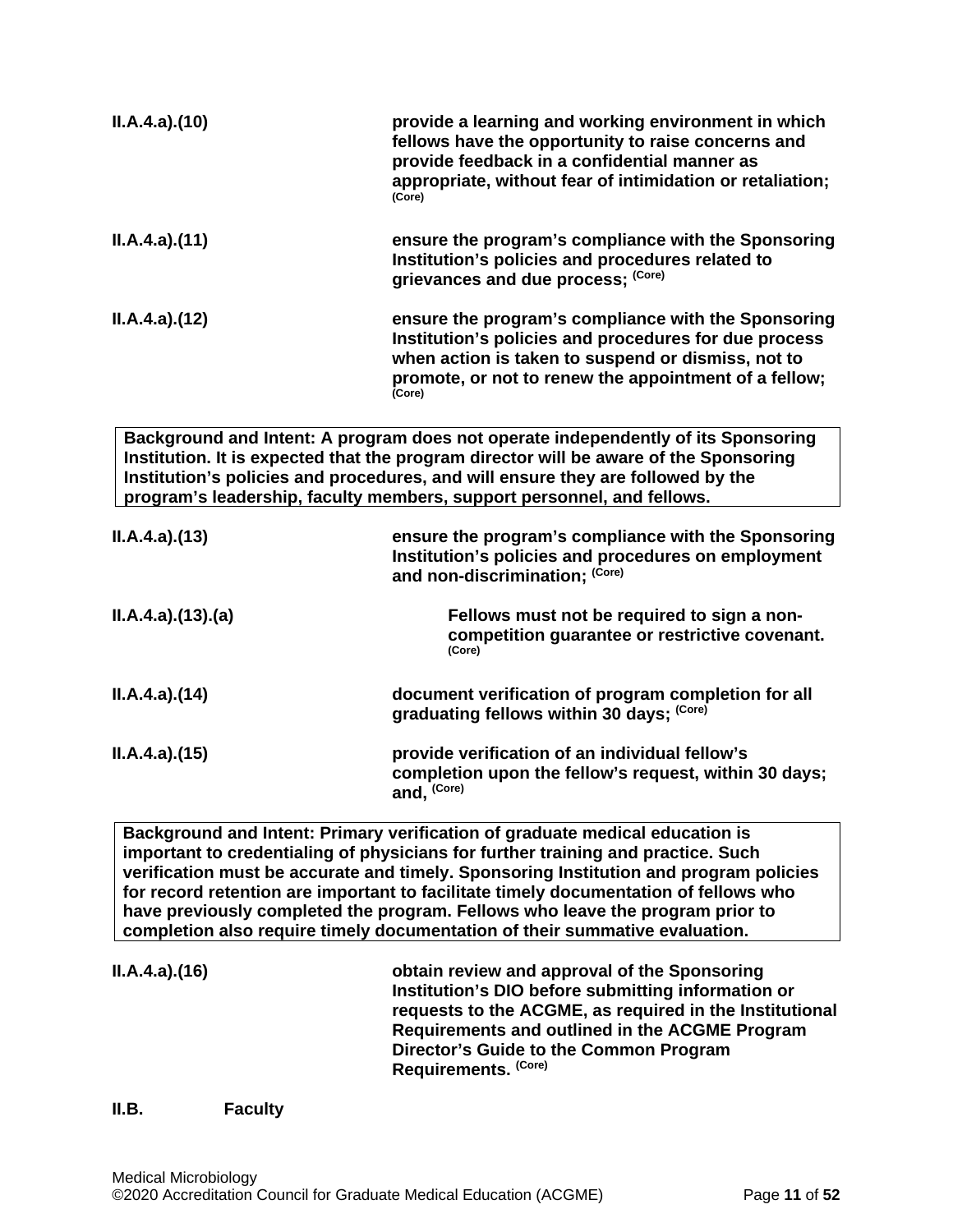*Faculty members are a foundational element of graduate medical education – faculty members teach fellows how to care for patients. Faculty members provide an important bridge allowing fellows to grow and become practice ready, ensuring that patients receive the highest quality of care. They are role models for future generations of physicians by demonstrating compassion, commitment to excellence in teaching and patient care, professionalism, and a dedication to lifelong learning. Faculty members*  experience the pride and joy of fostering the growth and development of *future colleagues. The care they provide is enhanced by the opportunity to teach. By employing a scholarly approach to patient care, faculty members, through the graduate medical education system, improve the health of the individual and the population.*

*Faculty members ensure that patients receive the level of care expected from a specialist in the field. They recognize and respond to the needs of the patients, fellows, community, and institution. Faculty members provide appropriate levels of supervision to promote patient safety. Faculty members create an effective learning environment by acting in a professional manner and attending to the well-being of the fellows and themselves.*

**Background and Intent: "Faculty" refers to the entire teaching force responsible for educating fellows. The term "faculty," including "core faculty," does not imply or require an academic appointment or salary support.**

| II.B.1.   | For each participating site, there must be a sufficient number of<br>faculty members with competence to instruct and supervise all<br>fellows at that location. (Core)                                                                                                                                  |
|-----------|---------------------------------------------------------------------------------------------------------------------------------------------------------------------------------------------------------------------------------------------------------------------------------------------------------|
| II.B.1.a) | In addition to the program director, the faculty must include at<br>least one core faculty member with demonstrated expertise in<br>medical microbiology with either medical microbiology certification<br>by the ABPath or possess qualifications judged acceptable to the<br>Review Committee. (Core) |
| II.B.2.   | <b>Faculty members must:</b>                                                                                                                                                                                                                                                                            |
| II.B.2.a) | be role models of professionalism; (Core)                                                                                                                                                                                                                                                               |
| II.B.2.b) | demonstrate commitment to the delivery of safe, quality,<br>cost-effective, patient-centered care; (Core)                                                                                                                                                                                               |

**Background and Intent: Patients have the right to expect quality, cost-effective care with patient safety at its core. The foundation for meeting this expectation is formed during residency and fellowship. Faculty members model these goals and continually strive for improvement in care and cost, embracing a commitment to the patient and the community they serve.**

**II.B.2.c) demonstrate a strong interest in the education of fellows; (Core)**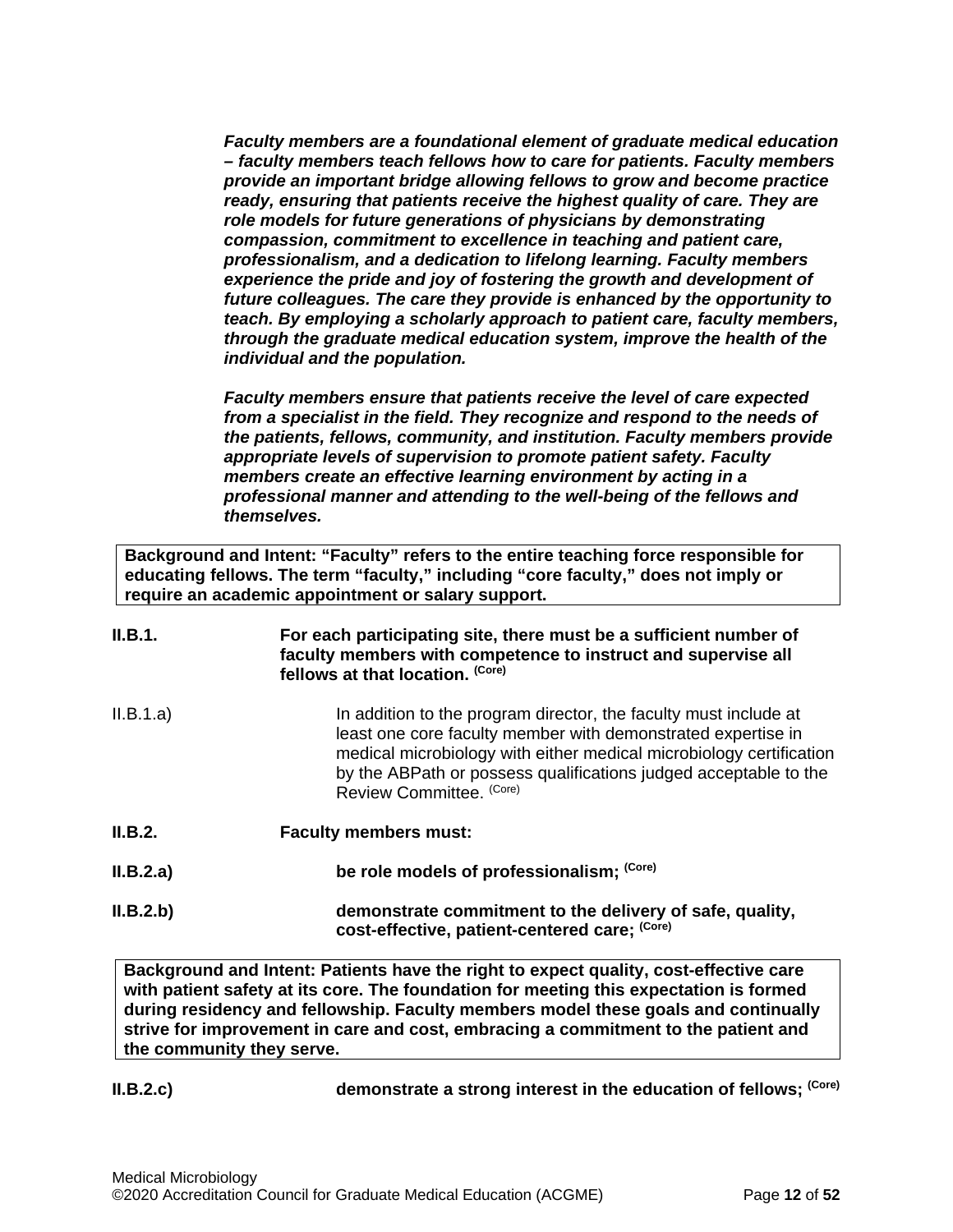| II.B.2.d       | devote sufficient time to the educational program to fulfill<br>their supervisory and teaching responsibilities; (Core)                                                                                                                                                                                                                                                                                                                                                                                                                                                                       |
|----------------|-----------------------------------------------------------------------------------------------------------------------------------------------------------------------------------------------------------------------------------------------------------------------------------------------------------------------------------------------------------------------------------------------------------------------------------------------------------------------------------------------------------------------------------------------------------------------------------------------|
| II.B.2.e       | administer and maintain an educational environment<br>conducive to educating fellows; (Core)                                                                                                                                                                                                                                                                                                                                                                                                                                                                                                  |
| II.B.2.f       | regularly participate in organized clinical discussions,<br>rounds, journal clubs, and conferences; (Core)                                                                                                                                                                                                                                                                                                                                                                                                                                                                                    |
| ILB.2.g)       | pursue faculty development designed to enhance their skills<br>at least annually; and, (Core)                                                                                                                                                                                                                                                                                                                                                                                                                                                                                                 |
|                | Background and Intent: Faculty development is intended to describe structured<br>programming developed for the purpose of enhancing transference of knowledge,<br>skill, and behavior from the educator to the learner. Faculty development may occur in<br>a variety of configurations (lecture, workshop, etc.) using internal and/or external<br>resources. Programming is typically needs-based (individual or group) and may be<br>specific to the institution or the program. Faculty development programming is to be<br>reported for the fellowship program faculty in the aggregate. |
| II.B.2.h       | devote at least 20 hours per week in aggregate to fellowship-<br>related clinical work and teaching. (Core)                                                                                                                                                                                                                                                                                                                                                                                                                                                                                   |
| II.B.3.        | <b>Faculty Qualifications</b>                                                                                                                                                                                                                                                                                                                                                                                                                                                                                                                                                                 |
| II.B.3.a)      | Faculty members must have appropriate qualifications in<br>their field and hold appropriate institutional appointments.<br>(Core)                                                                                                                                                                                                                                                                                                                                                                                                                                                             |
| II.B.3.b)      | Subspecialty physician faculty members must:                                                                                                                                                                                                                                                                                                                                                                                                                                                                                                                                                  |
| ILB.3.b)(1)    | have current certification in the subspecialty by the<br>American Board of Pathology or possess qualifications<br>judged acceptable to the Review Committee. (Core)                                                                                                                                                                                                                                                                                                                                                                                                                           |
|                | [Note that while the Common Program Requirements<br>deem certification by a certifying board of the American<br>Osteopathic Association (AOA) acceptable, there is no<br>AOA board that offers certification in this<br>specialty/subspecialty]                                                                                                                                                                                                                                                                                                                                               |
| ILB.3.b)(1)(a) | Core physician faculty members who are not<br>currently certified in medical microbiology must<br>have either completed a medical microbiology<br>fellowship or have three years of practice<br>experience in the subspecialty. (Core)                                                                                                                                                                                                                                                                                                                                                        |
| II.B.3.c       | Any non-physician faculty members who participate in<br>fellowship program education must be approved by the<br>program director. (Core)                                                                                                                                                                                                                                                                                                                                                                                                                                                      |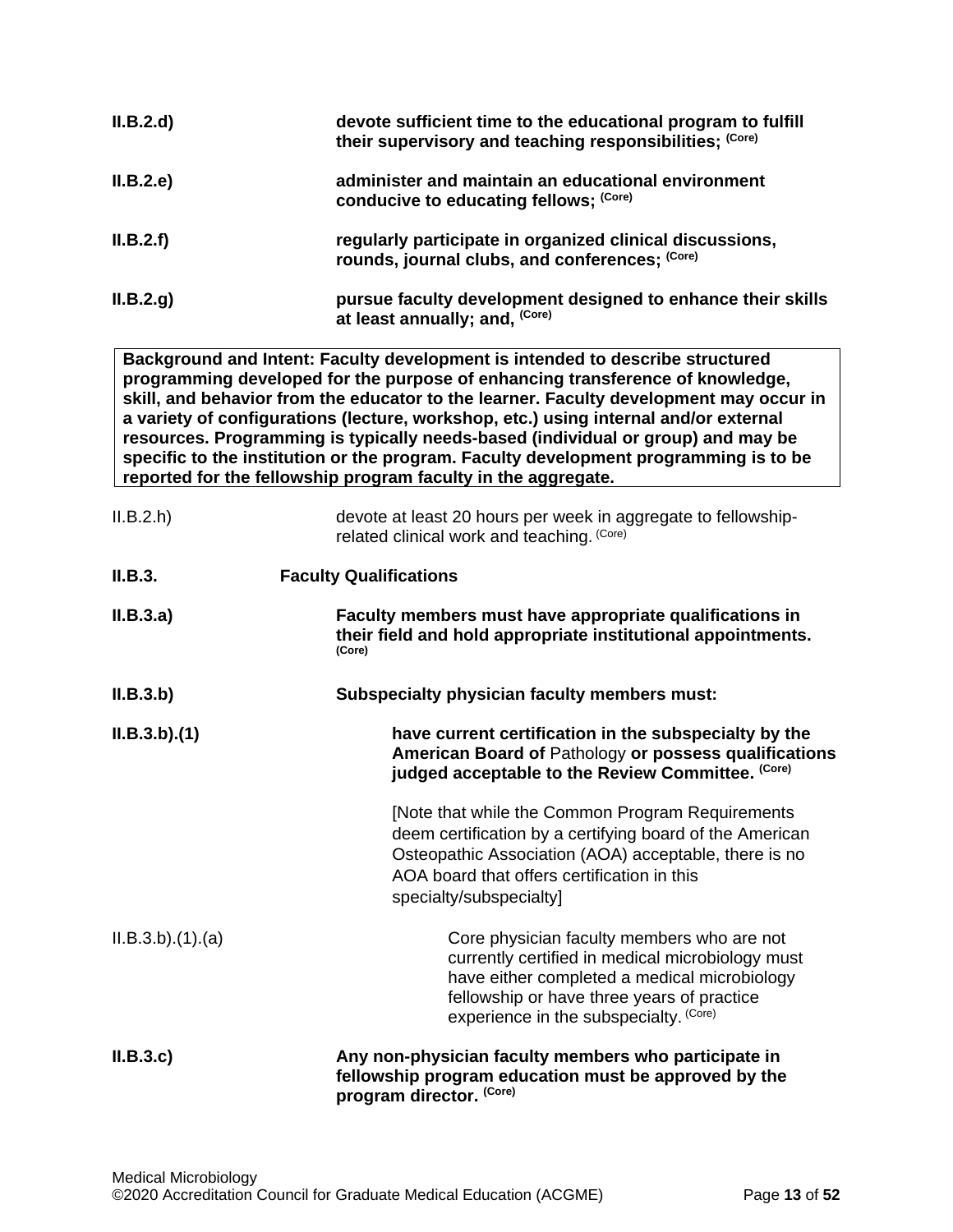**Background and Intent: The provision of optimal and safe patient care requires a team approach. The education of fellows by non-physician educators enables the fellows to better manage patient care and provides valuable advancement of the fellows' knowledge. Furthermore, other individuals contribute to the education of the fellow in the basic science of the subspecialty or in research methodology. If the program director determines that the contribution of a non-physician individual is significant to the education of the fellow, the program director may designate the individual as a program faculty member or a program core faculty member.**

- **II.B.3.d) Any other specialty physician faculty members must have current certification in their specialty by the appropriate American Board of Medical Specialties (ABMS) member board or American Osteopathic Association (AOA) certifying board, or possess qualifications judged acceptable to the Review Committee. (Core)**
- **II.B.4. Core Faculty**

**Core faculty members must have a significant role in the education and supervision of fellows and must devote a significant portion of their entire effort to fellow education and/or administration, and must, as a component of their activities, teach, evaluate, and provide formative feedback to fellows. (Core)**

**Background and Intent: Core faculty members are critical to the success of fellow education. They support the program leadership in developing, implementing, and assessing curriculum and in assessing fellows' progress toward achievement of competence in the subspecialty. Core faculty members should be selected for their broad knowledge of and involvement in the program, permitting them to effectively evaluate the program, including completion of the annual ACGME Faculty Survey.**

| II.B.4.a)         | Core faculty members must be designated by the program<br>director. (Core)                                                  |
|-------------------|-----------------------------------------------------------------------------------------------------------------------------|
| II.B.4.b)         | Core faculty members must complete the annual ACGME<br>Faculty Survey. (Core)                                               |
| II.B.4.c          | There must be at least two core faculty members, one of whom<br>must be the program director. (Core)                        |
| $ILB.4.c$ . $(1)$ | At least one core faculty member must be certified in<br>medical microbiology by the ABPath. (Core)                         |
| II.C.             | <b>Program Coordinator</b>                                                                                                  |
| ILC.1.            | There must be a program coordinator. (Core)                                                                                 |
| ILC.2.            | The program coordinator must be provided with support adequate<br>for administration of the program based upon its size and |

<span id="page-13-0"></span>**configuration. (Core)**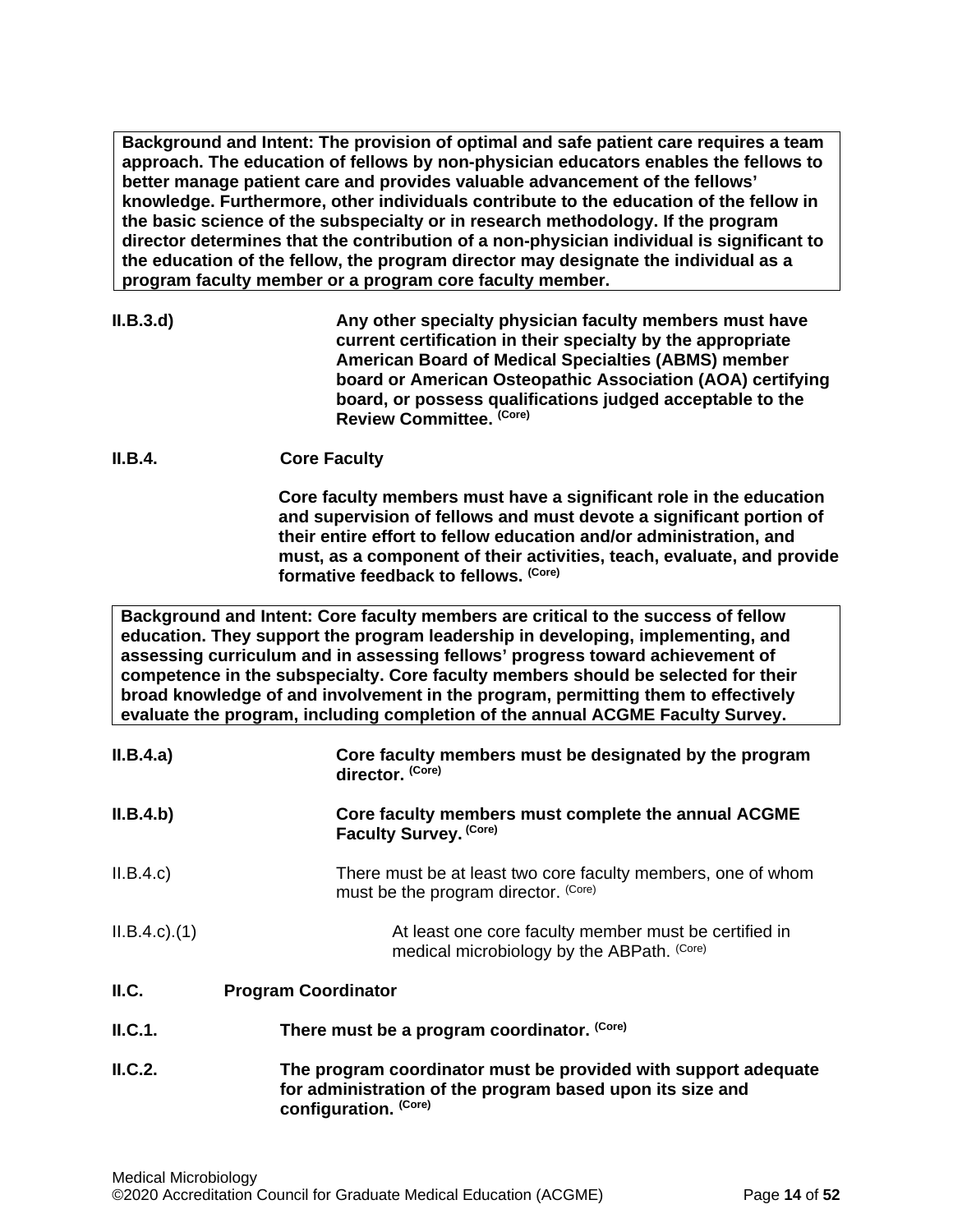II.C.2.a) At a minimum, the program coordinator must be supported at 20 percent FTE for administration of the program. Additional support must be provided based on program size as follows: (Core)

| Number of<br><b>Approved Fellow</b><br><b>Positions</b> | Minimum FTE<br>Coordinator(s) Required |
|---------------------------------------------------------|----------------------------------------|
| $1 - 3$                                                 | 0.2                                    |
| 4-9                                                     | 0.3                                    |
| 10 or more                                              | 1 M                                    |

**Background and Intent: Twenty percent FTE is defined as one day per week.** 

**The requirement does not address the source of funding required to provide the specified salary support.**

**Each program requires a lead administrative person, frequently referred to as a program coordinator, administrator, or as titled by the institution. This person will frequently manage the day-to-day operations of the program and serve as an important liaison with learners, faculty and other staff members, and the ACGME. Individuals serving in this role are recognized as program coordinators by the ACGME.**

**The program coordinator is a member of the leadership team and is critical to the success of the program. As such, the program coordinator must possess skills in leadership and personnel management. Program coordinators are expected to develop unique knowledge of the ACGME and Program Requirements, policies, and procedures. Program coordinators assist the program director in accreditation efforts, educational programming, and support of fellows.**

**Programs, in partnership with their Sponsoring Institutions, should encourage the professional development of their program coordinators and avail them of opportunities for both professional and personal growth. Programs with fewer fellows may not require a full-time coordinator; one coordinator may support more than one program.** 

<span id="page-14-0"></span>**II.D. Other Program Personnel**

**The program, in partnership with its Sponsoring Institution***,* **must jointly ensure the availability of necessary personnel for the effective administration of the program. (Core)**

II.D.1. There must be qualified laboratory technical personnel to support the clinical, teaching, educational, and research activities of the fellowship. (Core)

**Background and Intent: Multiple personnel may be required to effectively administer a program. These may include staff members with clerical skills, project managers, education experts, and staff members to maintain electronic communication for the**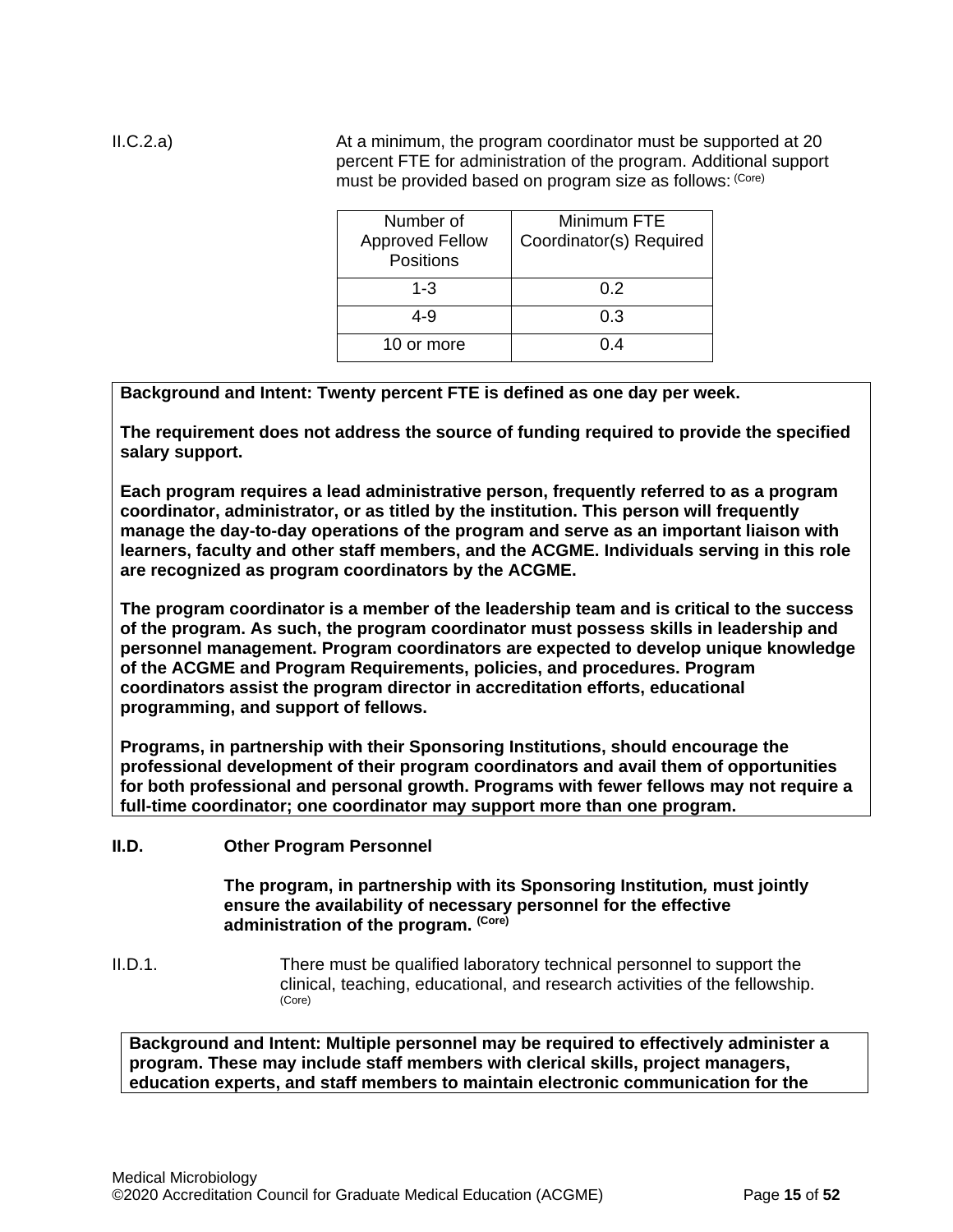**program. These personnel may support more than one program in more than one discipline.**

- <span id="page-15-0"></span>**III. Fellow Appointments**
- <span id="page-15-1"></span>**III.A. Eligibility Criteria**

**III.A.1. Eligibility Requirements – Fellowship Programs**

**All required clinical education for entry into ACGME-accredited fellowship programs must be completed in an ACGME-accredited residency program, an AOA-approved residency program, a program with ACGME International (ACGME-I) Advanced Specialty Accreditation, or a Royal College of Physicians and Surgeons of Canada (RCPSC)-accredited or College of Family Physicians of Canada (CFPC)-accredited residency program located in Canada. (Core)**

**Background and Intent: Eligibility for ABMS or AOA Board certification may not be satisfied by fellowship training. Applicants must be notified of this at the time of application, as required in II.A.4.a).(9).**

| III.A.1.a)           | Fellowship programs must receive verification of each<br>entering fellow's level of competence in the required field,<br>upon matriculation, using ACGME, ACGME-I, or CanMEDS<br>Milestones evaluations from the core residency program. (Core)                                            |
|----------------------|--------------------------------------------------------------------------------------------------------------------------------------------------------------------------------------------------------------------------------------------------------------------------------------------|
| III.A.1.b)           | Prior to appointment in the program, fellows must have one of the<br>following:                                                                                                                                                                                                            |
| III.A.1.b)(1)        | successful completion of at least two years of clinical<br>pathology education in a pathology residency that satisfies<br>the requirements in III.A.1.; or, (Core)                                                                                                                         |
| III.A.1.b)(2)        | certification or eligibility for certification by a member board<br>of the American Board of Medical Specialties (ABMS) or a<br>certifying board of the AOA. (Core)                                                                                                                        |
| III.A.1.c)           | <b>Fellow Eligibility Exception</b>                                                                                                                                                                                                                                                        |
|                      | The Review Committee for Pathology will allow the following<br>exception to the fellowship eligibility requirements:                                                                                                                                                                       |
| $III.A.1.c$ ). $(1)$ | An ACGME-accredited fellowship program may accept<br>an exceptionally qualified international graduate<br>applicant who does not satisfy the eligibility<br>requirements listed in III.A.1., but who does meet all of<br>the following additional qualifications and conditions:<br>(Core) |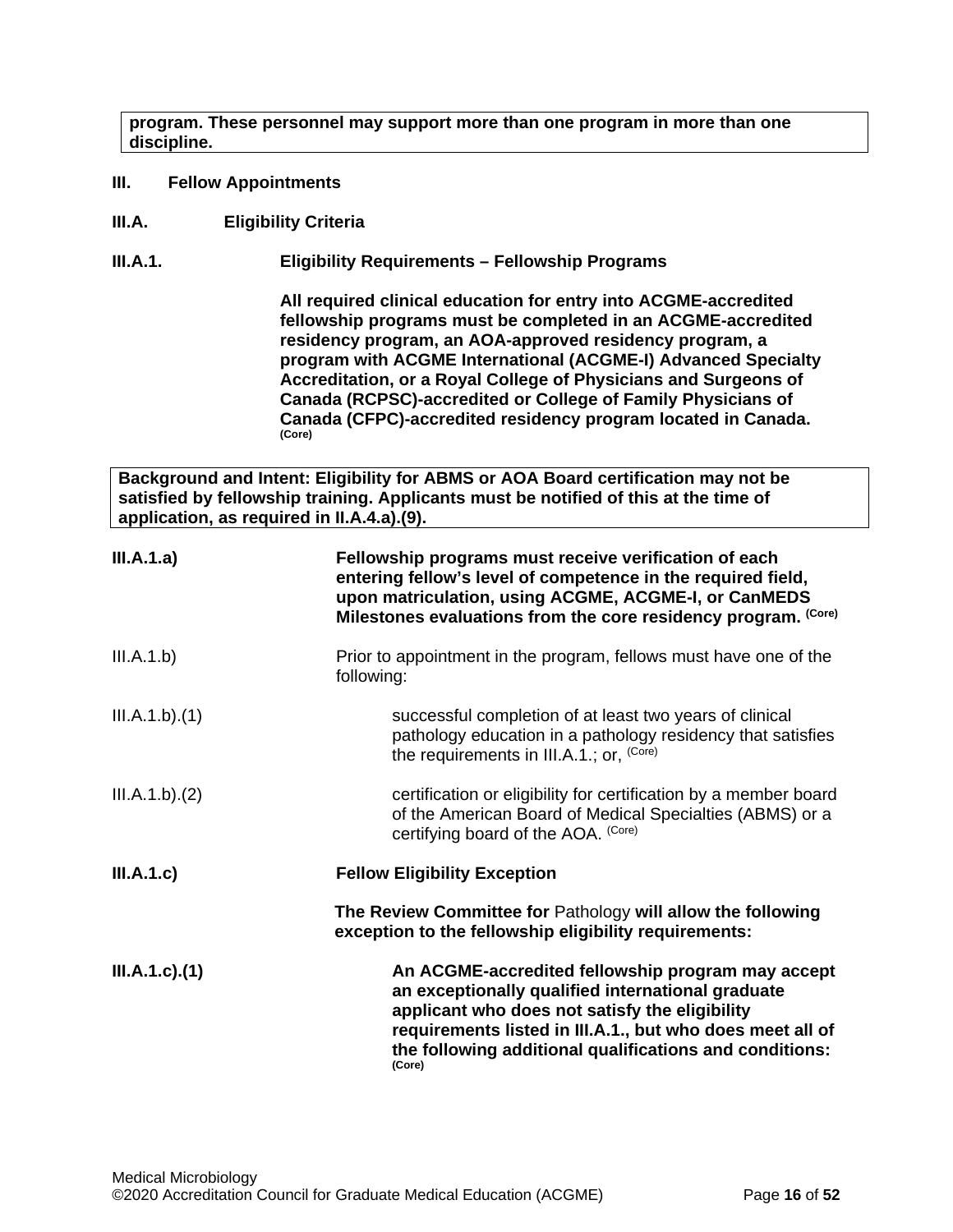| $III.A.1.c$ ). $(1).$ (a) | evaluation by the program director and<br>fellowship selection committee of the<br>applicant's suitability to enter the program,<br>based on prior training and review of the<br>summative evaluations of training in the core<br>specialty; and, (Core) |
|---------------------------|----------------------------------------------------------------------------------------------------------------------------------------------------------------------------------------------------------------------------------------------------------|
| III.A.1.c)(1)(b)          | review and approval of the applicant's<br>exceptional qualifications by the GMEC; and,<br>(Core)                                                                                                                                                         |
| III.A.1.c)(1)(c)          | verification of Educational Commission for<br><b>Foreign Medical Graduates (ECFMG)</b><br>certification. (Core)                                                                                                                                          |
| $III.A.1.c$ ). $(2)$      | Applicants accepted through this exception must have<br>an evaluation of their performance by the Clinical<br><b>Competency Committee within 12 weeks of</b><br>matriculation. (Core)                                                                    |

**Background and Intent: An exceptionally qualified international graduate applicant has (1) completed a residency program in the core specialty outside the continental United States that was not accredited by the ACGME, AOA, ACGME-I, RCPSC or CFPC, and (2) demonstrated clinical excellence, in comparison to peers, throughout training. Additional evidence of exceptional qualifications is required, which may include one of the following: (a) participation in additional clinical or research training in the specialty or subspecialty; (b) demonstrated scholarship in the specialty or subspecialty; and/or (c) demonstrated leadership during or after residency. Applicants being considered for these positions must be informed of the fact that their training may not lead to certification by ABMS member boards or AOA certifying boards.**

**In recognition of the diversity of medical education and training around the world, this early evaluation of clinical competence required for these applicants ensures they can provide quality and safe patient care. Any gaps in competence should be addressed as per policies for fellows already established by the program in partnership with the Sponsoring Institution.**

- <span id="page-16-0"></span>**III.B. The program director must not appoint more fellows than approved by the Review Committee. (Core)**
- **III.B.1. All complement increases must be approved by the Review Committee. (Core)**
- <span id="page-16-1"></span>**III.C. Fellow Transfers**

**The program must obtain verification of previous educational experiences and a summative competency-based performance evaluation prior to acceptance of a transferring fellow, and Milestones evaluations upon matriculation. (Core)**

### <span id="page-16-2"></span>**IV. Educational Program**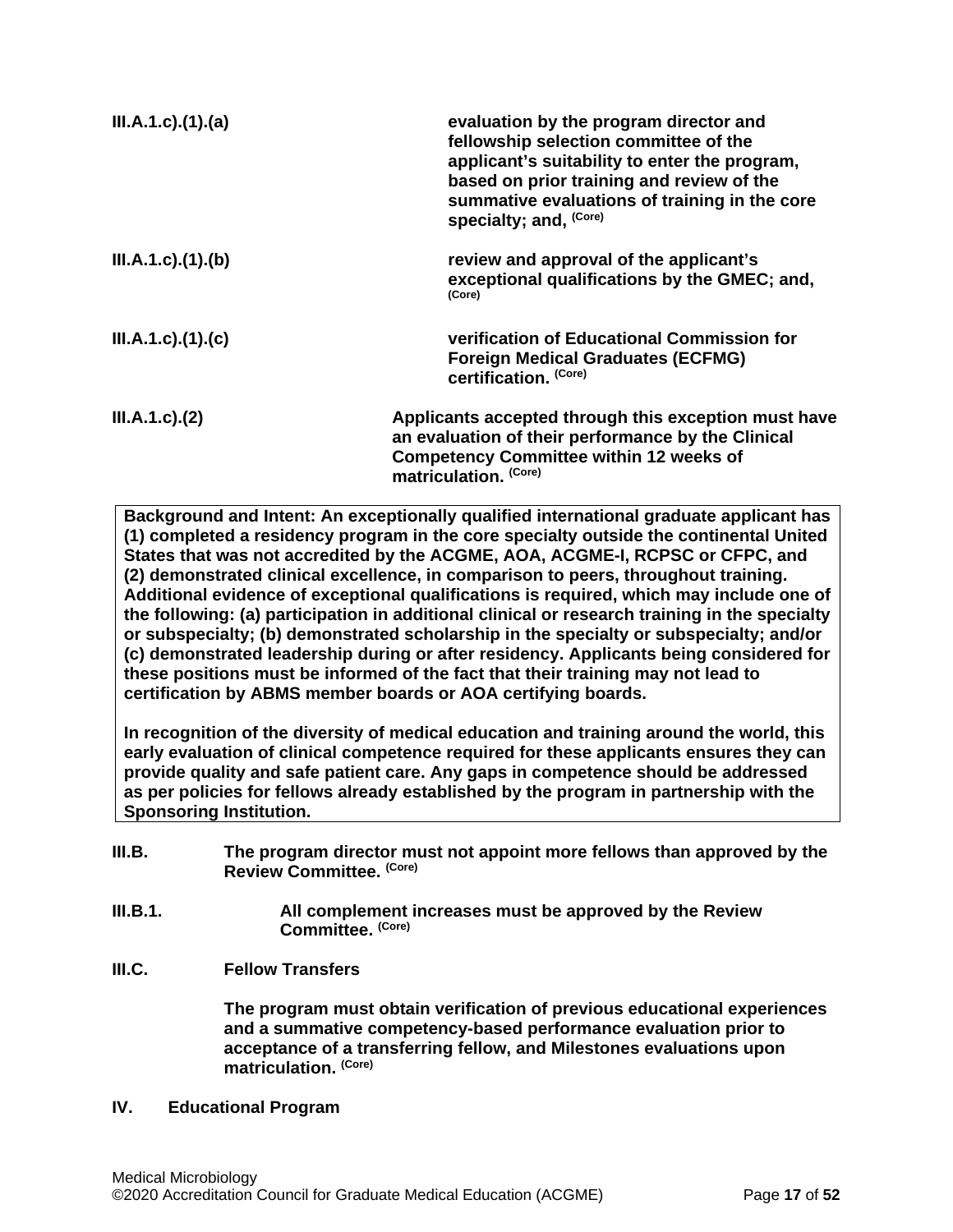*The ACGME accreditation system is designed to encourage excellence and innovation in graduate medical education regardless of the organizational affiliation, size, or location of the program.*

*The educational program must support the development of knowledgeable, skillful physicians who provide compassionate care.*

*In addition, the program is expected to define its specific program aims consistent with the overall mission of its Sponsoring Institution, the needs of the community it serves and that its graduates will serve, and the distinctive capabilities of physicians it intends to graduate. While programs must demonstrate substantial compliance with the Common and subspecialty-specific Program Requirements, it is recognized that within this framework, programs may place different emphasis on research, leadership, public health, etc. It is expected that the program aims will reflect the nuanced program-specific goals for it and its graduates; for example, it is expected that a program aiming to prepare physician-scientists will have a different curriculum from one focusing on community health.*

<span id="page-17-0"></span>

| IV.A. | The curriculum must contain the following educational components: (Core) |
|-------|--------------------------------------------------------------------------|
|       |                                                                          |

- **IV.A.1. a set of program aims consistent with the Sponsoring Institution's mission, the needs of the community it serves, and the desired distinctive capabilities of its graduates; (Core)**
- **IV.A.1.a) The program's aims must be made available to program applicants, fellows, and faculty members. (Core)**
- **IV.A.2. competency-based goals and objectives for each educational experience designed to promote progress on a trajectory to autonomous practice in their subspecialty. These must be distributed, reviewed, and available to fellows and faculty members; (Core)**
- **IV.A.3. delineation of fellow responsibilities for patient care, progressive responsibility for patient management, and graded supervision in their subspecialty; (Core)**

**Background and Intent: These responsibilities may generally be described by PGY level and specifically by Milestones progress as determined by the Clinical Competency Committee. This approach encourages the transition to competencybased education. An advanced learner may be granted more responsibility independent of PGY level and a learner needing more time to accomplish a certain task may do so in a focused rather than global manner.**

# **IV.A.4. structured educational activities beyond direct patient care; and,**  $(Core)$

**Background and Intent: Patient care-related educational activities, such as morbidity and mortality conferences, tumor boards, surgical planning conferences, case discussions, etc., allow fellows to gain medical knowledge directly applicable to the**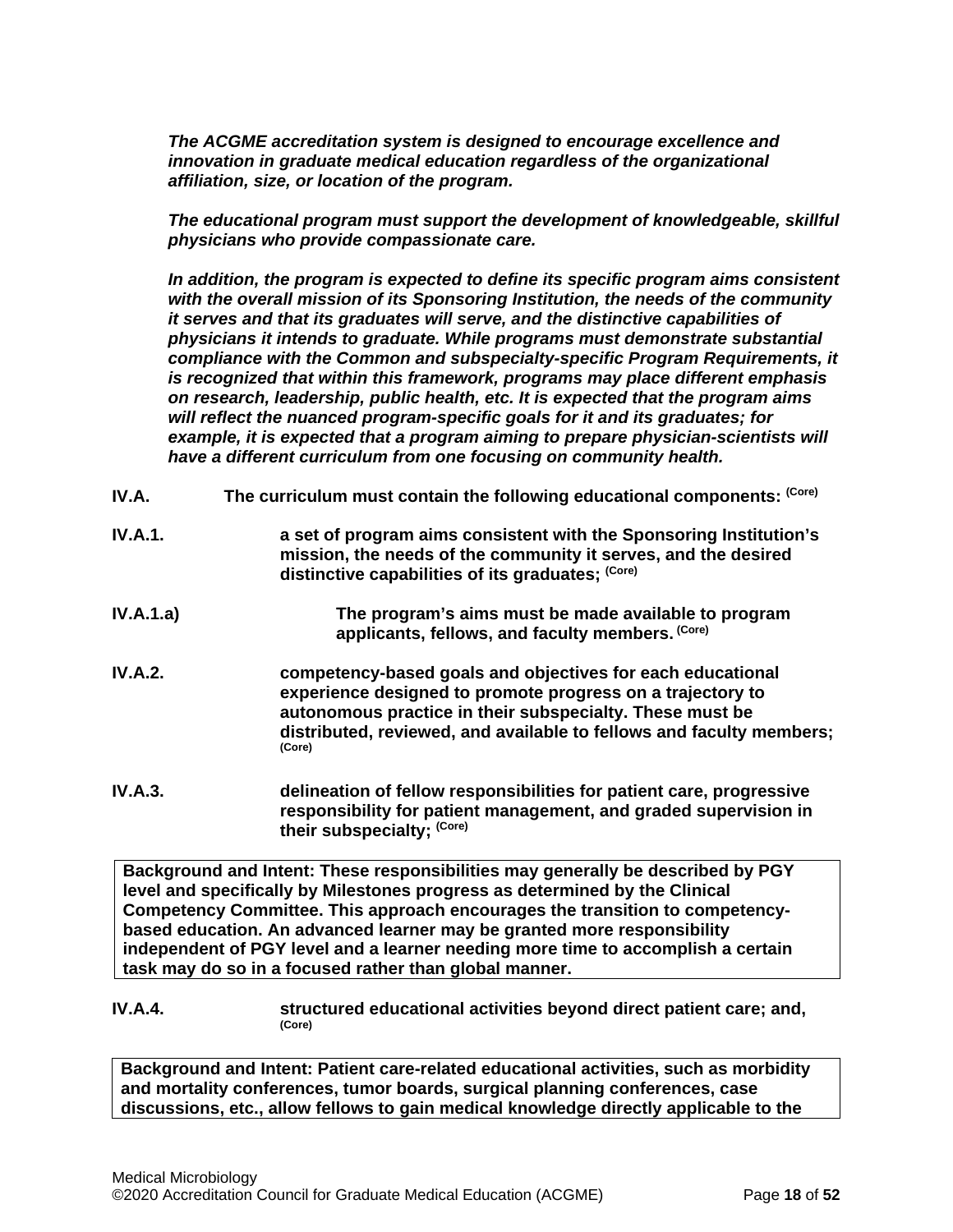**patients they serve. Programs should define those educational activities in which fellows are expected to participate and for which time is protected. Further specification can be found in IV.C.**

#### **IV.A.5. advancement of fellows' knowledge of ethical principles foundational to medical professionalism. (Core)**

### <span id="page-18-0"></span>**IV.B. ACGME Competencies**

**Background and Intent: The Competencies provide a conceptual framework describing the required domains for a trusted physician to enter autonomous practice. These Competencies are core to the practice of all physicians, although the specifics are further defined by each subspecialty. The developmental trajectories in each of the Competencies are articulated through the Milestones for each subspecialty. The focus in fellowship is on subspecialty-specific patient care and medical knowledge, as well as refining the other competencies acquired in residency.**

- **IV.B.1. The program must integrate the following ACGME Competencies into the curriculum: (Core)**
- **IV.B.1.a) Professionalism**

**Fellows must demonstrate a commitment to professionalism and an adherence to ethical principles. (Core)**

**IV.B.1.b) Patient Care and Procedural Skills**

**Background and Intent: Quality patient care is safe, effective, timely, efficient, patientcentered, equitable, and designed to improve population health, while reducing per capita costs. (See the Institute of Medicine [IOM]'s** *Crossing the Quality Chasm: A New Health System for the 21st Century***, 2001 and Berwick D, Nolan T, Whittington J.** *The Triple Aim: care, cost, and quality. Health Affairs.* **2008; 27(3):759-769.). In addition, there should be a focus on improving the clinician's well-being as a means to improve patient care and reduce burnout among residents, fellows, and practicing physicians.**

**These organizing principles inform the Common Program Requirements across all Competency domains. Specific content is determined by the Review Committees with input from the appropriate professional societies, certifying boards, and the community.**

| IV.B.1.b)(1)       | Fellows must be able to provide patient care that is<br>compassionate, appropriate, and effective for the<br>treatment of health problems and the promotion of<br>health. (Core) |
|--------------------|----------------------------------------------------------------------------------------------------------------------------------------------------------------------------------|
| IV.B.1.b)(1)(a)    | Fellows must demonstrate competence in:                                                                                                                                          |
| IV.B.1.b)(1)(a)(i) | independently evaluating and addressing<br>patient care issues identified by medical and<br>laboratory staff members relating to medical                                         |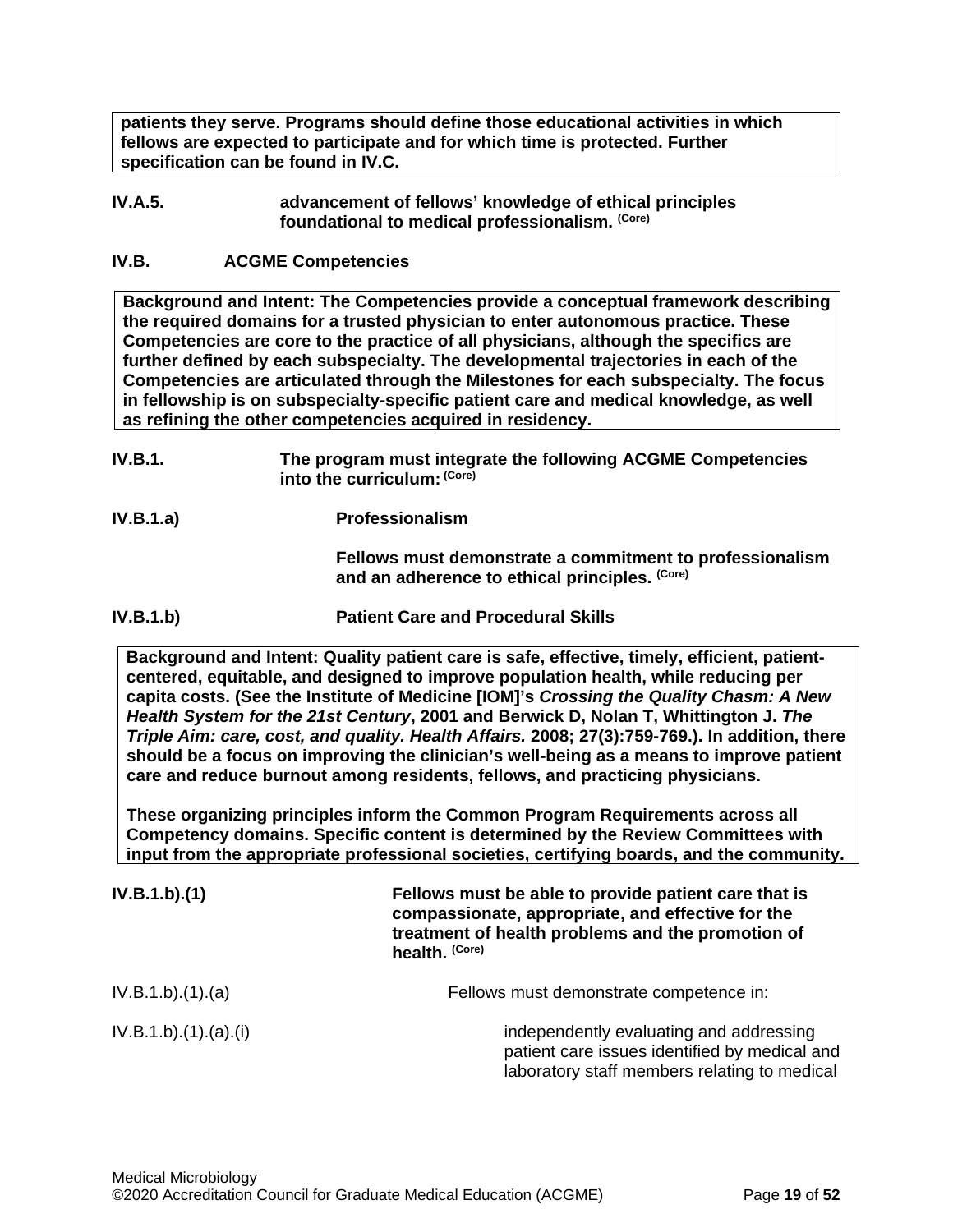|                        | microbiology, infectious diseases, and<br>epidemiology; (Core)                                                                                                                                |
|------------------------|-----------------------------------------------------------------------------------------------------------------------------------------------------------------------------------------------|
| IV.B.1.b)(1)(a)(ii)    | interpreting results of assays performed in<br>the medical microbiology laboratory,<br>including antimicrobial susceptibility tests<br>and molecular diagnostic tests; (Core)                 |
| IV.B.1.b)(1)(a)(iii)   | interpreting and correlating the clinical<br>status of a patient with the results of<br>medical microbiology testing; and, (Core)                                                             |
| IV.B.1.b)(1)(a)(iv)    | providing appropriate and effective patient<br>care consultations to physicians and other<br>health professionals, both intra- and inter-<br>departmentally. (Core)                           |
| IV.B.1.b)(1)(a)(iv)(a) | Consultations should include<br>providing medical advice on<br>specimen selection, collection,<br>transport, and the diagnosis,<br>treatment, and control of infectious<br>diseases. (Detail) |
| IV.B.1.b)(2)           | Fellows must be able to perform all medical,<br>diagnostic, and surgical procedures considered<br>essential for the area of practice. (Core)                                                  |
| IV.B.1.b)(2).(a)       | Fellows must demonstrate competence in<br>performing procedures, including: (Core)                                                                                                            |
| IV.B.1.b)(2).(a)(i)    | culture examination using biochemical,<br>mass spectrometry, and other methods of<br>identification and characterization, to<br>include antimicrobial susceptibility testing;<br>(Core)       |
| IV.B.1.b)(2).(a)(ii)   | direct microscopic examination of clinical<br>materials, to include light and fluorescence<br>microscopy, for the morphologic diagnosis<br>of infectious diseases; (Core)                     |
| IV.B.1.b)(2).(a)(iii)  | immunologic techniques for the<br>identification and characterization of<br>microorganisms; and, (Core)                                                                                       |
| IV.B.1.b)(2).(a)(iv)   | molecular techniques for the identification<br>and characterization of microorganisms.<br>(Core)                                                                                              |
| IV.B.1.b)(2)(b)        | Fellows should participate in performing the patient                                                                                                                                          |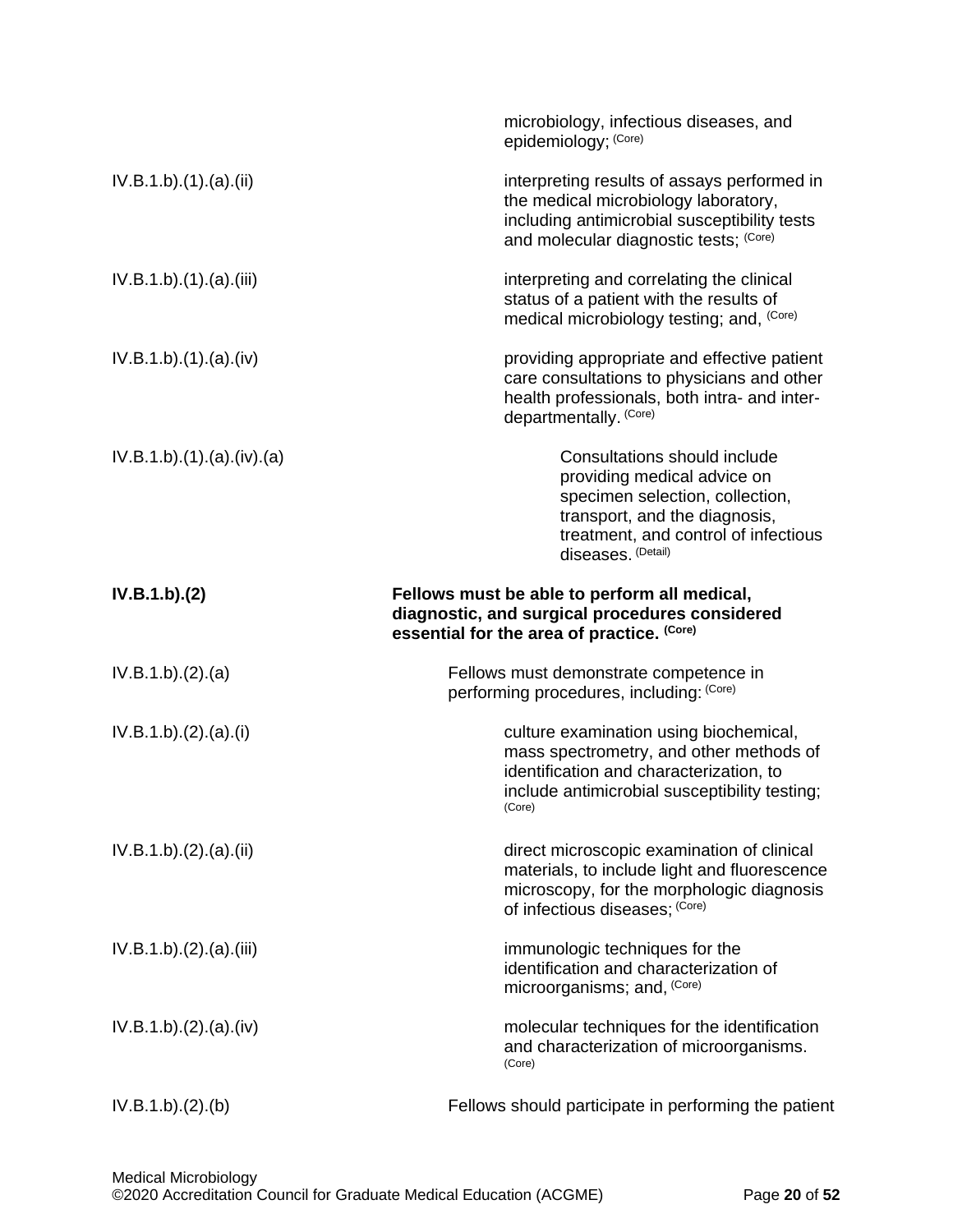|                                  | and laboratory procedures for which they will be<br>expected to supervise ancillary staff members. (Core)                                                                                                                                                         |
|----------------------------------|-------------------------------------------------------------------------------------------------------------------------------------------------------------------------------------------------------------------------------------------------------------------|
| IV.B.1.c)                        | <b>Medical Knowledge</b>                                                                                                                                                                                                                                          |
|                                  | Fellows must demonstrate knowledge of established and<br>evolving biomedical, clinical, epidemiological and social-<br>behavioral sciences, as well as the application of this<br>knowledge to patient care. (Core)                                               |
| $IV.B.1.c$ ). $(1)$              | Fellows must demonstrate expertise in their knowledge of:                                                                                                                                                                                                         |
| $IV.B.1.c$ . $(1).$ $(a)$        | appropriate specimen types, specimen collection<br>procedures, and processing techniques; (Core)                                                                                                                                                                  |
| $IV.B.1.c$ . $(1).$ (b)          | antimicrobial susceptibility testing; immunology;<br>medical bacteriology; molecular testing;<br>mycobacteriology; mycology; parasitology; public<br>health microbiology, including epidemiologic typing<br>as related to infection control; and virology; (Core) |
| $IV.B.1.c$ ). $(1).$ (c)         | budgeting, epidemiology as related to the hospital<br>and public health issues, hospital infection control,<br>laboratory safety, personnel supervision, principles<br>of disinfection and sterilization, quality control, and<br>workload accounting; (Core)     |
| $IV.B.1.c$ . $(1).$ $(d)$        | identification of organisms in formalin fixed paraffin<br>embedded tissue and cytopathology preparations;<br>and, (Core)                                                                                                                                          |
| $IV.B.1.c$ . $(1).$ (e)          | the role of the microbiology laboratory in the<br>context of the hospital health care system and<br>community medicine, including: (Core)                                                                                                                         |
| $IV.B.1.c$ ). $(1).$ (e). $(ii)$ | infection control methods to prevent the<br>spread of antimicrobial resistant<br>microorganisms throughout the hospital and<br>the health care system; (Core)                                                                                                     |
| $IV.B.1.c$ ). $(1).$ (e). $(ii)$ | interactions of the medical microbiology<br>laboratory with the hospital antibiotic<br>stewardship program or equivalent; (Core)                                                                                                                                  |
| IV.B.1.c).(1).(e).(iii)          | interactions of the medical microbiology<br>laboratory with the public health system for<br>the detection and submission of<br>microorganisms so as to aid in the<br>containment of infectious diseases; and,<br>(Core)                                           |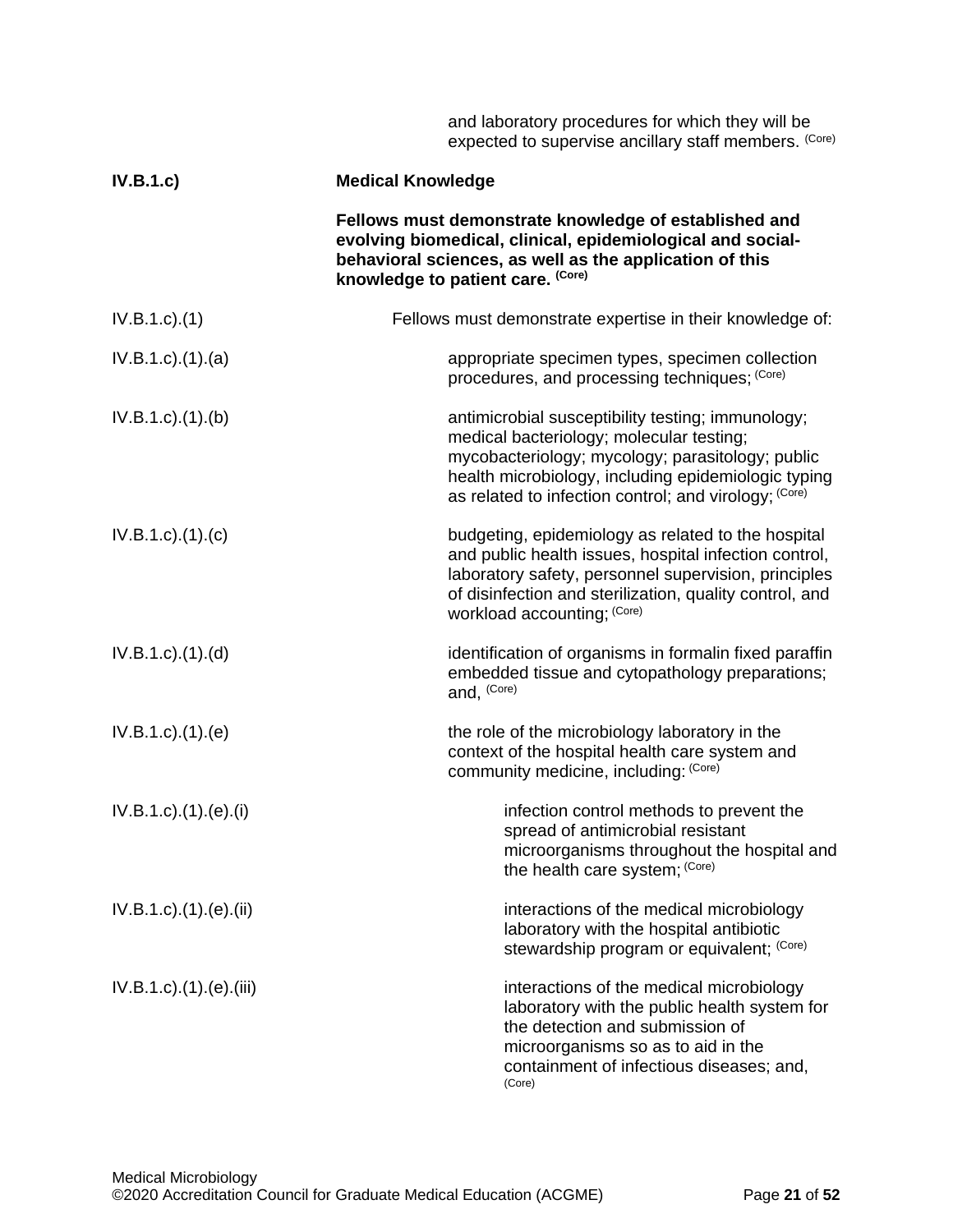<span id="page-21-0"></span>

| $IV.B.1.c$ . $(1).$ $(e)$ . $(iv)$ | public health implications of specific<br>microorganisms and means for their control.<br>(Core)                                                                                                                                                                                                                                                                                           |
|------------------------------------|-------------------------------------------------------------------------------------------------------------------------------------------------------------------------------------------------------------------------------------------------------------------------------------------------------------------------------------------------------------------------------------------|
| IV.B.1.c).(1).(e).(iv).(a)         | For tests sent to a reference<br>laboratory facility, fellows should<br>demonstrate knowledge of the<br>methods used to perform the assays<br>and the interpretation of test results.<br>(Core)                                                                                                                                                                                           |
| IV.B.1.c). (2)                     | Fellows should demonstrate in-depth knowledge of<br>histopathologic and clinical correlation of microbiologic<br>data, activity and pharmacokinetics of antimicrobial agents,<br>microscopic examination of specimens, principles and<br>interpretation of antimicrobial susceptibility testing and<br>antimicrobial assays, specimen collection, and transport<br>and processing. (Core) |
| IV.B.1.d)                          | <b>Practice-based Learning and Improvement</b>                                                                                                                                                                                                                                                                                                                                            |
|                                    | Fellows must demonstrate the ability to investigate and<br>evaluate their care of patients, to appraise and assimilate<br>scientific evidence, and to continuously improve patient care<br>based on constant self-evaluation and lifelong learning. (Core)                                                                                                                                |
| learning.                          | Background and Intent: Practice-based learning and improvement is one of the<br>defining characteristics of being a physician. It is the ability to investigate and<br>evaluate the care of patients, to appraise and assimilate scientific evidence, and to<br>continuously improve patient care based on constant self-evaluation and lifelong                                          |
|                                    | The intention of this Competency is to help a fellow refine the habits of mind required<br>to continuously pursue quality improvement, well past the completion of fellowship.                                                                                                                                                                                                            |
| IV.B.1.e)                          | <b>Interpersonal and Communication Skills</b>                                                                                                                                                                                                                                                                                                                                             |
|                                    | Fellows must demonstrate interpersonal and communication<br>skills that result in the effective exchange of information and<br>collaboration with patients, their families, and health<br>professionals. (Core)                                                                                                                                                                           |
| IV.B.1.f)                          | <b>Systems-based Practice</b>                                                                                                                                                                                                                                                                                                                                                             |
|                                    | Fellows must demonstrate an awareness of and<br>responsiveness to the larger context and system of health<br>care, including the social determinants of health, as well as<br>the ability to call effectively on other resources to provide<br>optimal health care. (Core)                                                                                                                |
| IV.C.                              | <b>Curriculum Organization and Fellow Experiences</b>                                                                                                                                                                                                                                                                                                                                     |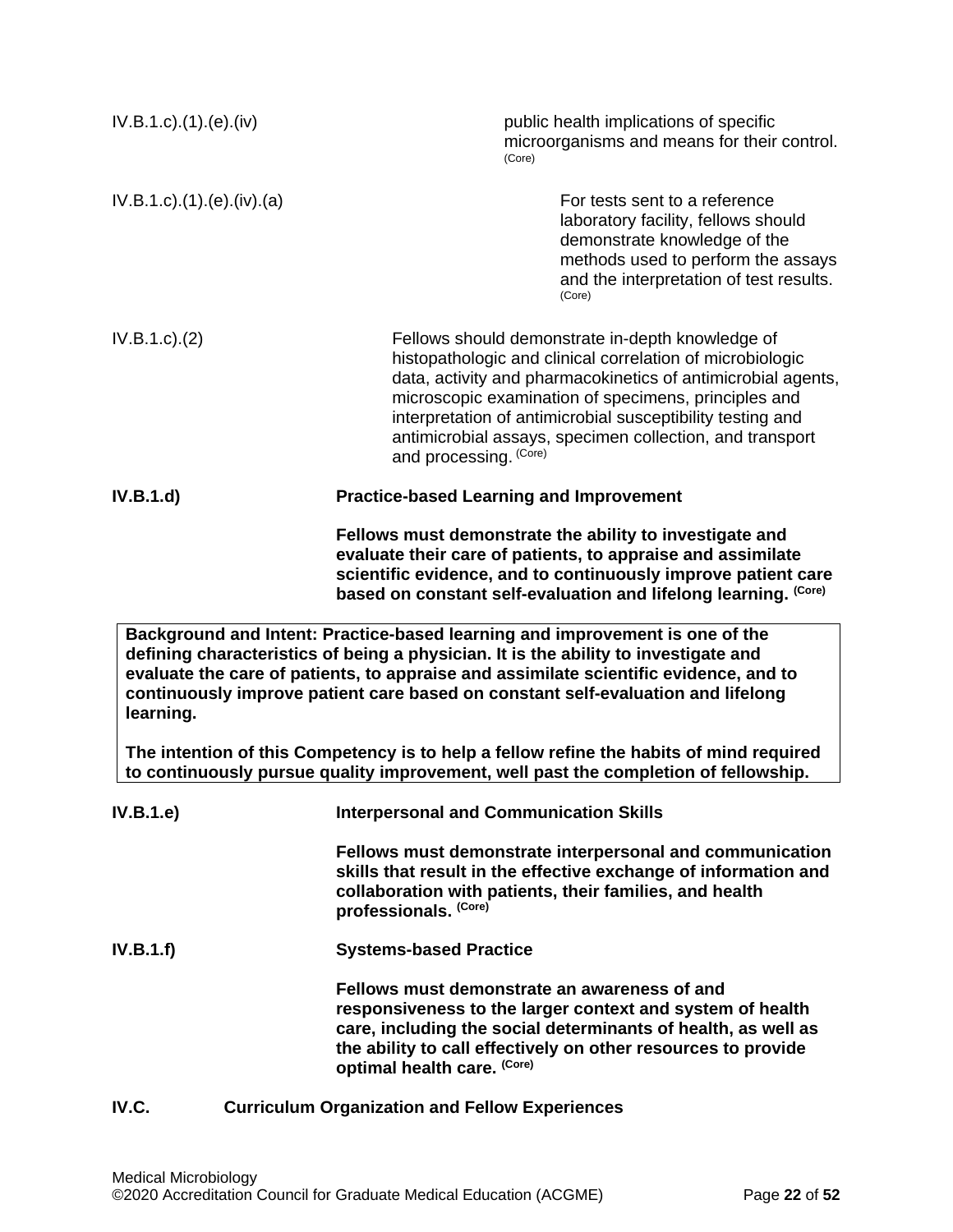| <b>IV.C.1.</b> | The curriculum must be structured to optimize fellow educational<br>experiences, the length of these experiences, and supervisory<br>continuity. (Core)                                                                                                                                                                                       |
|----------------|-----------------------------------------------------------------------------------------------------------------------------------------------------------------------------------------------------------------------------------------------------------------------------------------------------------------------------------------------|
| IV.C.1.a)      | There should be one faculty member who is responsible for the<br>educational experience on each rotation to ensure supervisory<br>continuity. (Core)                                                                                                                                                                                          |
| <b>IV.C.2.</b> | The program must provide instruction and experience in pain<br>management if applicable for the subspecialty, including recognition<br>of the signs of addiction. (Core)                                                                                                                                                                      |
| IV.C.3.        | Fellow experiences must be designed to allow appropriate faculty<br>member supervision such that fellows progress to the performance of<br>assigned clinical responsibilities under oversight in order to demonstrate<br>their ability to enter the autonomous practice of medical microbiology prior<br>to completion of the program. (Core) |
| <b>IV.C.4.</b> | Fellow experiences must include:                                                                                                                                                                                                                                                                                                              |
| IV.C.4.a)      | supervision of trainees and/or laboratory personnel, and with<br>graduated responsibility, including independent diagnoses and<br>decision-making; and, (Core)                                                                                                                                                                                |
| IV.C.4.b)      | educational activities specific to medical microbiology, review of<br>the medical literature in the subspecialty area, and use of study<br>sets of unusual cases. (Core)                                                                                                                                                                      |
| IV.C.5.        | Fellows must have structured education and experience in the<br>administration, management, and direction of a medical microbiology<br>laboratory, including quality assurance, safety regulations, and use of<br>laboratory and hospital information systems. (Core)                                                                         |
| IV.C.6.        | Fellows must have experiences providing medical, scientific, and<br>(Core)<br>administrative direction in the diagnostic microbiology laboratory.                                                                                                                                                                                             |
| <b>IV.C.7.</b> | Fellows must participate in financial and/or operational decisions relating<br>to the diagnosis, management, treatment, control, and prevention of<br>infectious diseases. (Core)                                                                                                                                                             |
| IV.C.8.        | The didactic curriculum must include teaching conferences in medical<br>microbiology, journal clubs, and joint conferences within the Pathology<br>Department, as well as with clinical services involved in the patient<br>diagnosis and management utilizing medical microbiology. (Core)                                                   |
| IV.C.8.a)      | Fellows must participate in conferences, on average, at least once<br>per month, and must give a minimum of two presentations per<br>year. (Core)                                                                                                                                                                                             |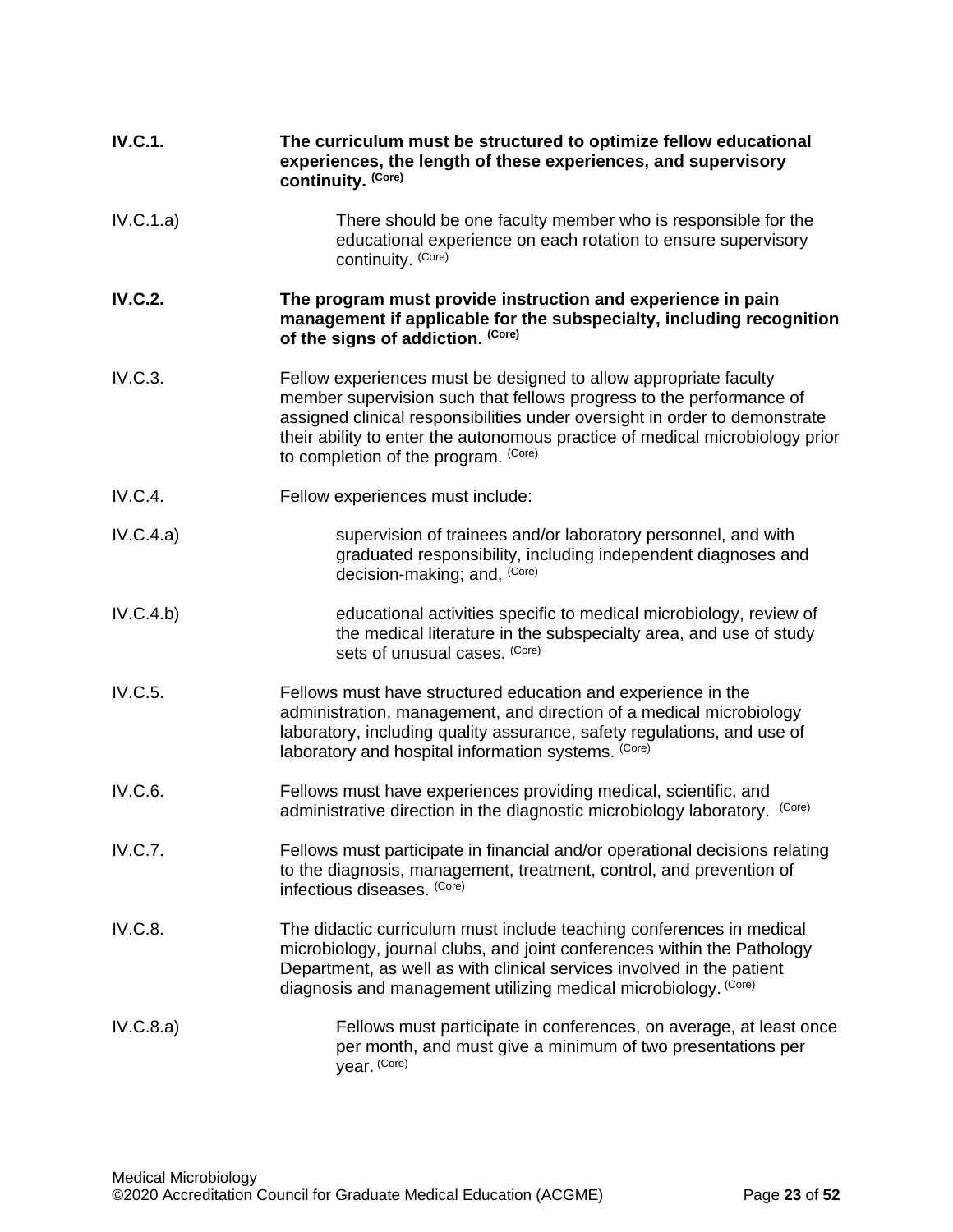| IV.C.8.b) | Didactic topics must include medical microbiology, the infectious |
|-----------|-------------------------------------------------------------------|
|           | disease aspects of pathology, and the clinical and epidemiologic  |
|           | aspects of infectious diseases. (Core)                            |

IV.C.9. Fellows should participate in laboratory quality assurance activities and inspections. (Detail)

### <span id="page-23-0"></span>**IV.D. Scholarship**

*Medicine is both an art and a science. The physician is a humanistic scientist who cares for patients. This requires the ability to think critically, evaluate the literature, appropriately assimilate new knowledge, and practice lifelong learning. The program and faculty must create an environment that fosters the acquisition of such skills through fellow participation in scholarly activities as defined in the subspecialty-specific Program Requirements. Scholarly activities may include discovery, integration, application, and teaching.*

*The ACGME recognizes the diversity of fellowships and anticipates that programs prepare physicians for a variety of roles, including clinicians, scientists, and educators. It is expected that the program's scholarship will reflect its mission(s) and aims, and the needs of the community it serves. For example, some programs may concentrate their scholarly activity on quality improvement, population health, and/or teaching, while other programs might choose to utilize more classic forms of biomedical research as the focus for scholarship.*

- **IV.D.1. Program Responsibilities**
- **IV.D.1.a) The program must demonstrate evidence of scholarly activities, consistent with its mission(s) and aims. (Core)**
- **IV.D.1.b) The program in partnership with its Sponsoring Institution, must allocate adequate resources to facilitate fellow and faculty involvement in scholarly activities. (Core)**
- **IV.D.2. Faculty Scholarly Activity**

**IV.D.2.a) Among their scholarly activity, programs must demonstrate accomplishments in at least three of the following domains: (Core)**

- **Research in basic science, education, translational science, patient care, or population health**
- **Peer-reviewed grants**
- **Quality improvement and/or patient safety initiatives**
- **Systematic reviews, meta-analyses, review articles, chapters in medical textbooks, or case reports**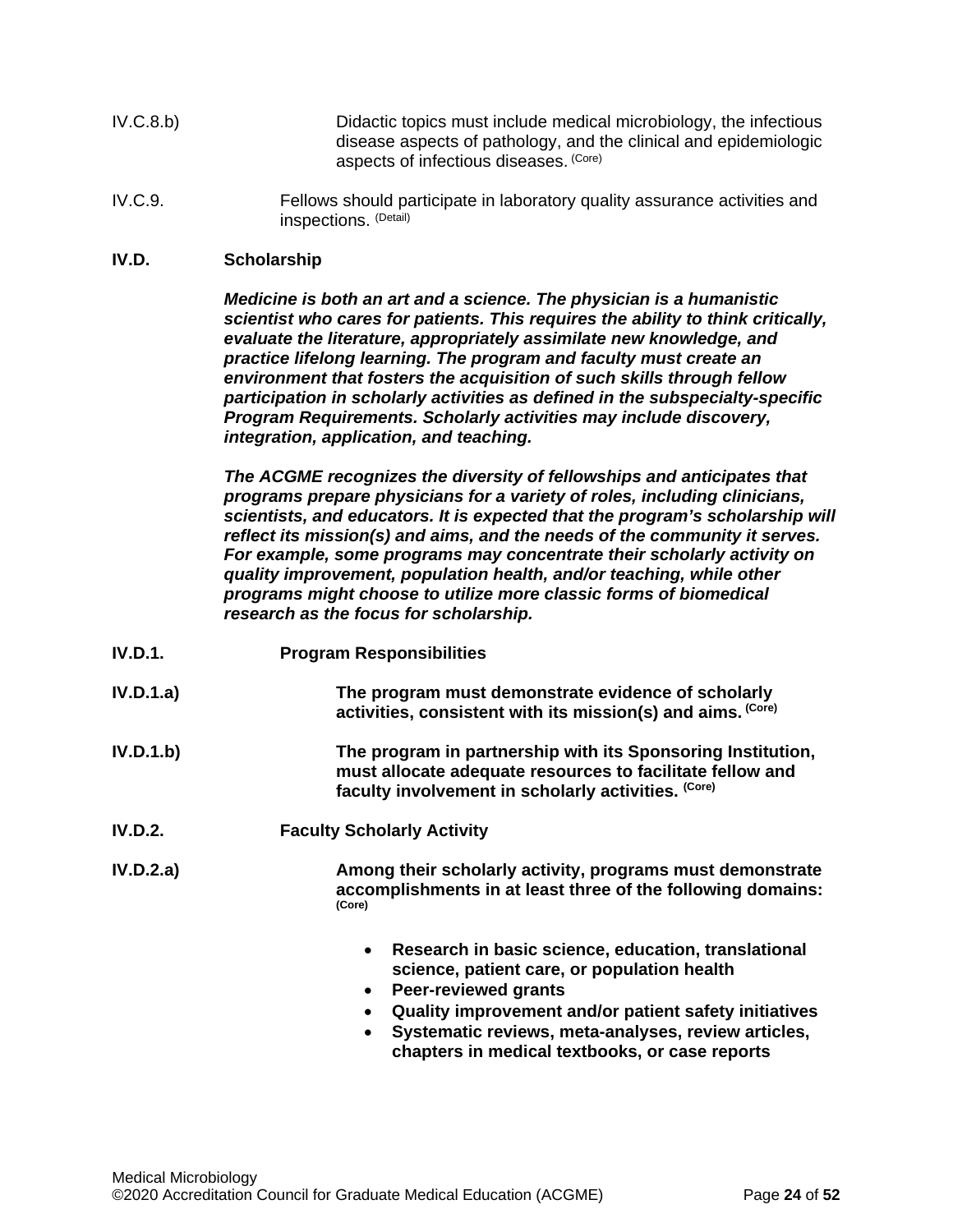|                   | Creation of curricula, evaluation tools, didactic<br>educational activities, or electronic educational<br>materials                                                                                                                                                                                                                                                                                                                                                                                                                                                                                                                                                                                                                                                |
|-------------------|--------------------------------------------------------------------------------------------------------------------------------------------------------------------------------------------------------------------------------------------------------------------------------------------------------------------------------------------------------------------------------------------------------------------------------------------------------------------------------------------------------------------------------------------------------------------------------------------------------------------------------------------------------------------------------------------------------------------------------------------------------------------|
|                   | Contribution to professional committees, educational<br>$\bullet$<br>organizations, or editorial boards<br>Innovations in education<br>$\bullet$                                                                                                                                                                                                                                                                                                                                                                                                                                                                                                                                                                                                                   |
| IV.D.2.b)         | The program must demonstrate dissemination of scholarly<br>activity within and external to the program by the following<br>methods:                                                                                                                                                                                                                                                                                                                                                                                                                                                                                                                                                                                                                                |
|                   | Background and Intent: For the purposes of education, metrics of scholarly activity<br>represent one of the surrogates for the program's effectiveness in the creation of an<br>environment of inquiry that advances the fellows' scholarly approach to patient care.<br>The Review Committee will evaluate the dissemination of scholarship for the program<br>as a whole, not for individual faculty members, for a five-year interval, for both core<br>and non-core faculty members, with the goal of assessing the effectiveness of the<br>creation of such an environment. The ACGME recognizes that there may be<br>differences in scholarship requirements between different specialties and between<br>residencies and fellowships in the same specialty. |
| IV.D.2.b).(1)     | faculty participation in grand rounds, posters,<br>workshops, quality improvement presentations,<br>podium presentations, grant leadership, non-peer-<br>reviewed print/electronic resources, articles or<br>publications, book chapters, textbooks, webinars,<br>service on professional committees, or serving as a<br>journal reviewer, journal editorial board member, or<br>editor; (Outcome)#                                                                                                                                                                                                                                                                                                                                                                |
| IV.D.2.b).(2)     | peer-reviewed publication. (Outcome)                                                                                                                                                                                                                                                                                                                                                                                                                                                                                                                                                                                                                                                                                                                               |
| IV.D.3.           | <b>Fellow Scholarly Activity</b>                                                                                                                                                                                                                                                                                                                                                                                                                                                                                                                                                                                                                                                                                                                                   |
| IV.D.3.a)         | Each fellow must participate in scholarly activity, including at least<br>one of the following: (Core)                                                                                                                                                                                                                                                                                                                                                                                                                                                                                                                                                                                                                                                             |
| IV.D.3.a)(1)      | evidence-based presentations at journal clubs or meetings<br>(local, regional, or national); (Core)                                                                                                                                                                                                                                                                                                                                                                                                                                                                                                                                                                                                                                                                |
| $IV.D.3.a$ $.(2)$ | preparation and submission of articles for peer-reviewed<br>publications; or, (Core)                                                                                                                                                                                                                                                                                                                                                                                                                                                                                                                                                                                                                                                                               |
| IV.D.3.a). (3)    | research. (Core)                                                                                                                                                                                                                                                                                                                                                                                                                                                                                                                                                                                                                                                                                                                                                   |
| IV.D.3.b)         | Each fellow must participate in research and development or<br>evaluation of new testing methods for medical microbiology,<br>infectious diseases, and/or epidemiology. (Core)                                                                                                                                                                                                                                                                                                                                                                                                                                                                                                                                                                                     |

# <span id="page-24-0"></span>**V. Evaluation**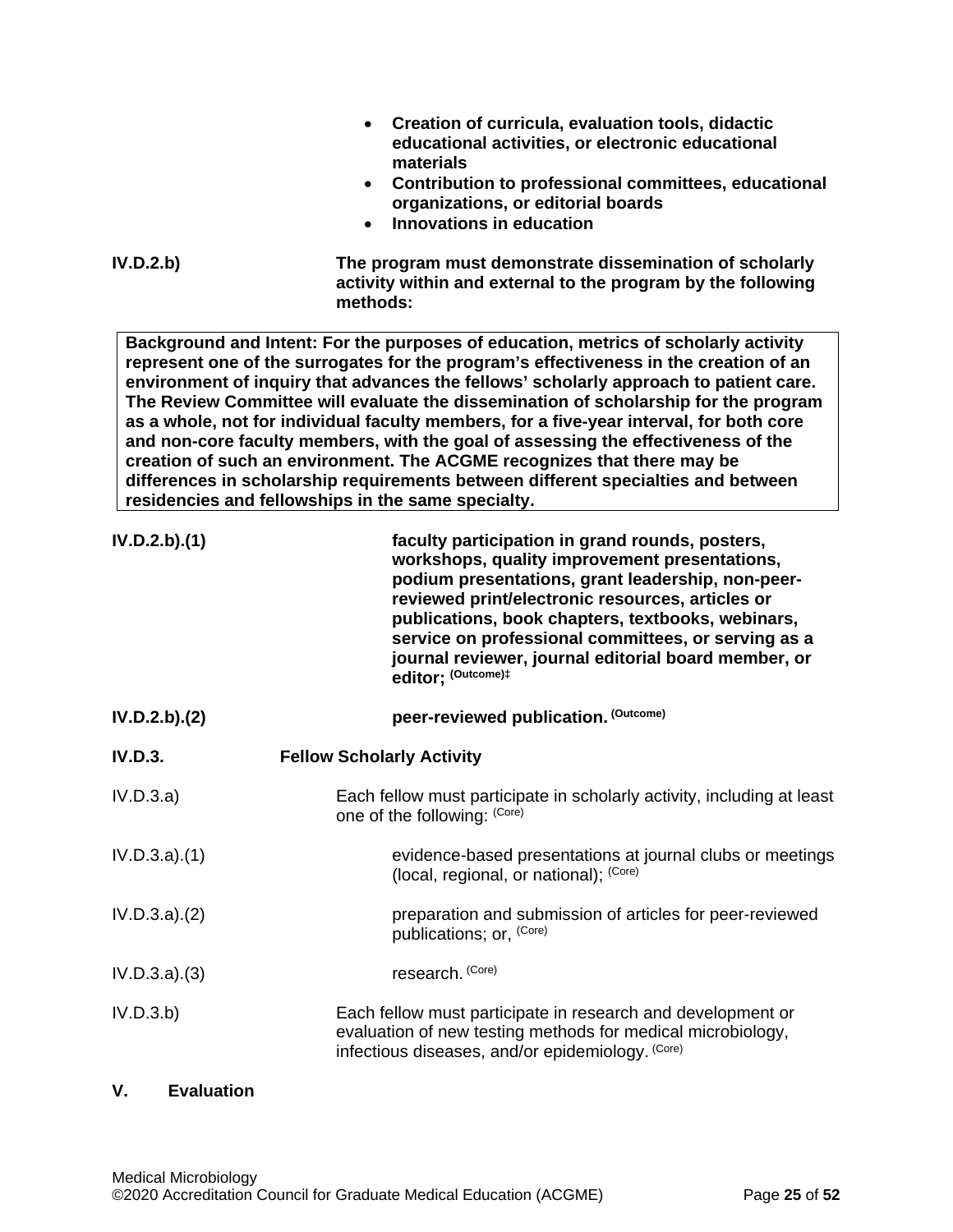# <span id="page-25-0"></span>**V.A. Fellow Evaluation**

# **V.A.1. Feedback and Evaluation**

**Background and Intent: Feedback is ongoing information provided regarding aspects of one's performance, knowledge, or understanding. The faculty empower fellows to provide much of that feedback themselves in a spirit of continuous learning and selfreflection. Feedback from faculty members in the context of routine clinical care should be frequent, and need not always be formally documented.**

**Formative and summative evaluation have distinct definitions. Formative evaluation is**  *monitoring fellow learning* **and providing ongoing feedback that can be used by fellows to improve their learning in the context of provision of patient care or other educational opportunities. More specifically, formative evaluations help:**

- **fellows identify their strengths and weaknesses and target areas that need work**
- **program directors and faculty members recognize where fellows are struggling and address problems immediately**

**Summative evaluation is** *evaluating a fellow's learning* **by comparing the fellows against the goals and objectives of the rotation and program, respectively. Summative evaluation is utilized to make decisions about promotion to the next level of training, or program completion.**

**End-of-rotation and end-of-year evaluations have both summative and formative components. Information from a summative evaluation can be used formatively when fellows or faculty members use it to guide their efforts and activities in subsequent rotations and to successfully complete the fellowship program.**

**Feedback, formative evaluation, and summative evaluation compare intentions with accomplishments, enabling the transformation of a new specialist to one with growing subspecialty expertise.** 

**V.A.1.a) Faculty members must directly observe, evaluate, and frequently provide feedback on fellow performance during each rotation or similar educational assignment. (Core)**

**Background and Intent: Faculty members should provide feedback frequently throughout the course of each rotation. Fellows require feedback from faculty members to reinforce well-performed duties and tasks, as well as to correct deficiencies. This feedback will allow for the development of the learner as they strive to achieve the Milestones. More frequent feedback is strongly encouraged for fellows who have deficiencies that may result in a poor final rotation evaluation.**

| V.A.1.b)    | Evaluation must be documented at the completion of the<br>assignment. (Core)                                                          |
|-------------|---------------------------------------------------------------------------------------------------------------------------------------|
| V.A.1.b)(1) | For block rotations of greater than three months in<br>duration, evaluation must be documented at least<br>every three months. (Core) |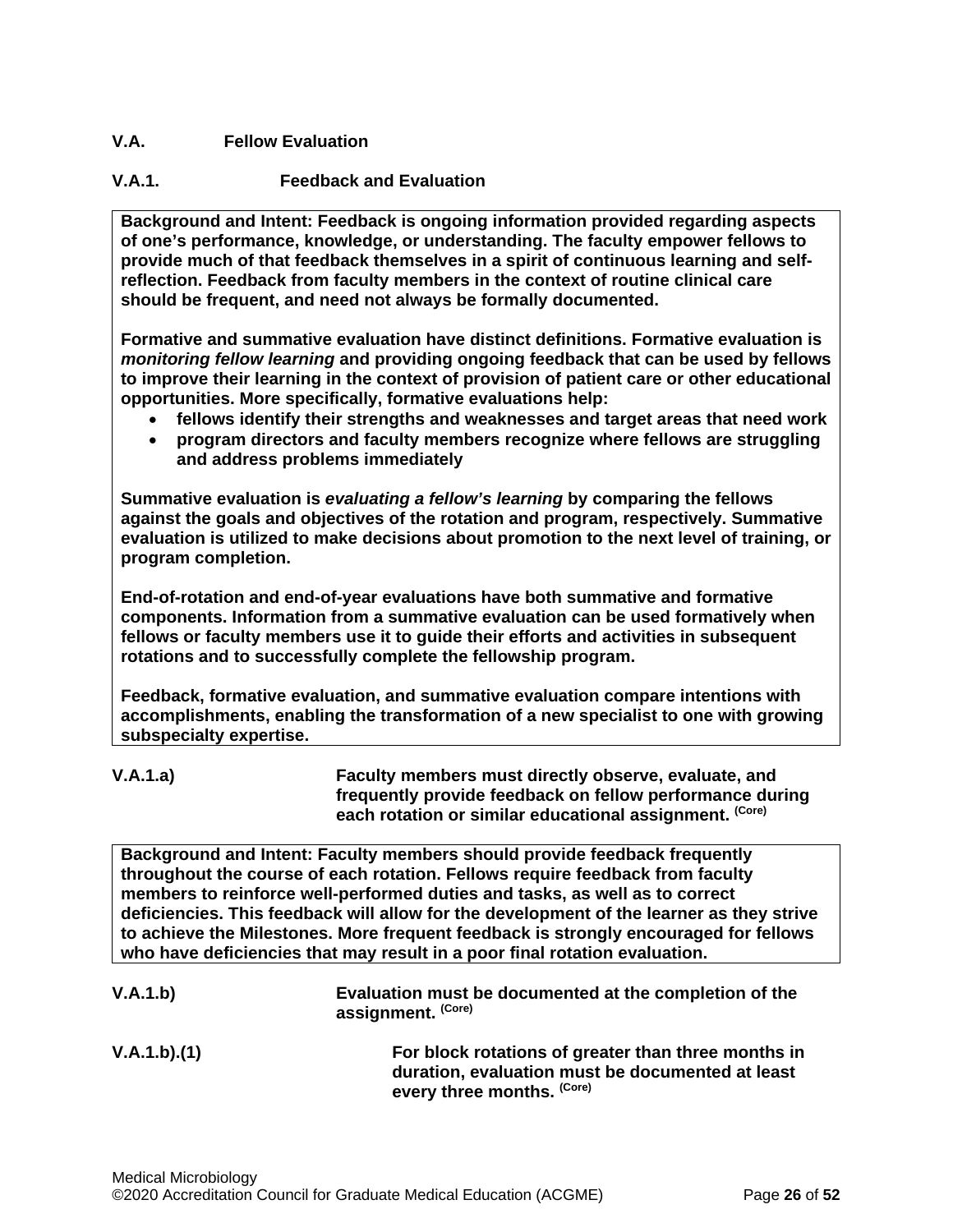| V.A.1.b)(2)       | Longitudinal experiences such as continuity clinic in<br>the context of other clinical responsibilities must be<br>evaluated at least every three months and at<br>completion. (Core) |
|-------------------|---------------------------------------------------------------------------------------------------------------------------------------------------------------------------------------|
| V.A.1.c)          | The program must provide an objective performance<br>evaluation based on the Competencies and the subspecialty-<br>specific Milestones, and must: (Core)                              |
| $V.A.1.c$ . $(1)$ | use multiple evaluators (e.g., faculty members, peers,<br>patients, self, and other professional staff members);<br>and, (Core)                                                       |
| V.A.1.c.2)        | provide that information to the Clinical Competency<br>Committee for its synthesis of progressive fellow<br>performance and improvement toward unsupervised<br>practice. (Core)       |

**Background and Intent: The trajectory to autonomous practice in a subspecialty is documented by the subspecialty-specific Milestones evaluation during fellowship. These Milestones detail the progress of a fellow in attaining skill in each competency domain. It is expected that the most growth in fellowship education occurs in patient care and medical knowledge, while the other four domains of competency must be ensured in the context of the subspecialty. They are developed by a subspecialty group and allow evaluation based on observable behaviors. The Milestones are considered formative and should be used to identify learning needs. This may lead to focused or general curricular revision in any given program or to individualized learning plans for any specific fellow.**

| V.A.1.d)    | The program director or their designee, with input from the<br><b>Clinical Competency Committee, must:</b>                                                                   |
|-------------|------------------------------------------------------------------------------------------------------------------------------------------------------------------------------|
| V.A.1.d)(1) | meet with and review with each fellow their<br>documented semi-annual evaluation of performance,<br>including progress along the subspecialty-specific<br>Milestones. (Core) |
| V.A.1.d)(2) | assist fellows in developing individualized learning<br>plans to capitalize on their strengths and identify areas<br>for growth; and, (Core)                                 |
| V.A.1.d)(3) | develop plans for fellows failing to progress, following<br>institutional policies and procedures. (Core)                                                                    |

**Background and Intent: Learning is an active process that requires effort from the teacher and the learner. Faculty members evaluate a fellow's performance at least at the end of each rotation. The program director or their designee will review those evaluations, including their progress on the Milestones, at a minimum of every six months. Fellows should be encouraged to reflect upon the evaluation, using the information to reinforce well-performed tasks or knowledge or to modify deficiencies in**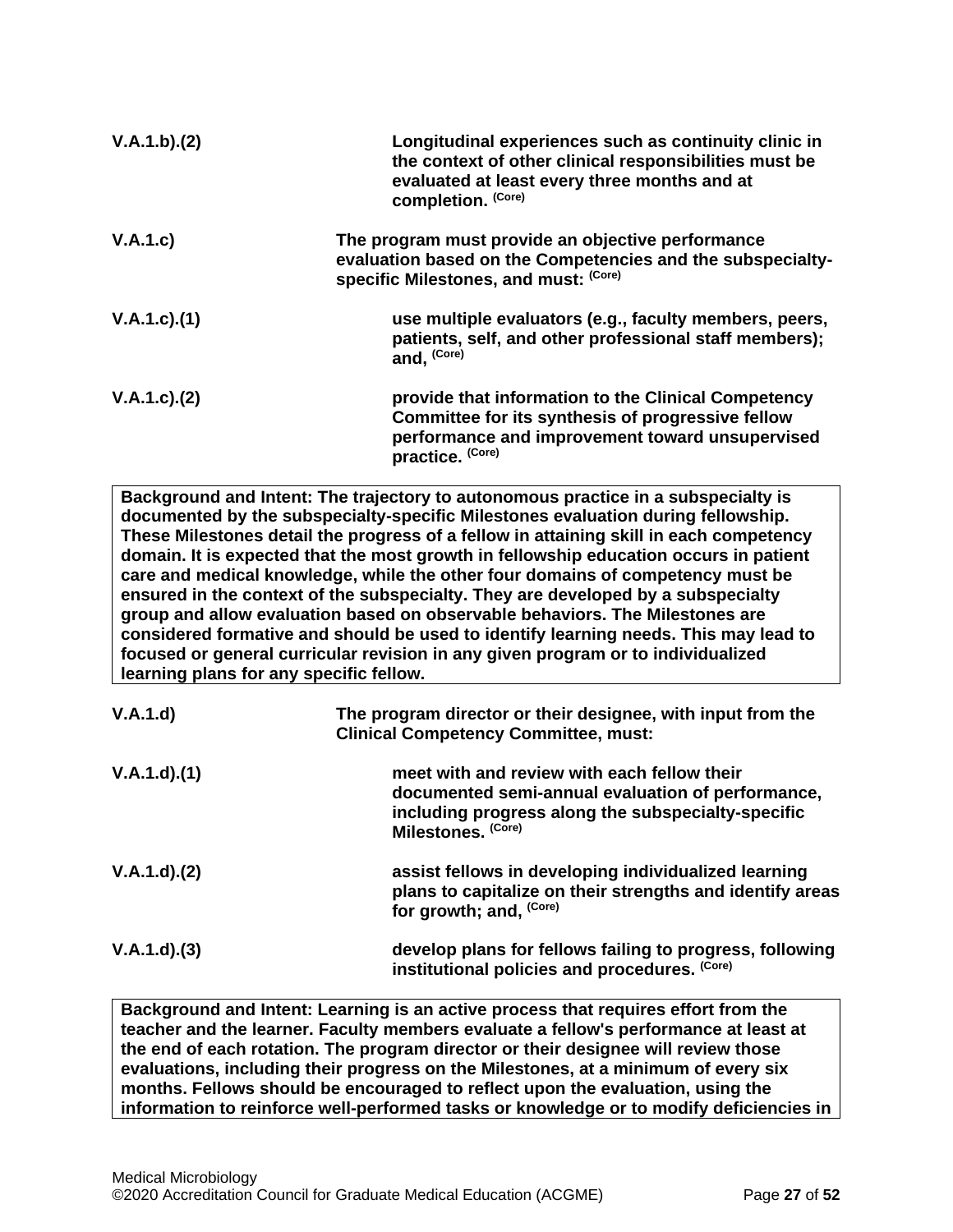**knowledge or practice. Working together with the faculty members, fellows should develop an individualized learning plan.**

**Fellows who are experiencing difficulties with achieving progress along the Milestones may require intervention to address specific deficiencies. Such intervention, documented in an individual remediation plan developed by the program director or a faculty mentor and the fellow, will take a variety of forms based on the specific learning needs of the fellow. However, the ACGME recognizes that there are situations which require more significant intervention that may alter the time course of fellow progression. To ensure due process, it is essential that the program director follow institutional policies and procedures.**

| V.A.1.e         | At least annually, there must be a summative evaluation of<br>each fellow that includes their readiness to progress to the<br>next year of the program, if applicable. (Core)                                                       |
|-----------------|-------------------------------------------------------------------------------------------------------------------------------------------------------------------------------------------------------------------------------------|
| V.A.1.f)        | The evaluations of a fellow's performance must be accessible<br>for review by the fellow. (Core)                                                                                                                                    |
| V.A.2.          | <b>Final Evaluation</b>                                                                                                                                                                                                             |
| V.A.2.a)        | The program director must provide a final evaluation for each<br>fellow upon completion of the program. (Core)                                                                                                                      |
| V.A.2.a)(1)     | The subspecialty-specific Milestones, and when<br>applicable the subspecialty-specific Case Logs, must<br>be used as tools to ensure fellows are able to engage<br>in autonomous practice upon completion of the<br>program. (Core) |
| V.A.2.a)(2)     | The final evaluation must:                                                                                                                                                                                                          |
| V.A.2.a)(2).(a) | become part of the fellow's permanent record<br>maintained by the institution, and must be<br>accessible for review by the fellow in<br>accordance with institutional policy; (Core)                                                |
| V.A.2.a)(2).(b) | verify that the fellow has demonstrated the<br>knowledge, skills, and behaviors necessary to<br>enter autonomous practice; (Core)                                                                                                   |
| V.A.2.a)(2).(c) | consider recommendations from the Clinical<br>Competency Committee; and, (Core)                                                                                                                                                     |
| V.A.2.a)(2).(d) | be shared with the fellow upon completion of<br>the program. (Core)                                                                                                                                                                 |
| V.A.3.          | A Clinical Competency Committee must be appointed by the<br>program director. (Core)                                                                                                                                                |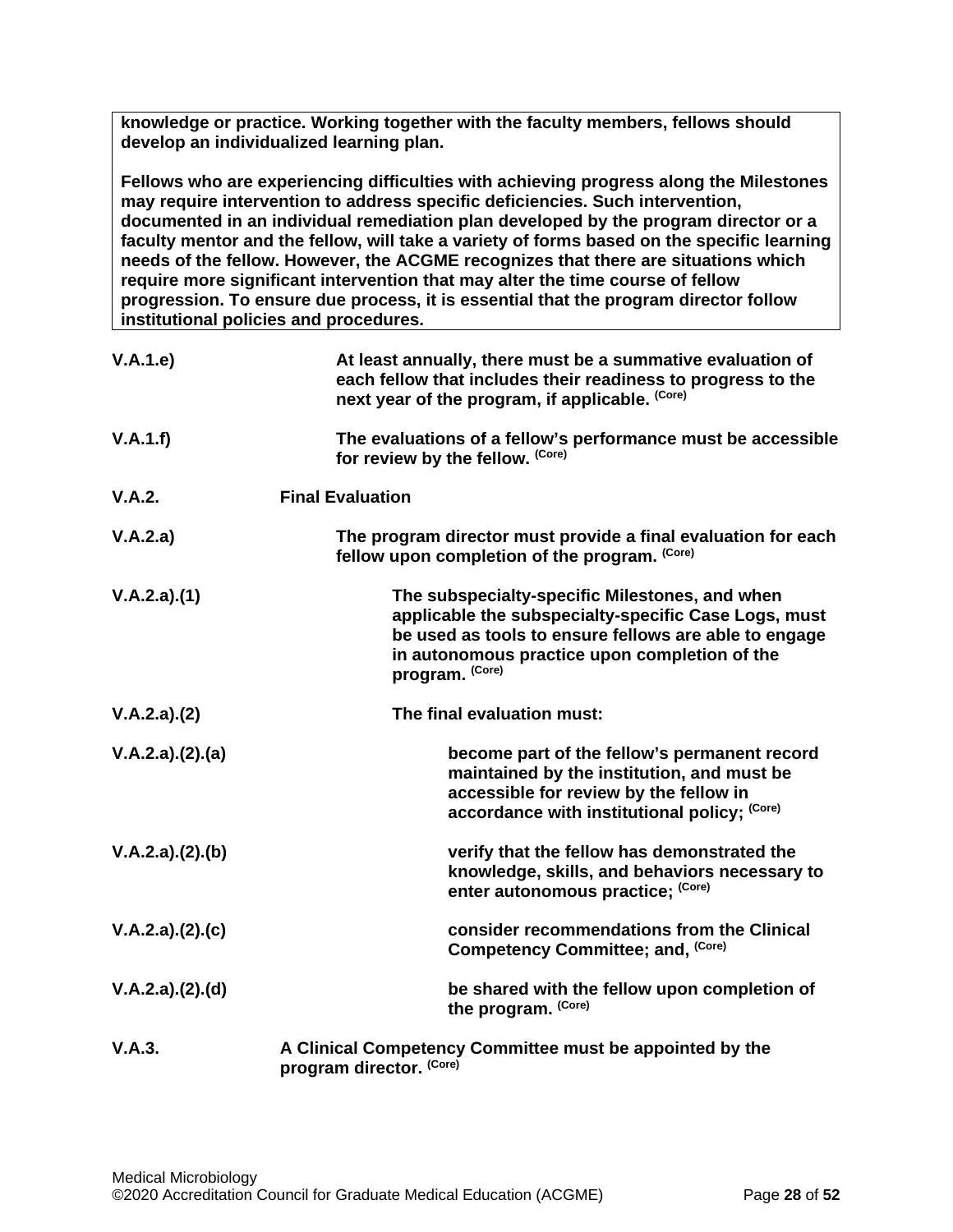| V.A.3.a)    |                           | At a minimum the Clinical Competency Committee must<br>include three members, at least one of whom is a core faculty<br>member. Members must be faculty members from the same<br>program or other programs, or other health professionals<br>who have extensive contact and experience with the<br>program's fellows. (Core) |
|-------------|---------------------------|------------------------------------------------------------------------------------------------------------------------------------------------------------------------------------------------------------------------------------------------------------------------------------------------------------------------------|
| V.A.3.b)    |                           | The Clinical Competency Committee must:                                                                                                                                                                                                                                                                                      |
| V.A.3.b)(1) |                           | review all fellow evaluations at least semi-annually;<br>(Core)                                                                                                                                                                                                                                                              |
| V.A.3.b)(2) |                           | determine each fellow's progress on achievement of<br>the subspecialty-specific Milestones; and, (Core)                                                                                                                                                                                                                      |
| V.A.3.b)(3) |                           | meet prior to the fellows' semi-annual evaluations and<br>advise the program director regarding each fellow's<br>progress. (Core)                                                                                                                                                                                            |
| V.B.        | <b>Faculty Evaluation</b> |                                                                                                                                                                                                                                                                                                                              |
|             |                           |                                                                                                                                                                                                                                                                                                                              |

<span id="page-28-0"></span>**V.B.1. The program must have a process to evaluate each faculty member's performance as it relates to the educational program at least annually. (Core)**

**Background and Intent: The program director is responsible for the education program and for whom delivers it. While the term faculty may be applied to physicians within a given institution for other reasons, it is applied to fellowship program faculty members only through approval by a program director. The development of the faculty improves the education, clinical, and research aspects of a program. Faculty members have a strong commitment to the fellow and desire to provide optimal education and work opportunities. Faculty members must be provided feedback on their contribution to the mission of the program. All faculty members who interact with fellows desire feedback on their education, clinical care, and research. If a faculty member does not interact with fellows, feedback is not required. With regard to the diverse operating environments and configurations, the fellowship program director may need to work with others to determine the effectiveness of the program's faculty performance with regard to their role in the educational program. All teaching faculty members should have their educational efforts evaluated by the fellows in a confidential and anonymous manner. Other aspects for the feedback may include research or clinical productivity, review of patient outcomes, or peer review of scholarly activity. The process should reflect the local environment and identify the necessary information. The feedback from the various sources should be summarized and provided to the faculty on an annual basis by a member of the leadership team of the program.**

**V.B.1.a) This evaluation must include a review of the faculty member's clinical teaching abilities, engagement with the educational program, participation in faculty development related to their skills as an educator, clinical performance, professionalism, and scholarly activities. (Core)**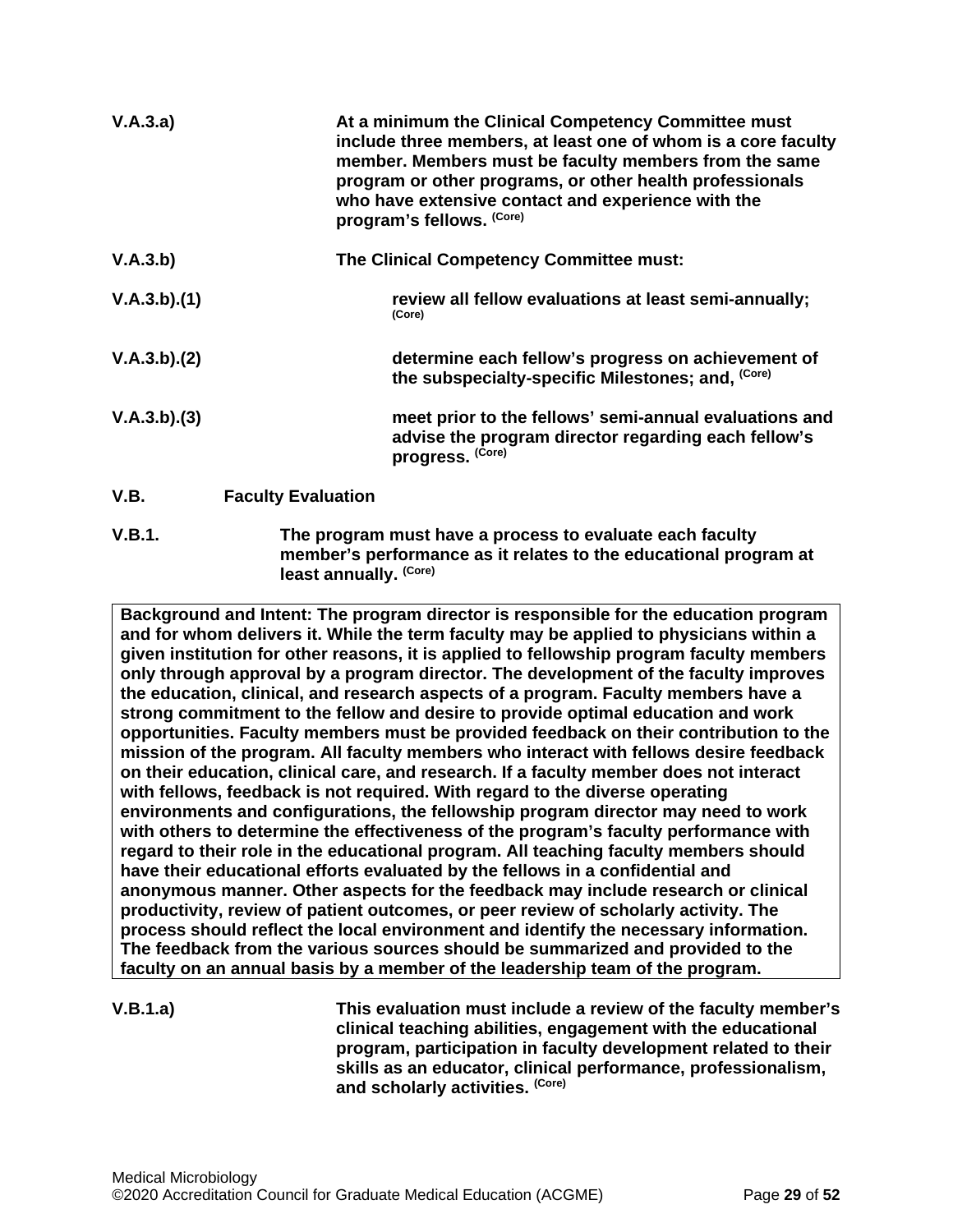| V.B.1.b) | This evaluation must include written, confidential evaluations<br>by the fellows. (Core)                                     |
|----------|------------------------------------------------------------------------------------------------------------------------------|
| V.B.2.   | Faculty members must receive feedback on their evaluations at least<br>annually. (Core)                                      |
| V.B.3.   | Results of the faculty educational evaluations should be<br>incorporated into program-wide faculty development plans. (Core) |

**Background and Intent: The quality of the faculty's teaching and clinical care is a determinant of the quality of the program and the quality of the fellows' future clinical care. Therefore, the program has the responsibility to evaluate and improve the program faculty members' teaching, scholarship, professionalism, and quality care. This section mandates annual review of the program's faculty members for this purpose, and can be used as input into the Annual Program Evaluation.**

<span id="page-29-0"></span>

| V.C.          | <b>Program Evaluation and Improvement</b>                                                                                                                                                                |
|---------------|----------------------------------------------------------------------------------------------------------------------------------------------------------------------------------------------------------|
| <b>V.C.1.</b> | The program director must appoint the Program Evaluation<br><b>Committee to conduct and document the Annual Program</b><br>Evaluation as part of the program's continuous improvement<br>process. (Core) |
| V.C.1.a)      | The Program Evaluation Committee must be composed of at<br>least two program faculty members, at least one of whom is a<br>core faculty member, and at least one fellow. (Core)                          |
| V.C.1.b)      | <b>Program Evaluation Committee responsibilities must include:</b>                                                                                                                                       |
| V.C.1.b)(1)   | acting as an advisor to the program director, through<br>program oversight; (Core)                                                                                                                       |
| V.C.1.b)(2)   | review of the program's self-determined goals and<br>progress toward meeting them; (Core)                                                                                                                |
| V.C.1.b)(3)   | guiding ongoing program improvement, including<br>development of new goals, based upon outcomes;<br>and, (Core)                                                                                          |
| V.C.1.b)(4)   | review of the current operating environment to identify<br>strengths, challenges, opportunities, and threats as<br>related to the program's mission and aims. (Core)                                     |

**Background and Intent: In order to achieve its mission and train quality physicians, a program must evaluate its performance and plan for improvement in the Annual Program Evaluation. Performance of fellows and faculty members is a reflection of program quality, and can use metrics that reflect the goals that a program has set for itself. The Program Evaluation Committee utilizes outcome parameters and other data to assess the program's progress toward achievement of its goals and aims.**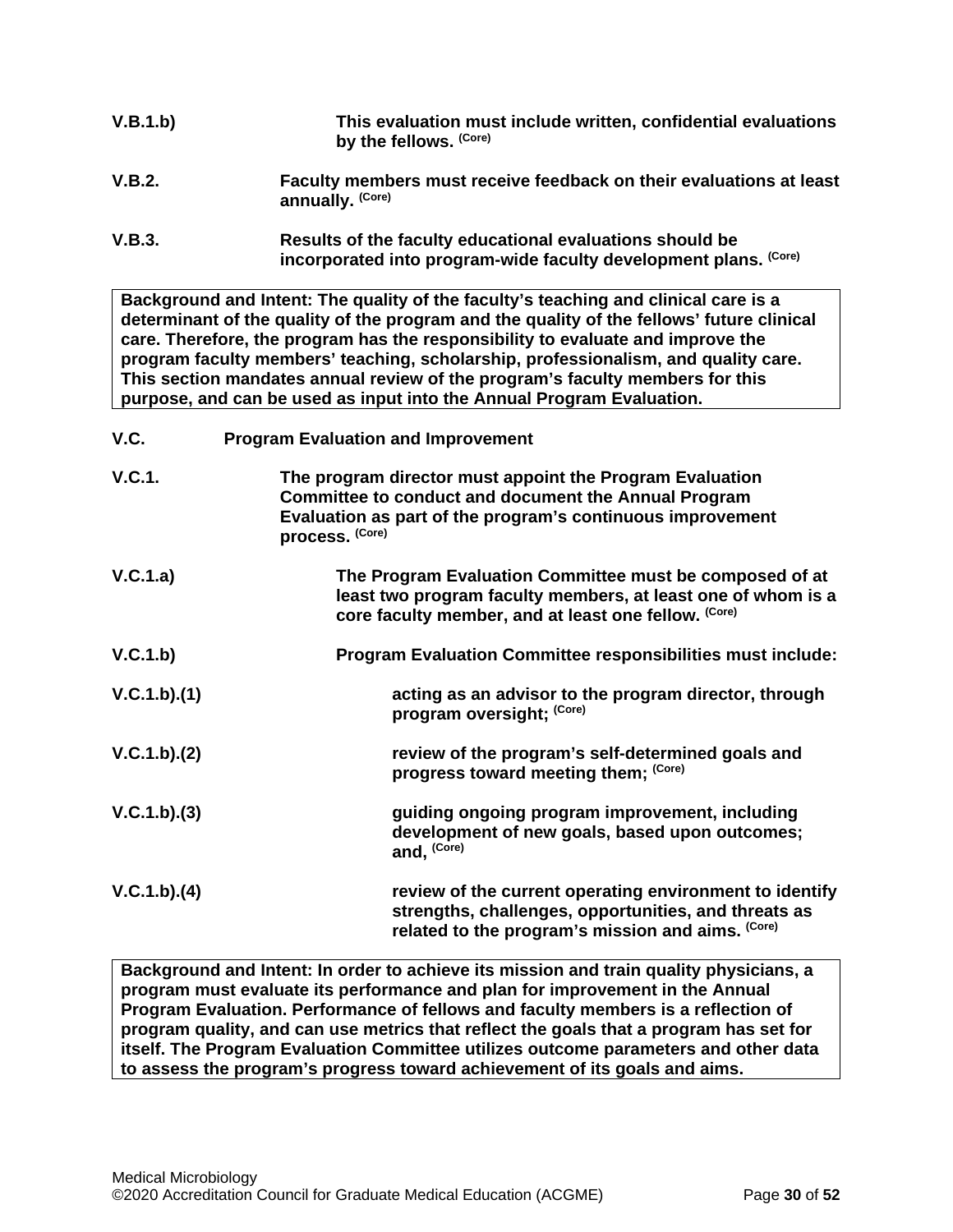| V.C.1.c)            | The Program Evaluation Committee should consider the<br>following elements in its assessment of the program:                               |
|---------------------|--------------------------------------------------------------------------------------------------------------------------------------------|
| V.C.1.c).(1)        | curriculum; (Core)                                                                                                                         |
| V.C.1.c). (2)       | outcomes from prior Annual Program Evaluation(s);<br>(Core)                                                                                |
| $V.C.1.c).$ (3)     | <b>ACGME letters of notification, including citations,</b><br>Areas for Improvement, and comments; (Core)                                  |
| $V.C.1.c).$ (4)     | quality and safety of patient care; (Core)                                                                                                 |
| V.C.1.c.3(5)        | aggregate fellow and faculty:                                                                                                              |
| V.C.1.c. (5). (a)   | well-being; (Core)                                                                                                                         |
| V.C.1.c. (5). (b)   | recruitment and retention; (Core)                                                                                                          |
| V.C.1.c. (5). (c)   | workforce diversity; (Core)                                                                                                                |
| V.C.1.c. (5). (d)   | engagement in quality improvement and patient<br>safety: (Core)                                                                            |
| V.C.1.c. (5). (e)   | scholarly activity; (Core)                                                                                                                 |
| V.C.1.c. (5). (f)   | <b>ACGME Resident/Fellow and Faculty Surveys</b><br>(where applicable); and, (Core)                                                        |
| V.C.1.c. (5). (g)   | written evaluations of the program. (Core)                                                                                                 |
| $V.C.1.c).$ (6)     | aggregate fellow:                                                                                                                          |
| $V.C.1.c).$ (6).(a) | achievement of the Milestones; (Core)                                                                                                      |
| $V.C.1.c.$ (6).(b)  | in-training examinations (where applicable);<br>(Core)                                                                                     |
| $V.C.1.c.$ (6).(c)  | board pass and certification rates; and, (Core)                                                                                            |
| $V.C.1.c.$ (6).(d)  | graduate performance. (Core)                                                                                                               |
| V.C.1.c.7(7)        | aggregate faculty:                                                                                                                         |
| V.C.1.c. (7). (a)   | evaluation; and, (Core)                                                                                                                    |
| V.C.1.c. (7). (b)   | professional development (Core)                                                                                                            |
| V.C.1.d)            | The Program Evaluation Committee must evaluate the<br>program's mission and aims, strengths, areas for<br>improvement, and threats. (Core) |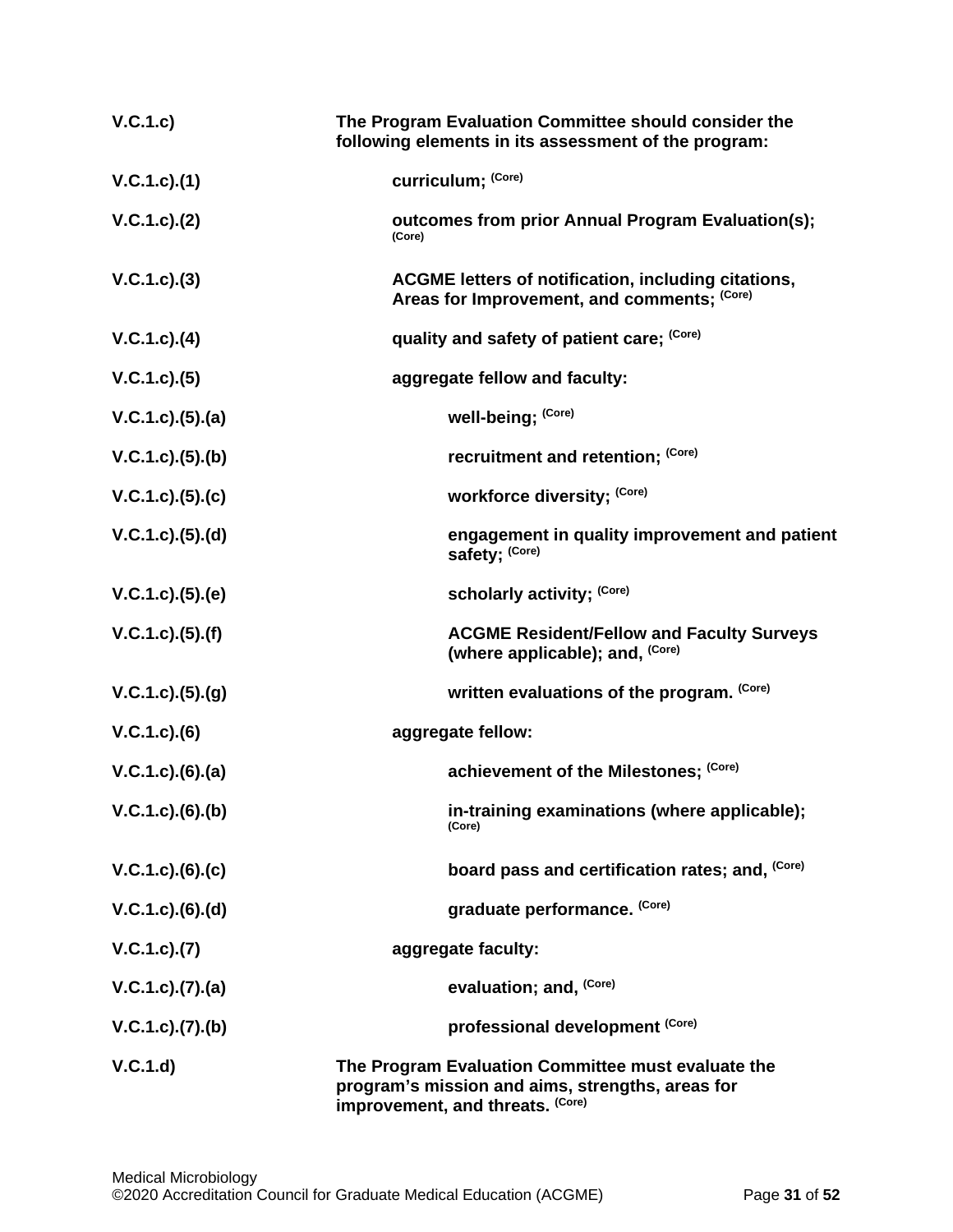| V.C.1.e)      | The annual review, including the action plan, must:                                                          |
|---------------|--------------------------------------------------------------------------------------------------------------|
| V.C.1.e).(1)  | be distributed to and discussed with the members of<br>the teaching faculty and the fellows; and, (Core)     |
| V.C.1.e). (2) | be submitted to the DIO. (Core)                                                                              |
| V.C.2.        | The program must participate in a Self-Study prior to its 10-Year<br><b>Accreditation Site Visit. (Core)</b> |
| V.C.2.a)      | A summary of the Self-Study must be submitted to the DIO.<br>(Core)                                          |

**Background and Intent: Outcomes of the documented Annual Program Evaluation can be integrated into the 10-year Self-Study process. The Self-Study is an objective, comprehensive evaluation of the fellowship program, with the aim of improving it. Underlying the Self-Study is this longitudinal evaluation of the program and its learning environment, facilitated through sequential Annual Program Evaluations that focus on the required components, with an emphasis on program strengths and selfidentified areas for improvement. Details regarding the timing and expectations for the Self-Study and the 10-Year Accreditation Site Visit are provided in the** *ACGME Manual of Policies and Procedures***. Additionally, a description of the [Self-Study process,](http://acgme.org/What-We-Do/Accreditation/Self-Study) as well as information on how to prepare for the [10-Year Accreditation Site Visit,](http://www.acgme.org/What-We-Do/Accreditation/Site-Visit/Eight-Steps-to-Prepare-for-the-10-Year-Accreditation-Site-Visit) is available on the ACGME website.**

| V.C.3.   | One goal of ACGME-accredited education is to educate physicians<br>who seek and achieve board certification. One measure of the<br>effectiveness of the educational program is the ultimate pass rate.                                                                                                                                       |
|----------|----------------------------------------------------------------------------------------------------------------------------------------------------------------------------------------------------------------------------------------------------------------------------------------------------------------------------------------------|
|          | The program director should encourage all eligible program<br>graduates to take the certifying examination offered by the<br>applicable American Board of Medical Specialties (ABMS) member<br>board or American Osteopathic Association (AOA) certifying board.                                                                             |
| V.C.3.a) | For subspecialties in which the ABMS member board and/or<br>AOA certifying board offer(s) an annual written exam, in the<br>preceding three years, the program's aggregate pass rate of<br>those taking the examination for the first time must be higher<br>than the bottom fifth percentile of programs in that<br>subspecialty. (Outcome) |
| V.C.3.b) | For subspecialties in which the ABMS member board and/or<br>AOA certifying board offer(s) a biennial written exam, in the<br>preceding six years, the program's aggregate pass rate of<br>those taking the examination for the first time must be higher<br>than the bottom fifth percentile of programs in that<br>subspecialty. (Outcome)  |
| V.C.3.c) | For subspecialties in which the ABMS member board and/or<br>AOA certifying board offer(s) an annual oral exam, in the                                                                                                                                                                                                                        |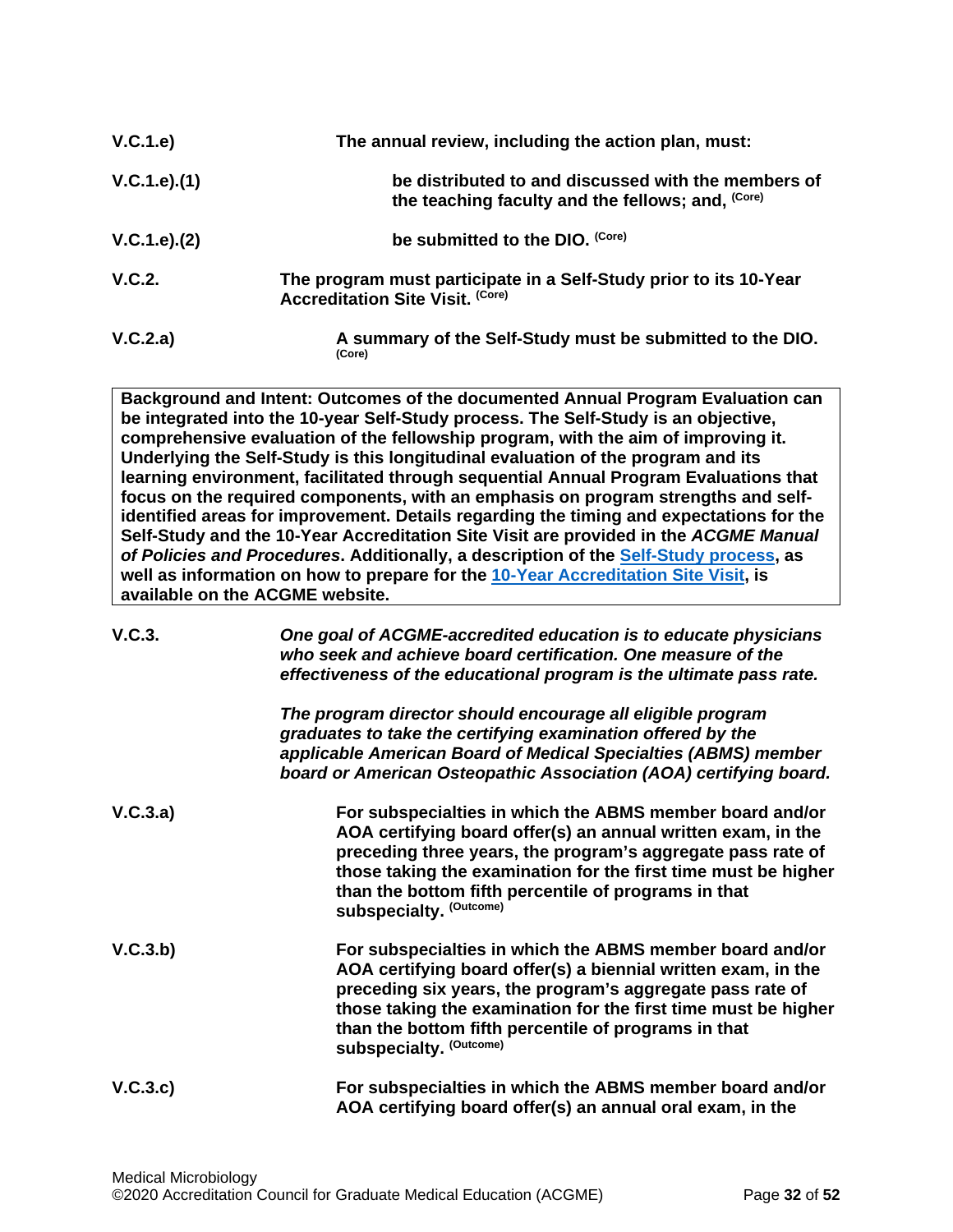|          | preceding three years, the program's aggregate pass rate of<br>those taking the examination for the first time must be higher<br>than the bottom fifth percentile of programs in that<br>subspecialty. (Outcome)                                                                                                                         |
|----------|------------------------------------------------------------------------------------------------------------------------------------------------------------------------------------------------------------------------------------------------------------------------------------------------------------------------------------------|
| V.C.3.d) | For subspecialties in which the ABMS member board and/or<br>AOA certifying board offer(s) a biennial oral exam, in the<br>preceding six years, the program's aggregate pass rate of<br>those taking the examination for the first time must be higher<br>than the bottom fifth percentile of programs in that<br>subspecialty. (Outcome) |
| V.C.3.e) | For each of the exams referenced in V.C.3.a)-d), any program<br>whose graduates over the time period specified in the<br>requirement have achieved an 80 percent pass rate will have<br>met this requirement, no matter the percentile rank of the<br>program for pass rate in that subspecialty. (Outcome)                              |

**Background and Intent: Setting a single standard for pass rate that works across subspecialties is not supportable based on the heterogeneity of the psychometrics of different examinations. By using a percentile rank, the performance of the lower five percent (fifth percentile) of programs can be identified and set on a path to curricular and test preparation reform.**

**There are subspecialties where there is a very high board pass rate that could leave successful programs in the bottom five percent (fifth percentile) despite admirable performance. These high-performing programs should not be cited, and V.C.3.e) is designed to address this.**

$$
V.C.3.f)
$$

**V.C.3.f) Programs must report, in ADS, board certification status annually for the cohort of board-eligible fellows that graduated seven years earlier. (Core)**

**Background and Intent: It is essential that fellowship programs demonstrate knowledge and skill transfer to their fellows. One measure of that is the qualifying or initial certification exam pass rate. Another important parameter of the success of the program is the ultimate board certification rate of its graduates. Graduates are eligible for up to seven years from fellowship graduation for initial certification. The ACGME will calculate a rolling three-year average of the ultimate board certification rate at seven years post-graduation, and the Review Committees will monitor it.**

**The Review Committees will track the rolling seven-year certification rate as an indicator of program quality. Programs are encouraged to monitor their graduates' performance on board certification examinations.**

**In the future, the ACGME may establish parameters related to ultimate board certification rates.**

<span id="page-32-0"></span>**VI. The Learning and Working Environment**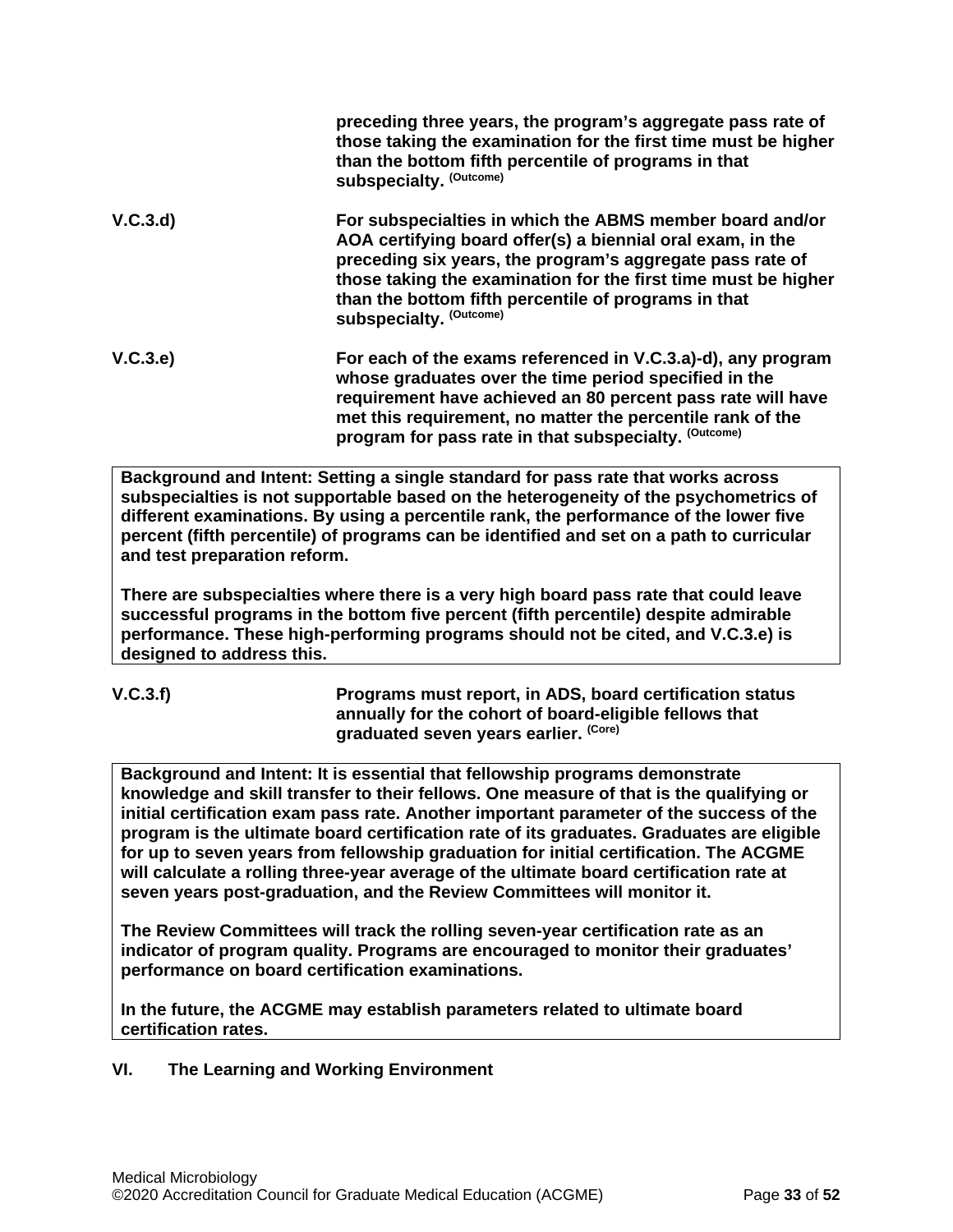*Fellowship education must occur in the context of a learning and working environment that emphasizes the following principles:*

- *Excellence in the safety and quality of care rendered to patients by fellows today*
- *Excellence in the safety and quality of care rendered to patients by today's fellows in their future practice*
- *Excellence in professionalism through faculty modeling of:*
	- o *the effacement of self-interest in a humanistic environment that supports the professional development of physicians*
	- o *the joy of curiosity, problem-solving, intellectual rigor, and discovery*
- *Commitment to the well-being of the students, residents, fellows, faculty members, and all members of the health care team*

**Background and Intent: The revised requirements are intended to provide greater flexibility within an established framework, allowing programs and fellows more discretion to structure clinical education in a way that best supports the above principles of professional development. With this increased flexibility comes the responsibility for programs and fellows to adhere to the 80-hour maximum weekly limit (unless a rotation-specific exception is granted by a Review Committee), and to utilize flexibility in a manner that optimizes patient safety, fellow education, and fellow wellbeing. The requirements are intended to support the development of a sense of professionalism by encouraging fellows to make decisions based on patient needs and their own well-being, without fear of jeopardizing their program's accreditation status. In addition, the proposed requirements eliminate the burdensome documentation requirement for fellows to justify clinical and educational work hour variations.**

**Clinical and educational work hours represent only one part of the larger issue of conditions of the learning and working environment, and Section VI has now been expanded to include greater attention to patient safety and fellow and faculty member well-being. The requirements are intended to support programs and fellows as they strive for excellence, while also ensuring ethical, humanistic training. Ensuring that flexibility is used in an appropriate manner is a shared responsibility of the program and fellows. With this flexibility comes a responsibility for fellows and faculty members to recognize the need to hand off care of a patient to another provider when a fellow is too fatigued to provide safe, high quality care and for programs to ensure that fellows remain within the 80-hour maximum weekly limit.**

- <span id="page-33-0"></span>**VI.A. Patient Safety, Quality Improvement, Supervision, and Accountability**
- **VI.A.1. Patient Safety and Quality Improvement**

*All physicians share responsibility for promoting patient safety and enhancing quality of patient care. Graduate medical education must prepare fellows to provide the highest level of clinical care with*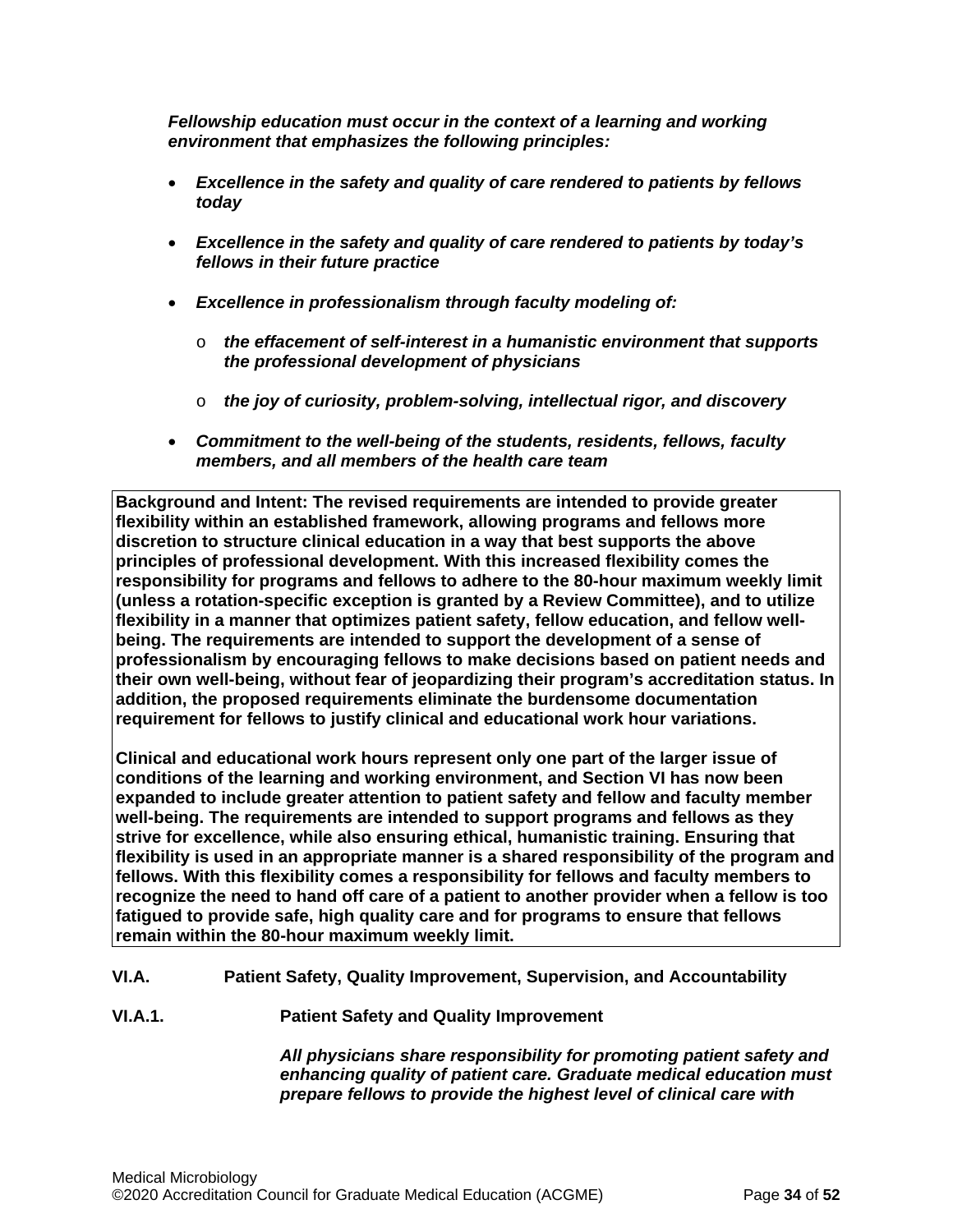|                 | continuous focus on the safety, individual needs, and humanity of<br>their patients. It is the right of each patient to be cared for by fellows<br>who are appropriately supervised; possess the requisite knowledge,<br>skills, and abilities; understand the limits of their knowledge and<br>experience; and seek assistance as required to provide optimal<br>patient care. |
|-----------------|---------------------------------------------------------------------------------------------------------------------------------------------------------------------------------------------------------------------------------------------------------------------------------------------------------------------------------------------------------------------------------|
|                 | Fellows must demonstrate the ability to analyze the care they<br>provide, understand their roles within health care teams, and play an<br>active role in system improvement processes. Graduating fellows<br>will apply these skills to critique their future unsupervised practice<br>and effect quality improvement measures.                                                 |
|                 | It is necessary for fellows and faculty members to consistently work<br>in a well-coordinated manner with other health care professionals to<br>achieve organizational patient safety goals.                                                                                                                                                                                    |
| VI.A.1.a)       | <b>Patient Safety</b>                                                                                                                                                                                                                                                                                                                                                           |
| VI.A.1.a)(1)    | <b>Culture of Safety</b>                                                                                                                                                                                                                                                                                                                                                        |
|                 | A culture of safety requires continuous identification<br>of vulnerabilities and a willingness to transparently<br>deal with them. An effective organization has formal<br>mechanisms to assess the knowledge, skills, and<br>attitudes of its personnel toward safety in order to<br>identify areas for improvement.                                                           |
| VI.A.1.a)(1)(a) | The program, its faculty, residents, and fellows<br>must actively participate in patient safety<br>systems and contribute to a culture of safety.<br>(Core)                                                                                                                                                                                                                     |
| VI.A.1.a)(1)(b) | The program must have a structure that<br>promotes safe, interprofessional, team-based<br>care. (Core)                                                                                                                                                                                                                                                                          |
| VI.A.1.a)(2)    | <b>Education on Patient Safety</b>                                                                                                                                                                                                                                                                                                                                              |
|                 | Programs must provide formal educational activities<br>that promote patient safety-related goals, tools, and<br>techniques. (Core)                                                                                                                                                                                                                                              |
|                 | Background and Intent: Optimal patient safety occurs in the setting of a coordinated<br>interprofessional learning and working environment.                                                                                                                                                                                                                                     |
| VI.A.1.a)(3)    | <b>Patient Safety Events</b>                                                                                                                                                                                                                                                                                                                                                    |
|                 | Reporting, investigation, and follow-up of adverse<br>events, near misses, and unsafe conditions are pivotal                                                                                                                                                                                                                                                                    |

*mechanisms for improving patient safety, and are*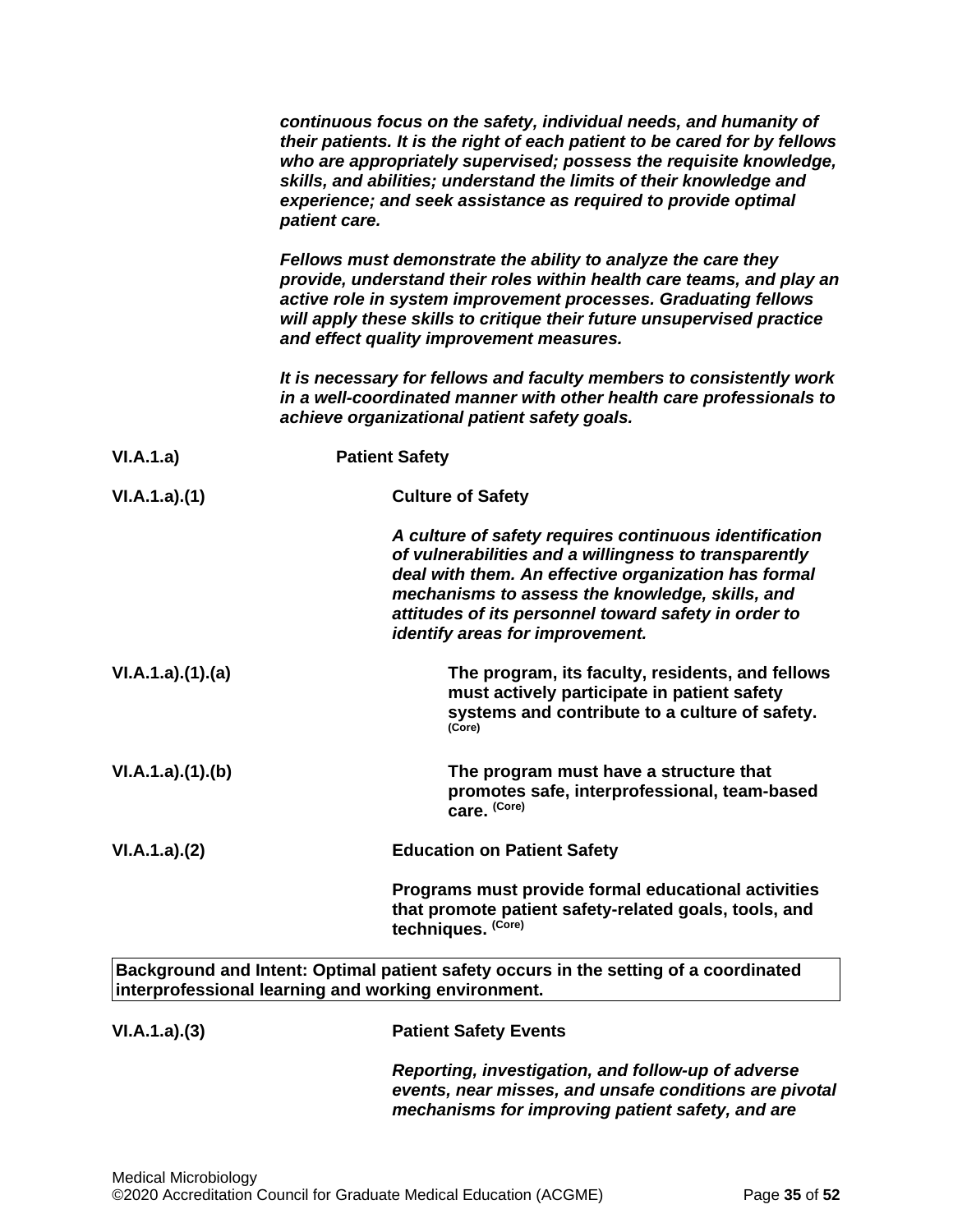|                      | essential for the success of any patient safety<br>program. Feedback and experiential learning are<br>essential to developing true competence in the ability<br>to identify causes and institute sustainable systems-<br>based changes to ameliorate patient safety<br>vulnerabilities.                                                                     |
|----------------------|-------------------------------------------------------------------------------------------------------------------------------------------------------------------------------------------------------------------------------------------------------------------------------------------------------------------------------------------------------------|
| VI.A.1.a)(3)(a)      | Residents, fellows, faculty members, and other<br>clinical staff members must:                                                                                                                                                                                                                                                                              |
| VI.A.1.a)(3).(a)(i)  | know their responsibilities in reporting<br>patient safety events at the clinical site;<br>(Core)                                                                                                                                                                                                                                                           |
| VI.A.1.a)(3).(a)(ii) | know how to report patient safety<br>events, including near misses, at the<br>clinical site; and, (Core)                                                                                                                                                                                                                                                    |
| VI.A.1.a)(3)(a)(iii) | be provided with summary information<br>of their institution's patient safety<br>reports. (Core)                                                                                                                                                                                                                                                            |
| VI.A.1.a)(3)(b)      | Fellows must participate as team members in<br>real and/or simulated interprofessional clinical<br>patient safety activities, such as root cause<br>analyses or other activities that include<br>analysis, as well as formulation and<br>implementation of actions. (Core)                                                                                  |
| VI.A.1.a)(4)         | <b>Fellow Education and Experience in Disclosure of</b><br><b>Adverse Events</b><br>Patient-centered care requires patients, and when<br>appropriate families, to be apprised of clinical<br>situations that affect them, including adverse events.<br>This is an important skill for faculty physicians to<br>model, and for fellows to develop and apply. |
| VI.A.1.a)(4)(a)      | All fellows must receive training in how to<br>disclose adverse events to patients and<br>families. (Core)                                                                                                                                                                                                                                                  |
| VI.A.1.a)(4)(b)      | Fellows should have the opportunity to<br>participate in the disclosure of patient safety<br>events, real or simulated. (Detail)t                                                                                                                                                                                                                           |
| VI.A.1.b)            | <b>Quality Improvement</b>                                                                                                                                                                                                                                                                                                                                  |
| VI.A.1.b)(1)         | <b>Education in Quality Improvement</b>                                                                                                                                                                                                                                                                                                                     |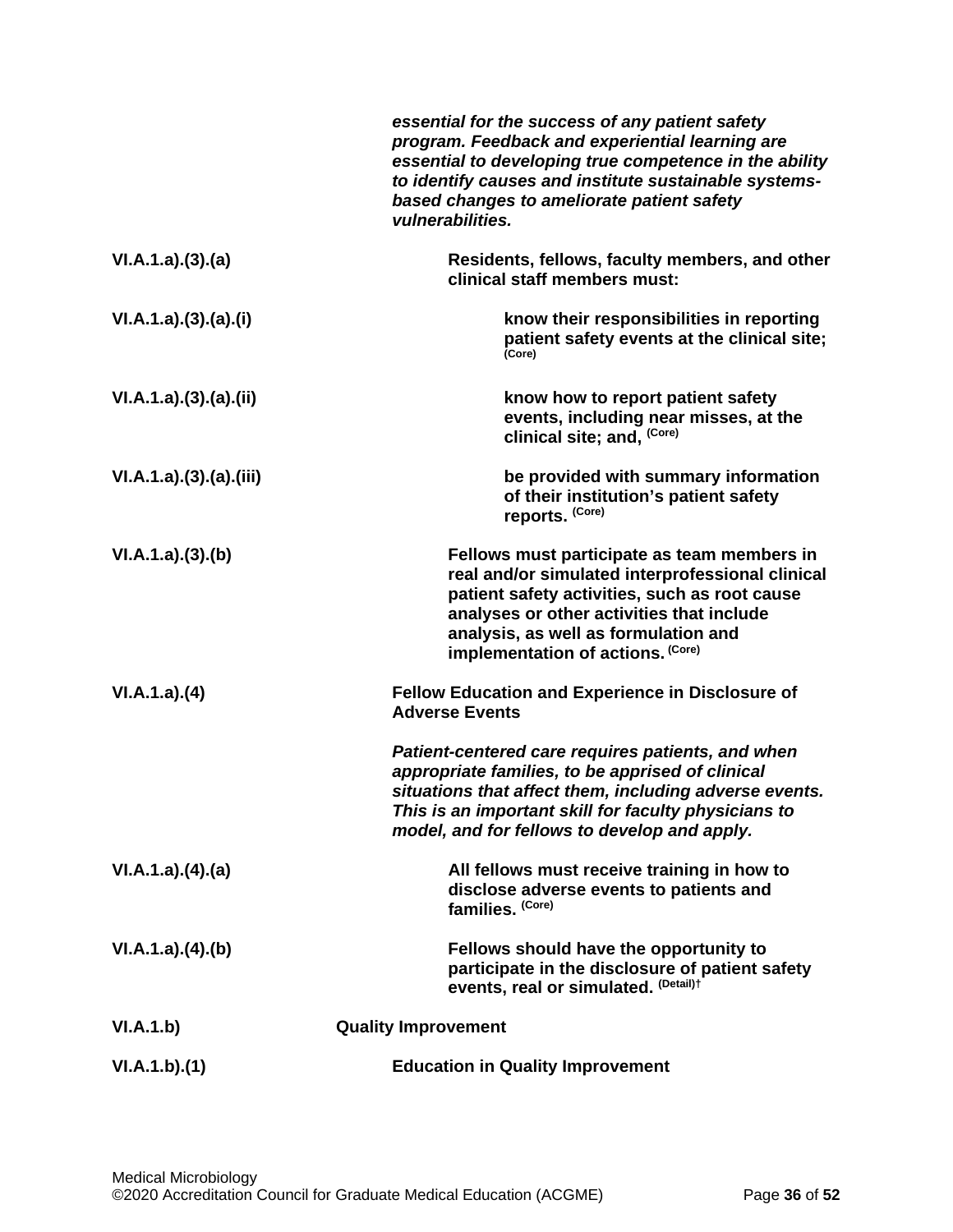|                    | A cohesive model of health care includes quality-<br>related goals, tools, and techniques that are necessary<br>in order for health care professionals to achieve<br>quality improvement goals.                                                                                                                                                                                                                                                       |
|--------------------|-------------------------------------------------------------------------------------------------------------------------------------------------------------------------------------------------------------------------------------------------------------------------------------------------------------------------------------------------------------------------------------------------------------------------------------------------------|
| VI.A.1.b)(1)(a)    | Fellows must receive training and experience in<br>quality improvement processes, including an<br>understanding of health care disparities. (Core)                                                                                                                                                                                                                                                                                                    |
| VI.A.1.b)(2)       | <b>Quality Metrics</b>                                                                                                                                                                                                                                                                                                                                                                                                                                |
|                    | Access to data is essential to prioritizing activities for<br>care improvement and evaluating success of<br>improvement efforts.                                                                                                                                                                                                                                                                                                                      |
| VI.A.1.b)(2).(a)   | Fellows and faculty members must receive data<br>on quality metrics and benchmarks related to<br>their patient populations. (Core)                                                                                                                                                                                                                                                                                                                    |
| VI.A.1.b)(3)       | <b>Engagement in Quality Improvement Activities</b>                                                                                                                                                                                                                                                                                                                                                                                                   |
|                    | <b>Experiential learning is essential to developing the</b><br>ability to identify and institute sustainable systems-<br>based changes to improve patient care.                                                                                                                                                                                                                                                                                       |
| VI.A.1.b)(3).(a)   | Fellows must have the opportunity to<br>participate in interprofessional quality<br>improvement activities. (Core)                                                                                                                                                                                                                                                                                                                                    |
| VI.A.1.b)(3)(a)(i) | This should include activities aimed at<br>reducing health care disparities. (Detail)                                                                                                                                                                                                                                                                                                                                                                 |
| <b>VI.A.2.</b>     | <b>Supervision and Accountability</b>                                                                                                                                                                                                                                                                                                                                                                                                                 |
| VI.A.2.a)          | Although the attending physician is ultimately responsible for<br>the care of the patient, every physician shares in the<br>responsibility and accountability for their efforts in the<br>provision of care. Effective programs, in partnership with<br>their Sponsoring Institutions, define, widely communicate,<br>and monitor a structured chain of responsibility and<br>accountability as it relates to the supervision of all patient<br>care. |
|                    | Supervision in the setting of graduate medical education<br>provides safe and effective care to patients; ensures each<br>fellow's development of the skills, knowledge, and attitudes<br>required to enter the unsupervised practice of medicine; and<br>establishes a foundation for continued professional growth.                                                                                                                                 |
| VI.A.2.a)(1)       | Each patient must have an identifiable and<br>appropriately-credentialed and privileged attending                                                                                                                                                                                                                                                                                                                                                     |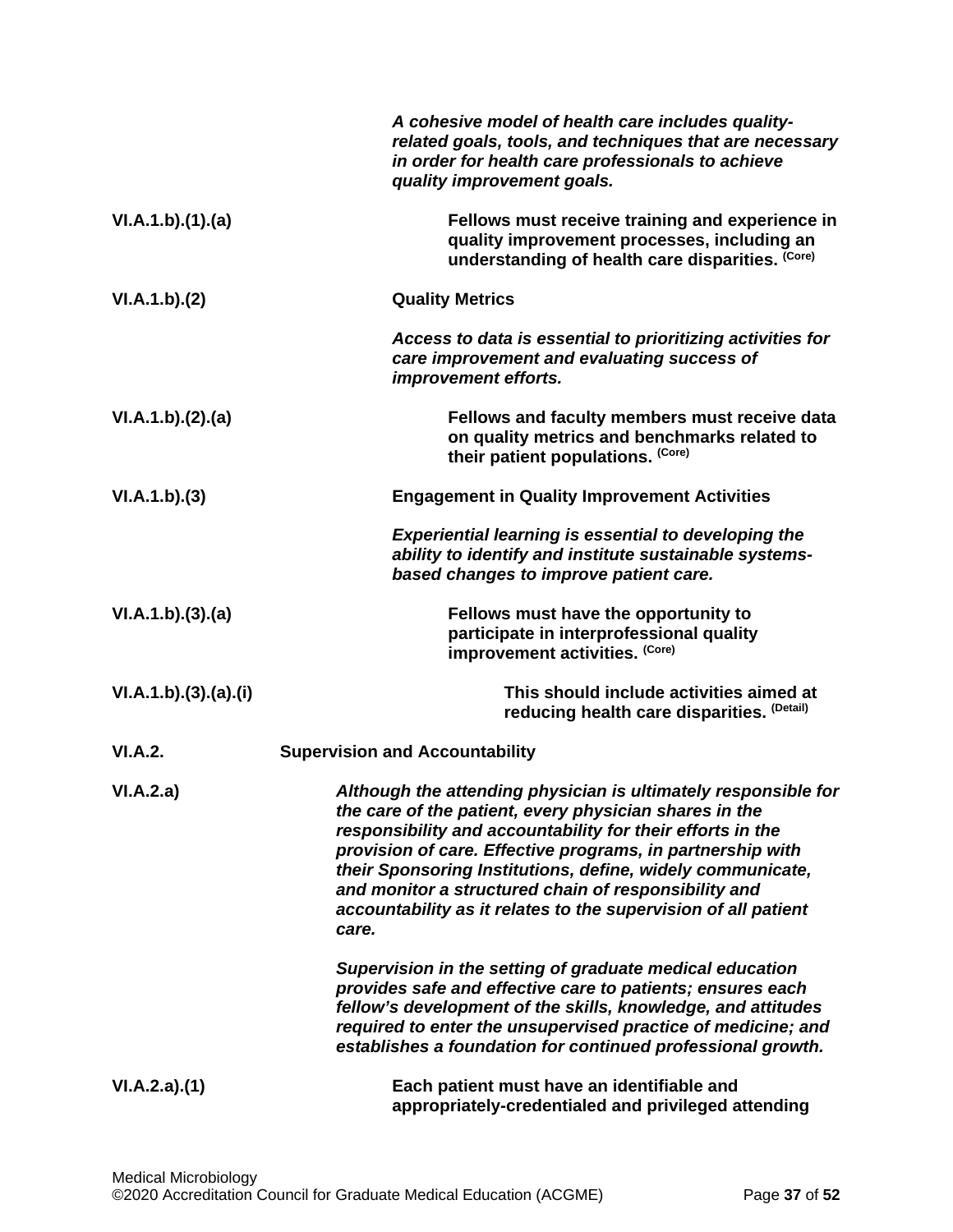|                                                 | physician (or licensed independent practitioner as<br>specified by the applicable Review Committee) who is<br>responsible and accountable for the patient's care.<br>(Core)                                                                                                                                                                                                                                                                                                                                                                                                                  |
|-------------------------------------------------|----------------------------------------------------------------------------------------------------------------------------------------------------------------------------------------------------------------------------------------------------------------------------------------------------------------------------------------------------------------------------------------------------------------------------------------------------------------------------------------------------------------------------------------------------------------------------------------------|
| VI.A.2.a)(1).(a)                                | This information must be available to fellows,<br>faculty members, other members of the health<br>care team, and patients. (Core)                                                                                                                                                                                                                                                                                                                                                                                                                                                            |
| VI.A.2.a)(1)(b)                                 | Fellows and faculty members must inform each<br>patient of their respective roles in that patient's<br>care when providing direct patient care. (Core)                                                                                                                                                                                                                                                                                                                                                                                                                                       |
| VI.A.2.b)                                       | Supervision may be exercised through a variety of methods.<br>For many aspects of patient care, the supervising physician<br>may be a more advanced fellow. Other portions of care<br>provided by the fellow can be adequately supervised by the<br>appropriate availability of the supervising faculty member or<br>fellow, either on site or by means of telecommunication<br>technology. Some activities require the physical presence of<br>the supervising faculty member. In some circumstances,<br>supervision may include post-hoc review of fellow-delivered<br>care with feedback. |
| patient and/or performs a face-to-face service. | Background and Intent: There are circumstances where direct supervision without<br>physical presence does not fulfill the requirements of the specific Review Committee.<br>Review Committees will further specify what is meant by direct supervision without<br>physical presence in specialties where allowed. "Physically present" is defined as<br>follows: The teaching physician is located in the same room (or partitioned or<br>curtained area, if the room is subdivided to accommodate multiple patients) as the                                                                 |
| VI.A.2.b)(1)                                    | The program must demonstrate that the appropriate<br>level of supervision in place for all fellows is based on<br>each fellow's level of training and ability, as well as<br>patient complexity and acuity. Supervision may be<br>exercised through a variety of methods, as appropriate<br>to the situation. (Core)                                                                                                                                                                                                                                                                         |
| VI.A.2.b)(2)                                    | The program must define when physical presence of a<br>supervising physician is required. (Core)                                                                                                                                                                                                                                                                                                                                                                                                                                                                                             |
| VI.A.2.c)                                       | <b>Levels of Supervision</b>                                                                                                                                                                                                                                                                                                                                                                                                                                                                                                                                                                 |
|                                                 | To promote appropriate fellow supervision while providing<br>for graded authority and responsibility, the program must use<br>the following classification of supervision: (Core)                                                                                                                                                                                                                                                                                                                                                                                                            |
| VI.A.2.c.(1)                                    | <b>Direct Supervision:</b>                                                                                                                                                                                                                                                                                                                                                                                                                                                                                                                                                                   |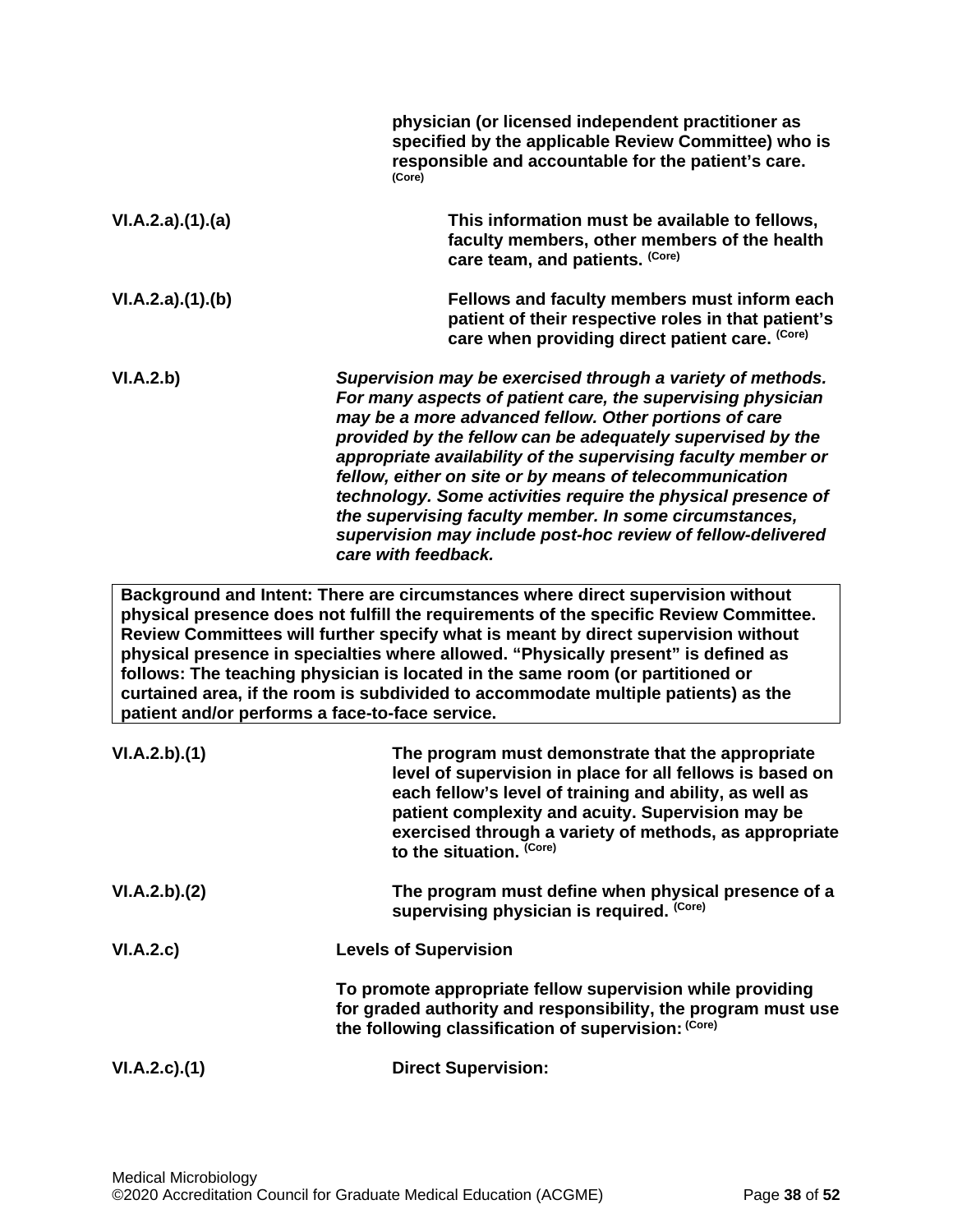| VI.A.2.c)(1)(a) | the supervising physician is physically present<br>with the fellow during the key portions of the<br>patient interaction. (Core)                                                                                                                           |
|-----------------|------------------------------------------------------------------------------------------------------------------------------------------------------------------------------------------------------------------------------------------------------------|
| VI.A.2.c.2()    | Indirect Supervision: the supervising physician is not<br>providing physical or concurrent visual or audio<br>supervision but is immediately available to the fellow<br>for guidance and is available to provide appropriate<br>direct supervision. (Core) |
| VI.A.2.c.(3)    | Oversight – the supervising physician is available to<br>provide review of procedures/encounters with<br>feedback provided after care is delivered. (Core)                                                                                                 |
| VI.A.2.d        | The privilege of progressive authority and responsibility,<br>conditional independence, and a supervisory role in patient<br>care delegated to each fellow must be assigned by the<br>program director and faculty members. (Core)                         |
| VI.A.2.d)(1)    | The program director must evaluate each fellow's<br>abilities based on specific criteria, guided by the<br>Milestones. (Core)                                                                                                                              |
| VI.A.2.d)(2)    | <b>Faculty members functioning as supervising</b><br>physicians must delegate portions of care to fellows<br>based on the needs of the patient and the skills of<br>each fellow. (Core)                                                                    |
| VI.A.2.d)(3)    | Fellows should serve in a supervisory role to junior<br>fellows and residents in recognition of their progress<br>toward independence, based on the needs of each<br>patient and the skills of the individual resident or<br>fellow. (Detail)              |
| VI.A.2.e)       | Programs must set guidelines for circumstances and events<br>in which fellows must communicate with the supervising<br>faculty member(s). (Core)                                                                                                           |
| VI.A.2.e. (1)   | Each fellow must know the limits of their scope of<br>authority, and the circumstances under which the<br>fellow is permitted to act with conditional<br>independence. (Outcome)                                                                           |
| oversight.      | Background and Intent: The ACGME Glossary of Terms defines conditional<br>independence as: Graded, progressive responsibility for patient care with defined                                                                                                |
| VI.A.2.f)       | Faculty supervision assignments must be of sufficient<br>duration to assess the knowledge and skills of each fellow<br>and to delegate to the fellow the appropriate level of patient<br>care authority and responsibility. (Core)                         |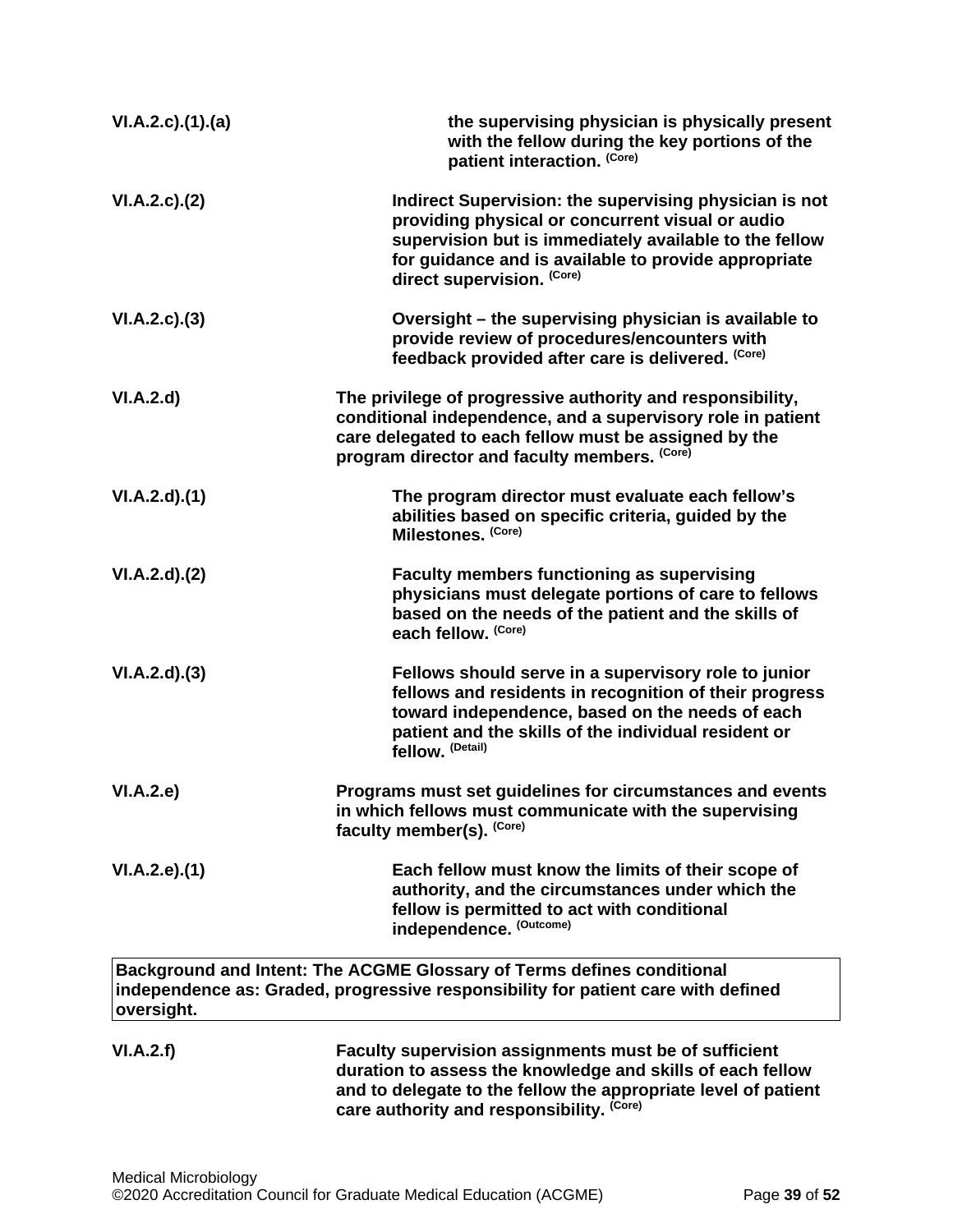<span id="page-39-0"></span>

| VI.B.     | <b>Professionalism</b>                                                                                                                                                                                                                                                                             |
|-----------|----------------------------------------------------------------------------------------------------------------------------------------------------------------------------------------------------------------------------------------------------------------------------------------------------|
| VI.B.1.   | Programs, in partnership with their Sponsoring Institutions, must<br>educate fellows and faculty members concerning the professional<br>responsibilities of physicians, including their obligation to be<br>appropriately rested and fit to provide the care required by their<br>patients. (Core) |
| VI.B.2.   | The learning objectives of the program must:                                                                                                                                                                                                                                                       |
| VI.B.2.a) | be accomplished through an appropriate blend of supervised<br>patient care responsibilities, clinical teaching, and didactic<br>educational events; (Core)                                                                                                                                         |
| VI.B.2.b) | be accomplished without excessive reliance on fellows to<br>fulfill non-physician obligations; and, (Core)                                                                                                                                                                                         |

**Background and Intent: Routine reliance on fellows to fulfill non-physician obligations increases work compression for fellows and does not provide an optimal educational experience. Non-physician obligations are those duties which in most institutions are performed by nursing and allied health professionals, transport services, or clerical staff. Examples of such obligations include transport of patients from the wards or units for procedures elsewhere in the hospital; routine blood drawing for laboratory tests; routine monitoring of patients when off the ward; and clerical duties, such as scheduling. While it is understood that fellows may be expected to do any of these things on occasion when the need arises, these activities should not be performed by fellows routinely and must be kept to a minimum to optimize fellow education.**

**VI.B.2.c) ensure manageable patient care responsibilities. (Core)**

**Background and Intent: The Common Program Requirements do not define "manageable patient care responsibilities" as this is variable by specialty and PGY level. Review Committees will provide further detail regarding patient care responsibilities in the applicable specialty-specific Program Requirements and accompanying FAQs. However, all programs, regardless of specialty, should carefully assess how the assignment of patient care responsibilities can affect work compression.**

| <b>VI.B.3.</b> | The program director, in partnership with the Sponsoring Institution,<br>must provide a culture of professionalism that supports patient<br>safety and personal responsibility. (Core) |
|----------------|----------------------------------------------------------------------------------------------------------------------------------------------------------------------------------------|
| VI.B.4.        | Fellows and faculty members must demonstrate an understanding<br>of their personal role in the:                                                                                        |
| VI.B.4.a)      | provision of patient- and family-centered care; (Outcome)                                                                                                                              |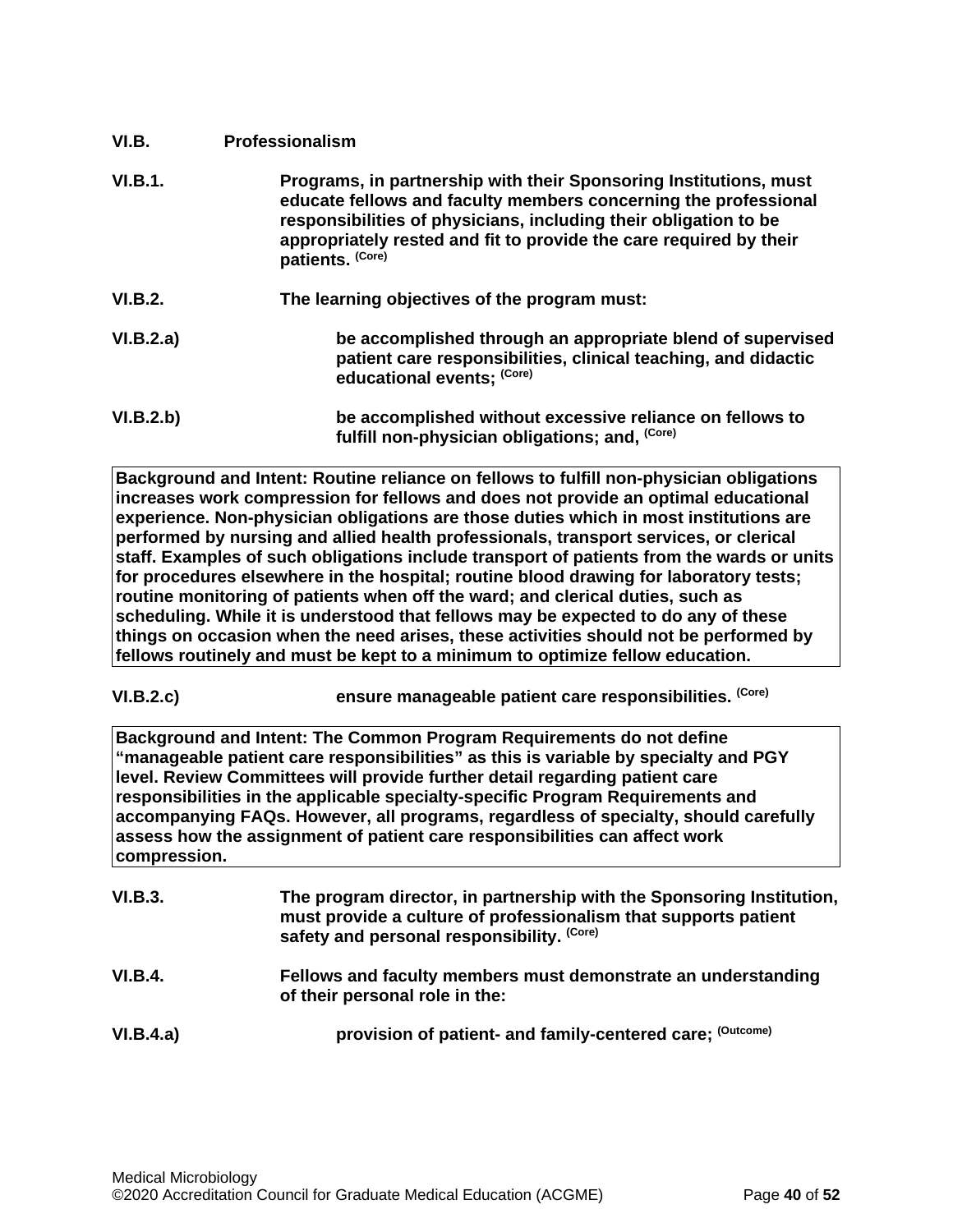<span id="page-40-0"></span>

| VI.B.4.b)           | safety and welfare of patients entrusted to their care,<br>including the ability to report unsafe conditions and adverse<br>events: (Outcome)                                                                                                                                                                                                                                                                                                                                                    |
|---------------------|--------------------------------------------------------------------------------------------------------------------------------------------------------------------------------------------------------------------------------------------------------------------------------------------------------------------------------------------------------------------------------------------------------------------------------------------------------------------------------------------------|
|                     | Background and Intent: This requirement emphasizes that responsibility for reporting<br>unsafe conditions and adverse events is shared by all members of the team and is not<br>solely the responsibility of the fellow.                                                                                                                                                                                                                                                                         |
| VI.B.4.c)           | assurance of their fitness for work, including: (Outcome)                                                                                                                                                                                                                                                                                                                                                                                                                                        |
|                     | Background and Intent: This requirement emphasizes the professional responsibility of<br>faculty members and fellows to arrive for work adequately rested and ready to care for<br>patients. It is also the responsibility of faculty members, fellows, and other members of<br>the care team to be observant, to intervene, and/or to escalate their concern about<br>fellow and faculty member fitness for work, depending on the situation, and in<br>accordance with institutional policies. |
| $VI.B.4.c$ ). $(1)$ | management of their time before, during, and after<br>clinical assignments; and, (Outcome)                                                                                                                                                                                                                                                                                                                                                                                                       |
| VI.B.4.c.)(2)       | recognition of impairment, including from illness,<br>fatigue, and substance use, in themselves, their peers,<br>and other members of the health care team. (Outcome)                                                                                                                                                                                                                                                                                                                            |
| VI.B.4.d)           | commitment to lifelong learning; (Outcome)                                                                                                                                                                                                                                                                                                                                                                                                                                                       |
| VI.B.4.e)           | monitoring of their patient care performance improvement<br>indicators; and, (Outcome)                                                                                                                                                                                                                                                                                                                                                                                                           |
| VI.B.4.f)           | accurate reporting of clinical and educational work hours,<br>patient outcomes, and clinical experience data. (Outcome)                                                                                                                                                                                                                                                                                                                                                                          |
| <b>VI.B.5.</b>      | All fellows and faculty members must demonstrate responsiveness<br>to patient needs that supersedes self-interest. This includes the<br>recognition that under certain circumstances, the best interests of<br>the patient may be served by transitioning that patient's care to<br>another qualified and rested provider. (Outcome)                                                                                                                                                             |
| <b>VI.B.6.</b>      | Programs, in partnership with their Sponsoring Institutions, must<br>provide a professional, equitable, respectful, and civil environment<br>that is free from discrimination, sexual and other forms of<br>harassment, mistreatment, abuse, or coercion of students, fellows,<br>faculty, and staff. (Core)                                                                                                                                                                                     |
| <b>VI.B.7.</b>      | Programs, in partnership with their Sponsoring Institutions, should<br>have a process for education of fellows and faculty regarding<br>unprofessional behavior and a confidential process for reporting,<br>investigating, and addressing such concerns. (Core)                                                                                                                                                                                                                                 |
| VI.C.               | <b>Well-Being</b>                                                                                                                                                                                                                                                                                                                                                                                                                                                                                |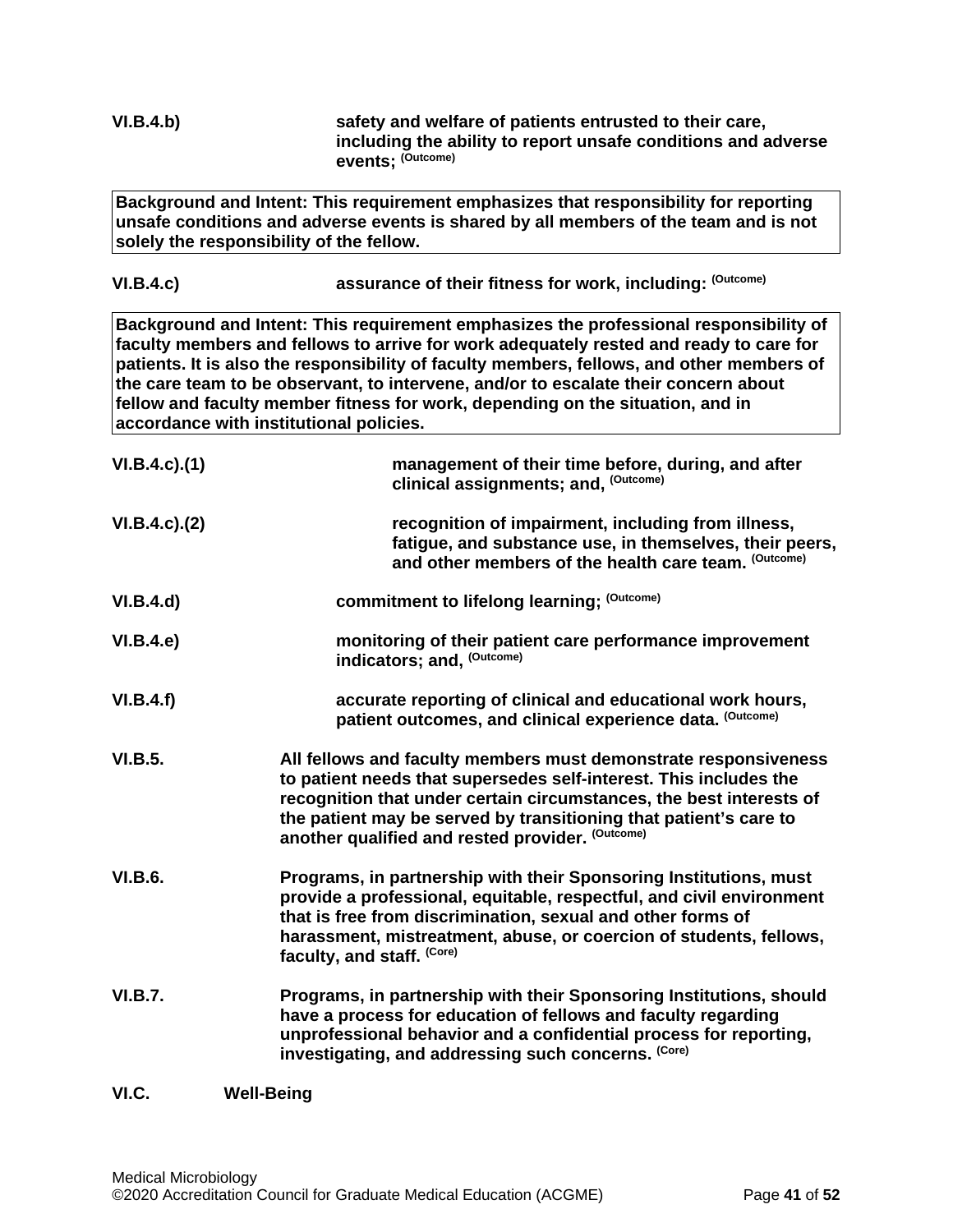*Psychological, emotional, and physical well-being are critical in the development of the competent, caring, and resilient physician and require proactive attention to life inside and outside of medicine. Well-being requires that physicians retain the joy in medicine while managing their own real life stresses. Self-care and responsibility to support other members of the health care team are important components of professionalism; they are also skills that must be modeled, learned, and nurtured in the context of other aspects of fellowship training.*

*Fellows and faculty members are at risk for burnout and depression. Programs, in partnership with their Sponsoring Institutions, have the same responsibility to address well-being as other aspects of resident competence. Physicians and all members of the health care team share responsibility for the well-being of each other. For example, a culture which encourages covering for colleagues after an illness without the expectation of reciprocity reflects the ideal of professionalism. A positive culture in a clinical learning environment models constructive behaviors, and prepares fellows with the skills and attitudes needed to thrive throughout their careers.*

**Background and Intent: The ACGME is committed to addressing physician well-being for individuals and as it relates to the learning and working environment. The creation of a learning and working environment with a culture of respect and accountability for physician well-being is crucial to physicians' ability to deliver the safest, best possible care to patients. The ACGME is leveraging its resources in four key areas to support the ongoing focus on physician well-being: education, influence, research, and collaboration. Information regarding the ACGME's ongoing efforts in this area is available on the ACGME website.**

**As these efforts evolve, information will be shared with programs seeking to develop and/or strengthen their own well-being initiatives. In addition, there are many activities that programs can utilize now to assess and support physician well-being. These include culture of safety surveys, ensuring the availability of counseling services, and attention to the safety of the entire health care team.**

| <b>VI.C.1.</b> | The responsibility of the program, in partnership with the<br>Sponsoring Institution, to address well-being must include:                                                                                                                                                                                                      |
|----------------|--------------------------------------------------------------------------------------------------------------------------------------------------------------------------------------------------------------------------------------------------------------------------------------------------------------------------------|
| VI.C.1.a)      | efforts to enhance the meaning that each fellow finds in the<br>experience of being a physician, including protecting time<br>with patients, minimizing non-physician obligations,<br>providing administrative support, promoting progressive<br>autonomy and flexibility, and enhancing professional<br>relationships; (Core) |
| VI.C.1.b)      | attention to scheduling, work intensity, and work<br>compression that impacts fellow well-being; (Core)                                                                                                                                                                                                                        |
| VI.C.1.c)      | evaluating workplace safety data and addressing the safety of<br>fellows and faculty members; (Core)                                                                                                                                                                                                                           |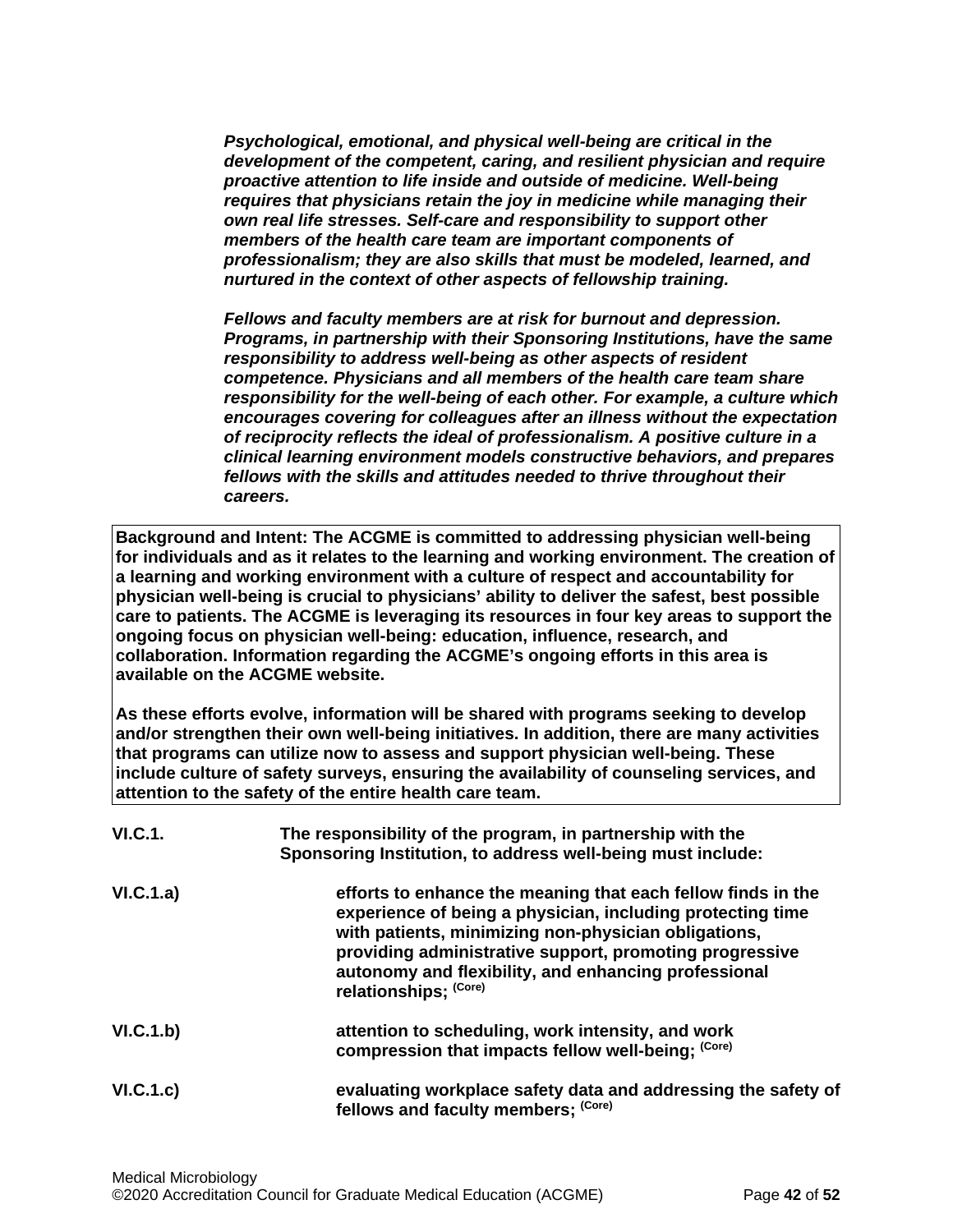**Background and Intent: This requirement emphasizes the responsibility shared by the Sponsoring Institution and its programs to gather information and utilize systems that monitor and enhance fellow and faculty member safety, including physical safety. Issues to be addressed include, but are not limited to, monitoring of workplace injuries, physical or emotional violence, vehicle collisions, and emotional well-being after adverse events.**

| VI.C.1.d) | policies and programs that encourage optimal fellow and |
|-----------|---------------------------------------------------------|
|           | faculty member well-being; and, <sup>(Core)</sup>       |

**Background and Intent: Well-being includes having time away from work to engage with family and friends, as well as to attend to personal needs and to one's own health, including adequate rest, healthy diet, and regular exercise.**

**VI.C.1.d).(1) Fellows must be given the opportunity to attend medical, mental health, and dental care appointments, including those scheduled during their working hours. (Core)**

**Background and Intent: The intent of this requirement is to ensure that fellows have the opportunity to access medical and dental care, including mental health care, at times that are appropriate to their individual circumstances. Fellows must be provided with time away from the program as needed to access care, including appointments scheduled during their working hours.**

**VI.C.1.e) attention to fellow and faculty member burnout, depression, and substance abuse. The program, in partnership with its Sponsoring Institution, must educate faculty members and fellows in identification of the symptoms of burnout, depression, and substance abuse, including means to assist those who experience these conditions. Fellows and faculty members must also be educated to recognize those symptoms in themselves and how to seek appropriate care. The program, in partnership with its Sponsoring Institution, must: (Core)**

**Background and Intent: Programs and Sponsoring Institutions are encouraged to review materials in order to create systems for identification of burnout, depression, and substance abuse. Materials and more information are available on the Physician Wellbeing section of the ACGME website [\(http://www.acgme.org/What-We-](http://www.acgme.org/What-We-Do/Initiatives/Physician-Well-Being)[Do/Initiatives/Physician-Well-Being\)](http://www.acgme.org/What-We-Do/Initiatives/Physician-Well-Being).**

**VI.C.1.e).(1) encourage fellows and faculty members to alert the program director or other designated personnel or programs when they are concerned that another fellow, resident, or faculty member may be displaying signs of burnout, depression, substance abuse, suicidal ideation, or potential for violence; (Core)**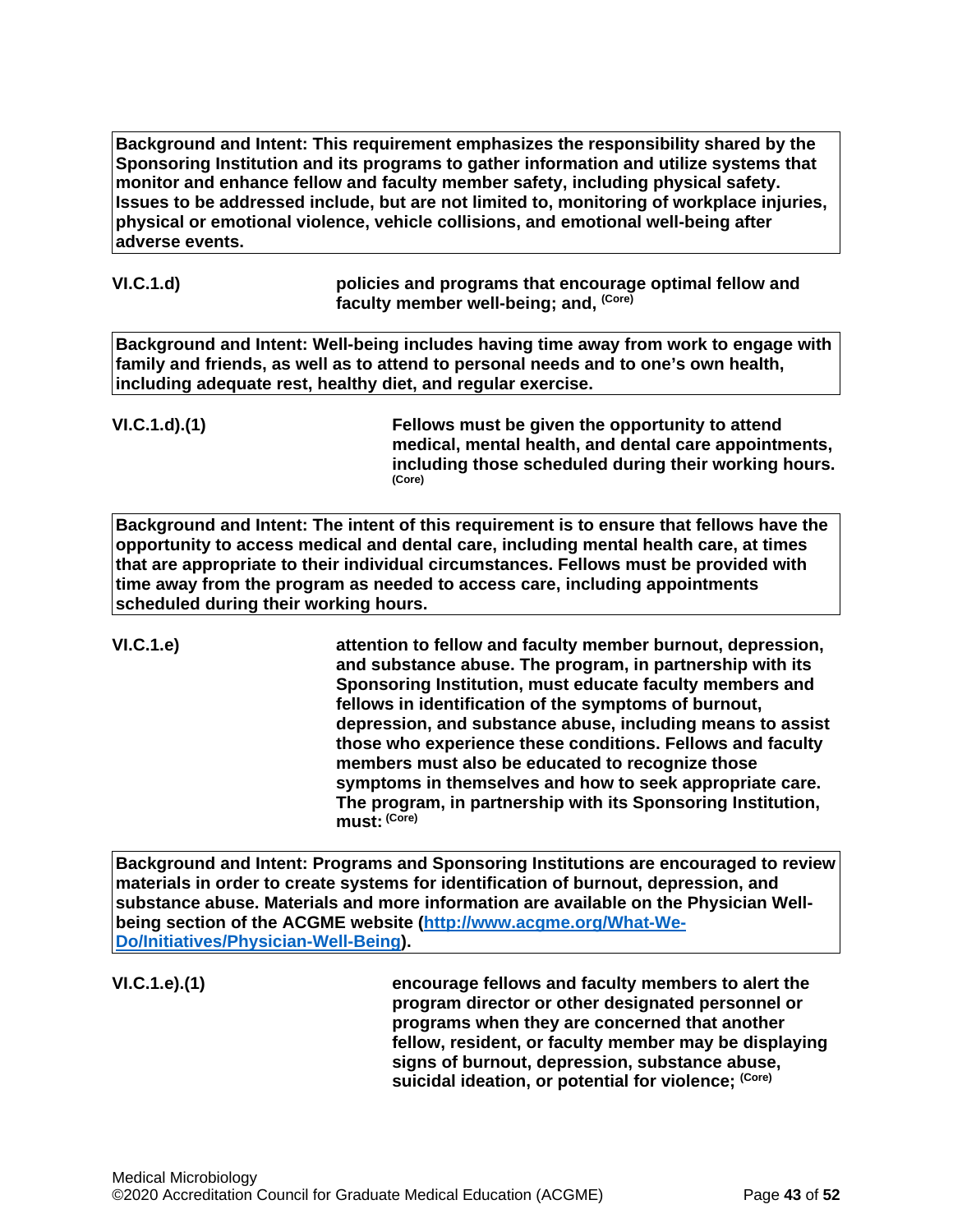**Background and Intent: Individuals experiencing burnout, depression, substance abuse, and/or suicidal ideation are often reluctant to reach out for help due to the stigma associated with these conditions, and are concerned that seeking help may have a negative impact on their career. Recognizing that physicians are at increased risk in these areas, it is essential that fellows and faculty members are able to report their concerns when another fellow or faculty member displays signs of any of these conditions, so that the program director or other designated personnel, such as the department chair, may assess the situation and intervene as necessary to facilitate access to appropriate care. Fellows and faculty members must know which personnel, in addition to the program director, have been designated with this responsibility; those personnel and the program director should be familiar with the institution's impaired physician policy and any employee health, employee assistance, and/or wellness programs within the institution. In cases of physician impairment, the program director or designated personnel should follow the policies of their institution for reporting.**

| VI.C.1.e). (2) | provide access to appropriate tools for self-screening;<br>and, (Core)                             |
|----------------|----------------------------------------------------------------------------------------------------|
| VI.C.1.e). (3) | provide access to confidential, affordable mental<br>health assessment, counseling, and treatment, |
|                | including access to urgent and emergent care 24<br>hours a day, seven days a week. (Core)          |

**Background and Intent: The intent of this requirement is to ensure that fellows have immediate access at all times to a mental health professional (psychiatrist, psychologist, Licensed Clinical Social Worker, Primary Mental Health Nurse Practitioner, or Licensed Professional Counselor) for urgent or emergent mental health issues. In-person, telemedicine, or telephonic means may be utilized to satisfy this requirement. Care in the Emergency Department may be necessary in some cases, but not as the primary or sole means to meet the requirement.**

**The reference to affordable counseling is intended to require that financial cost not be a barrier to obtaining care.**

| VI.C.2.   | There are circumstances in which fellows may be unable to attend<br>work, including but not limited to fatigue, illness, family<br>emergencies, and parental leave. Each program must allow an<br>appropriate length of absence for fellows unable to perform their<br>patient care responsibilities. (Core) |
|-----------|--------------------------------------------------------------------------------------------------------------------------------------------------------------------------------------------------------------------------------------------------------------------------------------------------------------|
| VI.C.2.a) | The program must have policies and procedures in place to<br>ensure coverage of patient care. (Core)                                                                                                                                                                                                         |
| VI.C.2.b) | These policies must be implemented without fear of negative<br>consequences for the fellow who is or was unable to provide<br>the clinical work. (Core)                                                                                                                                                      |

**Background and Intent: Fellows may need to extend their length of training depending on length of absence and specialty board eligibility requirements. Teammates should assist colleagues in need and equitably reintegrate them upon return.**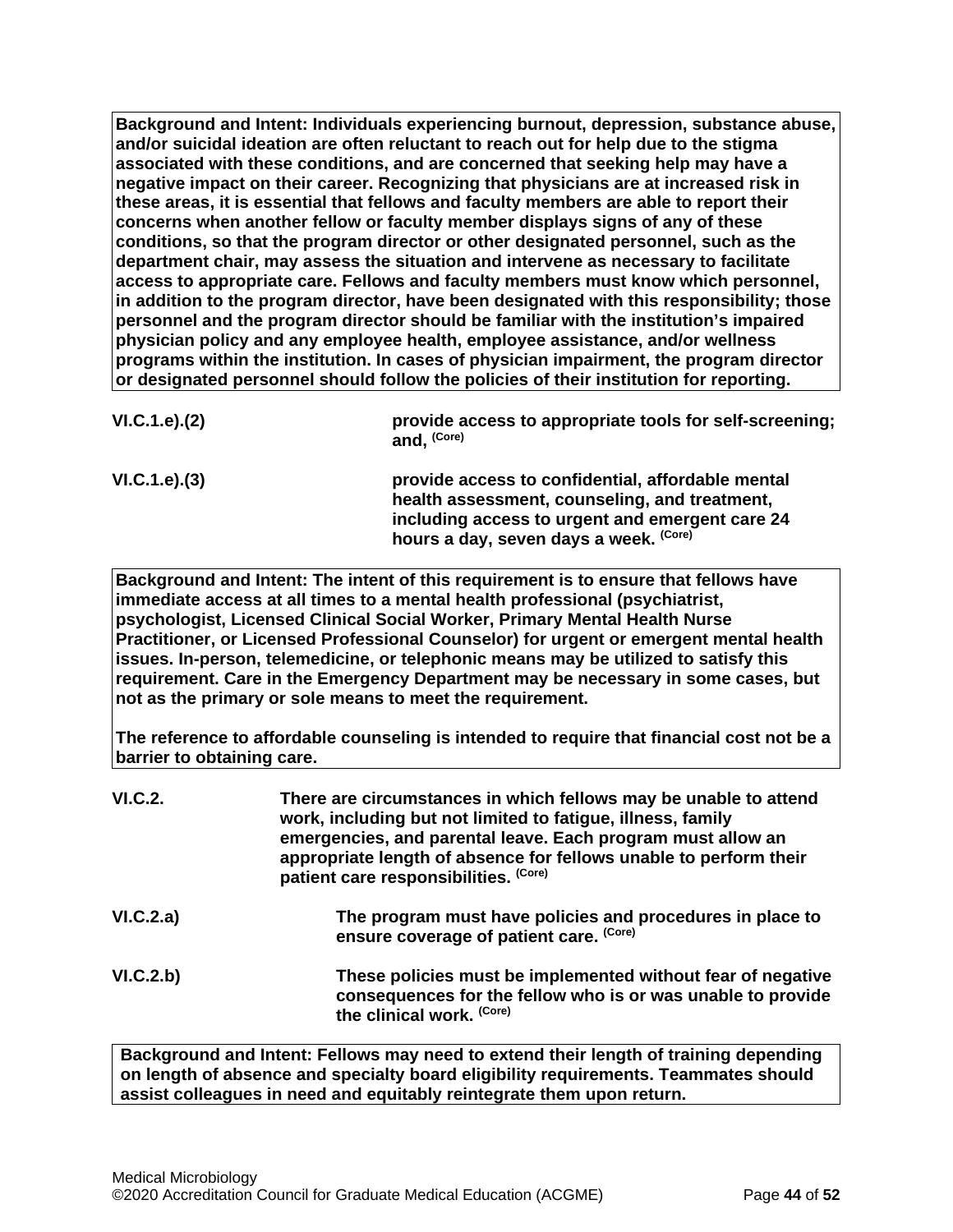<span id="page-44-0"></span>

| VI.D.     | <b>Fatigue Mitigation</b>                                                                                                                              |
|-----------|--------------------------------------------------------------------------------------------------------------------------------------------------------|
| VI.D.1.   | <b>Programs must:</b>                                                                                                                                  |
| VI.D.1.a) | educate all faculty members and fellows to recognize the<br>signs of fatigue and sleep deprivation; (Core)                                             |
| VI.D.1.b) | educate all faculty members and fellows in alertness<br>management and fatigue mitigation processes; and, (Core)                                       |
| VI.D.1.c  | encourage fellows to use fatigue mitigation processes to<br>manage the potential negative effects of fatigue on patient<br>care and learning. (Detail) |

**Background and Intent: Providing medical care to patients is physically and mentally demanding. Night shifts, even for those who have had enough rest, cause fatigue. Experiencing fatigue in a supervised environment during training prepares fellows for managing fatigue in practice. It is expected that programs adopt fatigue mitigation processes and ensure that there are no negative consequences and/or stigma for using fatigue mitigation strategies.**

**This requirement emphasizes the importance of adequate rest before and after clinical responsibilities. Strategies that may be used include, but are not limited to, strategic napping; the judicious use of caffeine; availability of other caregivers; time management to maximize sleep off-duty; learning to recognize the signs of fatigue, and selfmonitoring performance and/or asking others to monitor performance; remaining active to promote alertness; maintaining a healthy diet; using relaxation techniques to fall asleep; maintaining a consistent sleep routine; exercising regularly; increasing sleep time before and after call; and ensuring sufficient sleep recovery periods.**

| <b>VI.D.2.</b> | Each program must ensure continuity of patient care, consistent<br>with the program's policies and procedures referenced in VI.C.2-<br>VI.C.2.b), in the event that a fellow may be unable to perform their<br>patient care responsibilities due to excessive fatique. (Core) |
|----------------|-------------------------------------------------------------------------------------------------------------------------------------------------------------------------------------------------------------------------------------------------------------------------------|
| VI.D.3.        | The program, in partnership with its Sponsoring Institution, must<br>ensure adequate sleep facilities and safe transportation options for<br>fellows who may be too fatigued to safely return home. (Core)                                                                    |
| VI.E.          | <b>Clinical Responsibilities, Teamwork, and Transitions of Care</b>                                                                                                                                                                                                           |
| <b>VI.E.1.</b> | <b>Clinical Responsibilities</b>                                                                                                                                                                                                                                              |
|                | The clinical responsibilities for each fellow must be based on PGY<br>level, patient safety, fellow ability, severity and complexity of patient<br>illness/condition, and available support services. (Core)                                                                  |

<span id="page-44-1"></span>**Background and Intent: The changing clinical care environment of medicine has meant that work compression due to high complexity has increased stress on fellows. Faculty**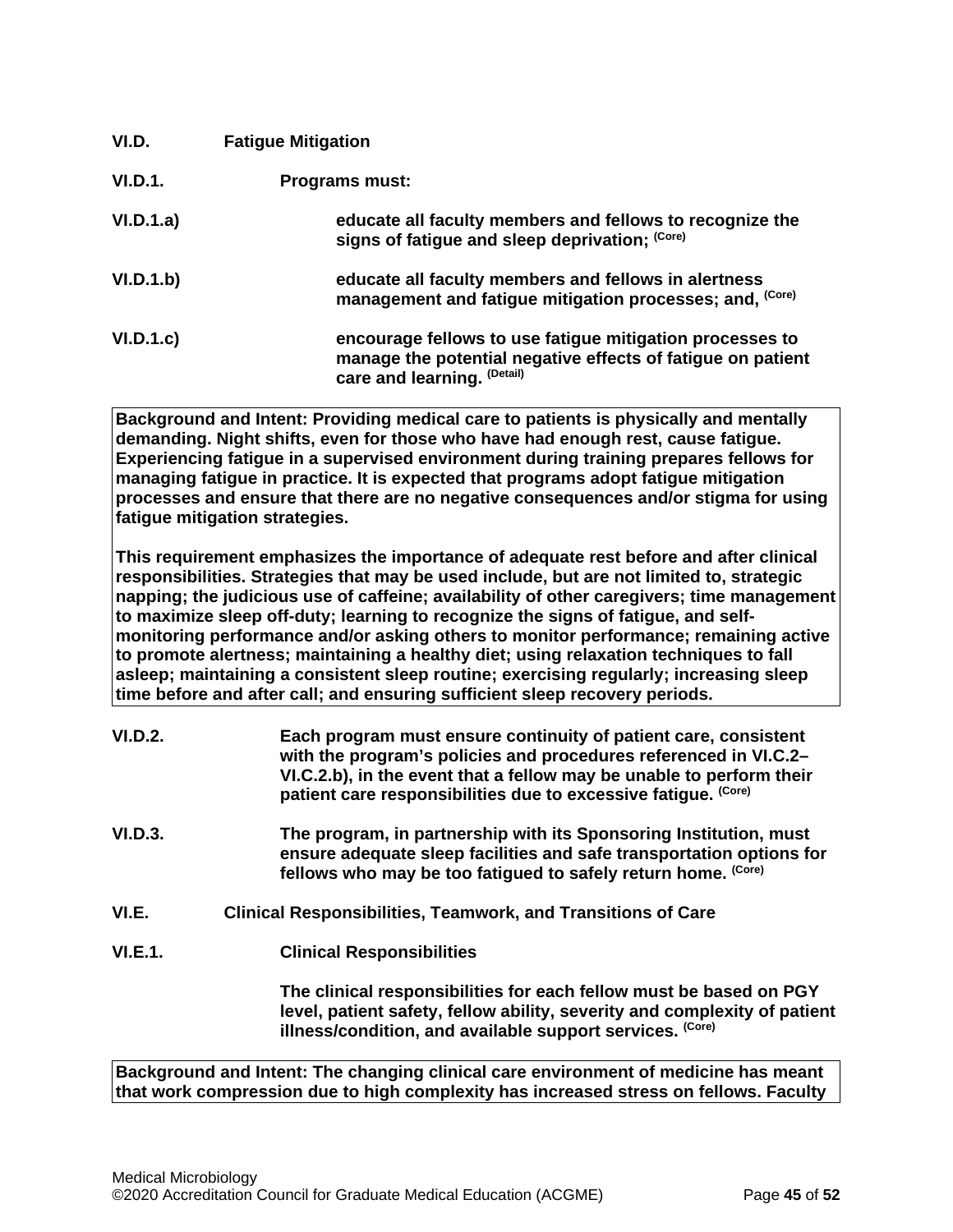**members and program directors need to make sure fellows function in an environment that has safe patient care and a sense of fellow well-being. Some Review Committees have addressed this by setting limits on patient admissions, and it is an essential responsibility of the program director to monitor fellow workload. Workload should be distributed among the fellow team and interdisciplinary teams to minimize work compression.**

# **VI.E.2. Teamwork**

<span id="page-45-0"></span>

|                | Fellows must care for patients in an environment that maximizes<br>communication. This must include the opportunity to work as a<br>member of effective interprofessional teams that are appropriate to<br>the delivery of care in the subspecialty and larger health system.<br>(Core)                         |
|----------------|-----------------------------------------------------------------------------------------------------------------------------------------------------------------------------------------------------------------------------------------------------------------------------------------------------------------|
| VI.E.2.a)      | Epidemiologists, infection prevention practitioners, medical<br>laboratory professionals, members of clinical service teams,<br>pharmacists, and other medical professionals should be included<br>as part of an interprofessional team. (Detail)                                                               |
| VI.E.2.b)      | Fellows must demonstrate the ability to work and communicate<br>with health care professionals to provide effective, patient-focused<br>care. (Outcome)                                                                                                                                                         |
| <b>VI.E.3.</b> | <b>Transitions of Care</b>                                                                                                                                                                                                                                                                                      |
| VI.E.3.a)      | Programs must design clinical assignments to optimize<br>transitions in patient care, including their safety, frequency,<br>and structure. (Core)                                                                                                                                                               |
| VI.E.3.b)      | Programs, in partnership with their Sponsoring Institutions,<br>must ensure and monitor effective, structured hand-over<br>processes to facilitate both continuity of care and patient<br>safety. (Core)                                                                                                        |
| VI.E.3.c       | Programs must ensure that fellows are competent in<br>communicating with team members in the hand-over process.<br>(Outcome)                                                                                                                                                                                    |
| VI.E.3.d       | Programs and clinical sites must maintain and communicate<br>schedules of attending physicians and fellows currently<br>responsible for care. (Core)                                                                                                                                                            |
| VI.E.3.e       | Each program must ensure continuity of patient care,<br>consistent with the program's policies and procedures<br>referenced in VI.C.2-VI.C.2.b), in the event that a fellow may<br>be unable to perform their patient care responsibilities due to<br>excessive fatigue or illness, or family emergency. (Core) |
| VI.F.          | <b>Clinical Experience and Education</b>                                                                                                                                                                                                                                                                        |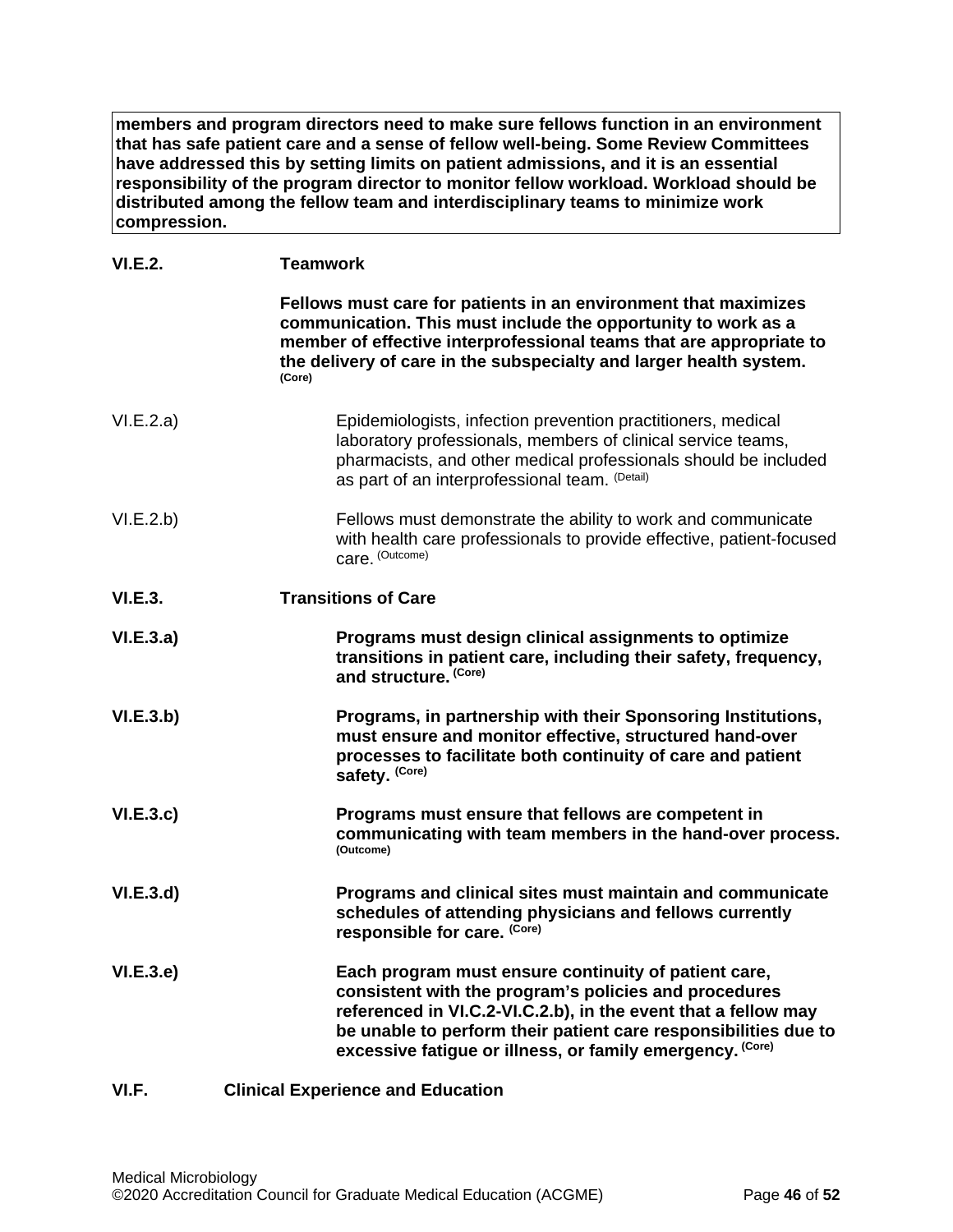*Programs, in partnership with their Sponsoring Institutions, must design an effective program structure that is configured to provide fellows with educational and clinical experience opportunities, as well as reasonable opportunities for rest and personal activities.*

**Background and Intent: In the new requirements, the terms "clinical experience and education," "clinical and educational work," and "clinical and educational work hours" replace the terms "duty hours," "duty periods," and "duty." These changes have been made in response to concerns that the previous use of the term "duty" in reference to number of hours worked may have led some to conclude that fellows' duty to "clock out" on time superseded their duty to their patients.**

**VI.F.1. Maximum Hours of Clinical and Educational Work per Week**

**Clinical and educational work hours must be limited to no more than 80 hours per week, averaged over a four-week period, inclusive of all in-house clinical and educational activities, clinical work done from home, and all moonlighting. (Core)**

**Background and Intent: Programs and fellows have a shared responsibility to ensure that the 80-hour maximum weekly limit is not exceeded. While the requirement has been written with the intent of allowing fellows to remain beyond their scheduled work periods to care for a patient or participate in an educational activity, these additional hours must be accounted for in the allocated 80 hours when averaged over four weeks.**

# *Scheduling*

**While the ACGME acknowledges that, on rare occasions, a fellow may work in excess of 80 hours in a given week, all programs and fellows utilizing this flexibility will be required to adhere to the 80-hour maximum weekly limit when averaged over a fourweek period. Programs that regularly schedule fellows to work 80 hours per week and still permit fellows to remain beyond their scheduled work period are likely to exceed the 80-hour maximum, which would not be in substantial compliance with the requirement. These programs should adjust schedules so that fellows are scheduled to work fewer than 80 hours per week, which would allow fellows to remain beyond their scheduled work period when needed without violating the 80-hour requirement. Programs may wish to consider using night float and/or making adjustments to the frequency of in-house call to ensure compliance with the 80-hour maximum weekly limit.**

# *Oversight*

**With increased flexibility introduced into the Requirements, programs permitting this flexibility will need to account for the potential for fellows to remain beyond their assigned work periods when developing schedules, to avoid exceeding the 80-hour maximum weekly limit, averaged over four weeks. The ACGME Review Committees will strictly monitor and enforce compliance with the 80-hour requirement. Where violations of the 80-hour requirement are identified, programs will be subject to citation and at risk for an adverse accreditation action.**

# *Work from Home*

**While the requirement specifies that clinical work done from home must be counted toward the 80-hour maximum weekly limit, the expectation remains that scheduling be**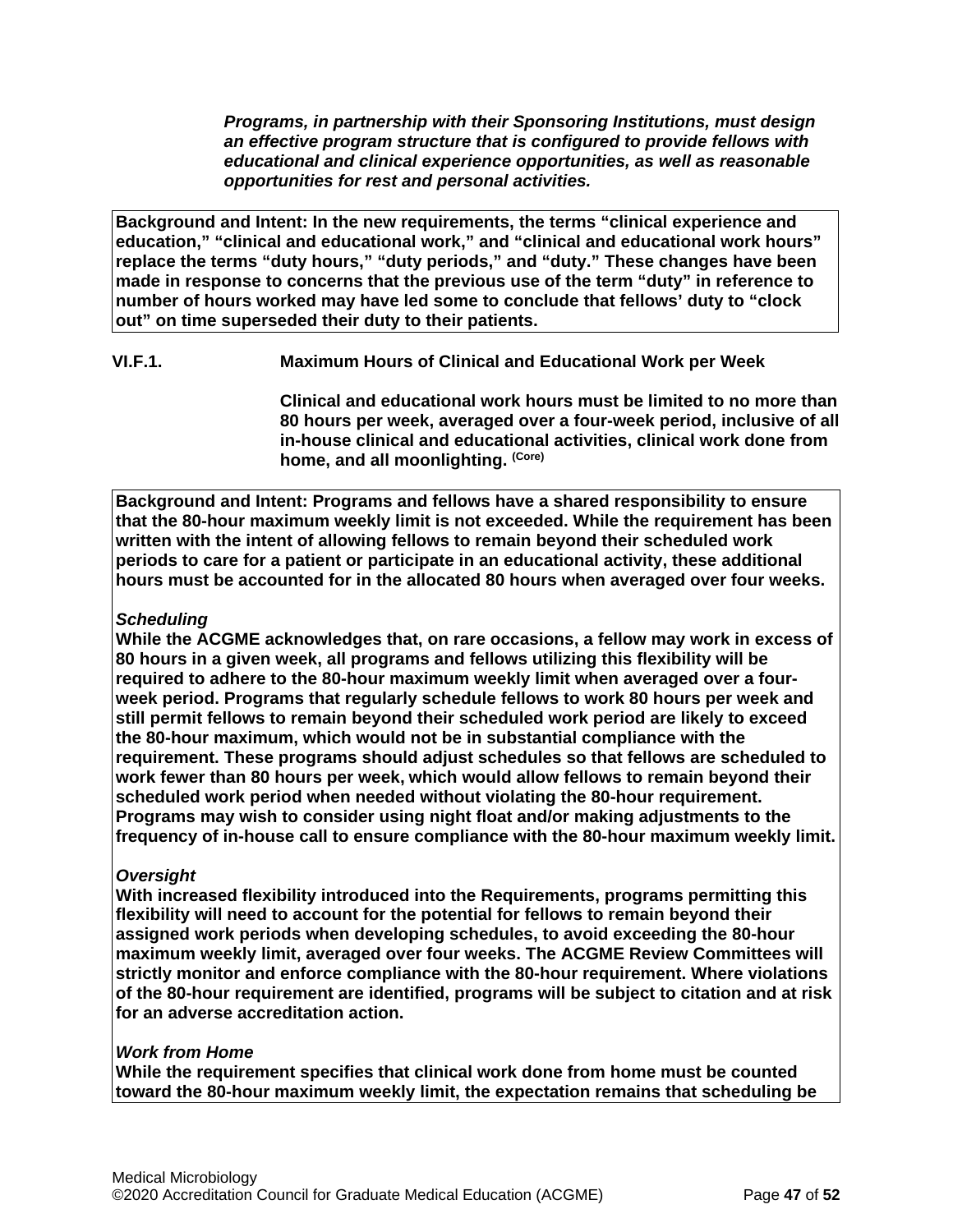**structured so that fellows are able to complete most work on site during scheduled clinical work hours without requiring them to take work home. The new requirements acknowledge the changing landscape of medicine, including electronic health records, and the resulting increase in the amount of work fellows choose to do from home. The requirement provides flexibility for fellows to do this while ensuring that the time spent by fellows completing clinical work from home is accomplished within the 80-hour weekly maximum. Types of work from home that must be counted include using an electronic health record and taking calls from home. Reading done in preparation for the following day's cases, studying, and research done from home do not count toward the 80 hours. Fellow decisions to leave the hospital before their clinical work has been completed and to finish that work later from home should be made in consultation with the fellow's supervisor. In such circumstances, fellows should be mindful of their professional responsibility to complete work in a timely manner and to maintain patient confidentiality.**

**During the public comment period many individuals raised questions and concerns related to this change. Some questioned whether minute by minute tracking would be required; in other words, if a fellow spends three minutes on a phone call and then a few hours later spends two minutes on another call, will the fellow need to report that time. Others raised concerns related to the ability of programs and institutions to verify the accuracy of the information reported by fellows. The new requirements are not an attempt to micromanage this process. Fellows are to track the time they spend on clinical work from home and to report that time to the program. Decisions regarding whether to report infrequent phone calls of very short duration will be left to the individual fellow. Programs will need to factor in time fellows are spending on clinical work at home when schedules are developed to ensure that fellows are not working in excess of 80 hours per week, averaged over four weeks. There is no requirement that programs assume responsibility for documenting this time. Rather, the program's responsibility is ensuring that fellows report their time from home and that schedules are structured to ensure that fellows are not working in excess of 80 hours per week, averaged over four weeks.**

| VI.F.2.      | <b>Mandatory Time Free of Clinical Work and Education</b>                                                                                                                                                                                                                                               |
|--------------|---------------------------------------------------------------------------------------------------------------------------------------------------------------------------------------------------------------------------------------------------------------------------------------------------------|
| VI.F.2.a)    | The program must design an effective program structure that<br>is configured to provide fellows with educational<br>opportunities, as well as reasonable opportunities for rest<br>and personal well-being. (Core)                                                                                      |
| VI.F.2.b)    | Fellows should have eight hours off between scheduled<br>clinical work and education periods. (Detail)                                                                                                                                                                                                  |
| VI.F.2.b)(1) | There may be circumstances when fellows choose to<br>stay to care for their patients or return to the hospital<br>with fewer than eight hours free of clinical experience<br>and education. This must occur within the context of<br>the 80-hour and the one-day-off-in-seven<br>requirements. (Detail) |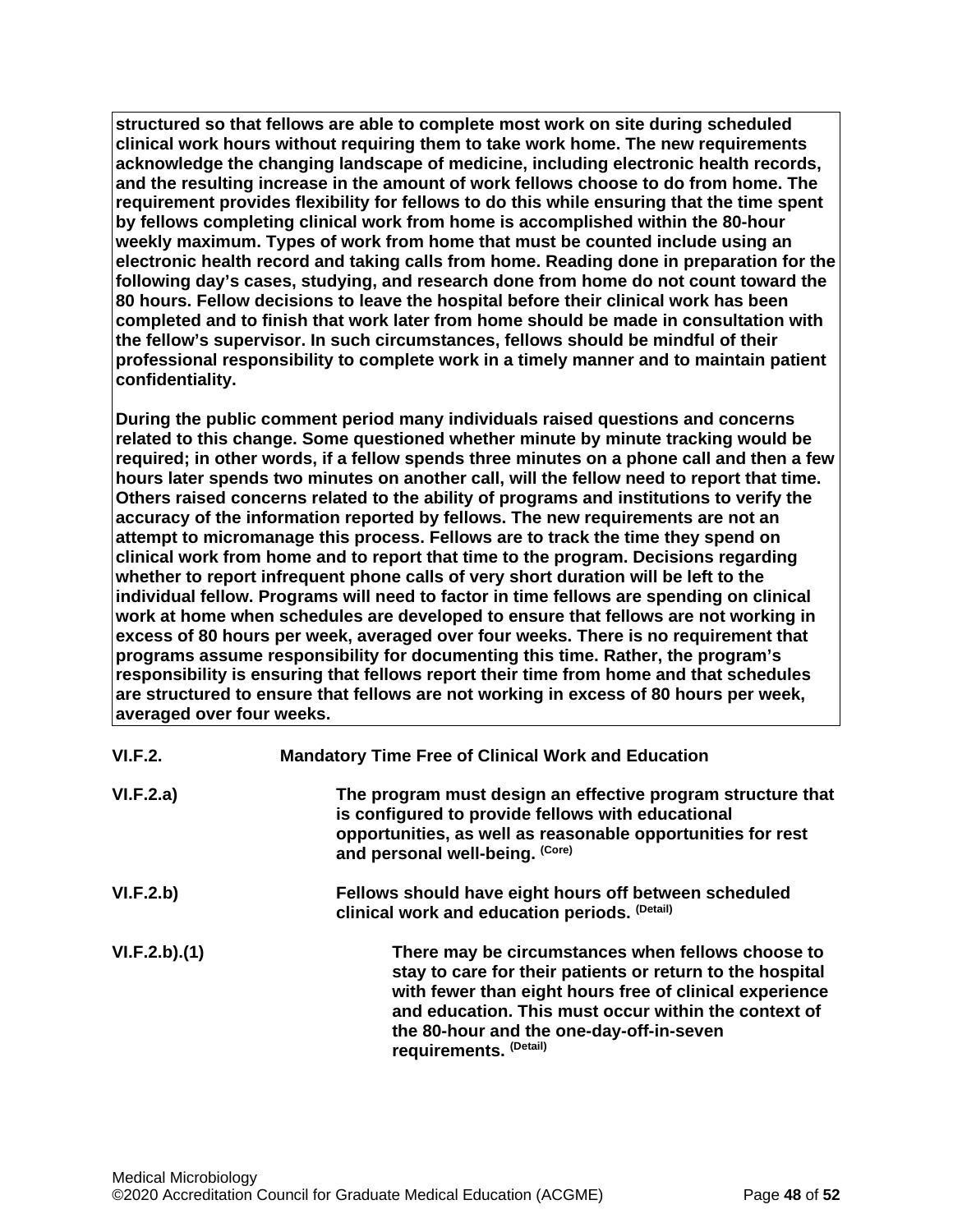**Background and Intent: While it is expected that fellow schedules will be structured to ensure that fellows are provided with a minimum of eight hours off between scheduled work periods, it is recognized that fellows may choose to remain beyond their scheduled time, or return to the clinical site during this time-off period, to care for a patient. The requirement preserves the flexibility for fellows to make those choices. It is also noted that the 80-hour weekly limit (averaged over four weeks) is a deterrent for scheduling fewer than eight hours off between clinical and education work periods, as it would be difficult for a program to design a schedule that provides fewer than eight hours off without violating the 80-hour rule.**

| VI.F.2.c) | Fellows must have at least 14 hours free of clinical work and |
|-----------|---------------------------------------------------------------|
|           | education after 24 hours of in-house call. <sup>(Core)</sup>  |

**Background and Intent: Fellows have a responsibility to return to work rested, and thus are expected to use this time away from work to get adequate rest. In support of this goal, fellows are encouraged to prioritize sleep over other discretionary activities.**

**VI.F.2.d) Fellows must be scheduled for a minimum of one day in seven free of clinical work and required education (when averaged over four weeks). At-home call cannot be assigned on these free days. (Core)**

**Background and Intent: The requirement provides flexibility for programs to distribute days off in a manner that meets program and fellow needs. It is strongly recommended that fellows' preference regarding how their days off are distributed be considered as schedules are developed. It is desirable that days off be distributed throughout the month, but some fellows may prefer to group their days off to have a "golden weekend," meaning a consecutive Saturday and Sunday free from work. The requirement for one free day in seven should not be interpreted as precluding a golden weekend. Where feasible, schedules may be designed to provide fellows with a weekend, or two consecutive days, free of work. The applicable Review Committee will evaluate the number of consecutive days of work and determine whether they meet educational objectives. Programs are encouraged to distribute days off in a fashion that optimizes fellow well-being, and educational and personal goals. It is noted that a day off is defined in the ACGME Glossary of Terms as "one (1) continuous 24-hour period free from all administrative, clinical, and educational activities."**

| VI.F.3.         | <b>Maximum Clinical Work and Education Period Length</b>                                                                                                                            |
|-----------------|-------------------------------------------------------------------------------------------------------------------------------------------------------------------------------------|
| VI.F.3.a)       | Clinical and educational work periods for fellows must not<br>exceed 24 hours of continuous scheduled clinical<br>assignments. (Core)                                               |
| VI.F.3.a)(1)    | Up to four hours of additional time may be used for<br>activities related to patient safety, such as providing<br>effective transitions of care, and/or fellow education.<br>(Core) |
| VI.F.3.a)(1)(a) | Additional patient care responsibilities must not<br>be assigned to a fellow during this time. (Core)                                                                               |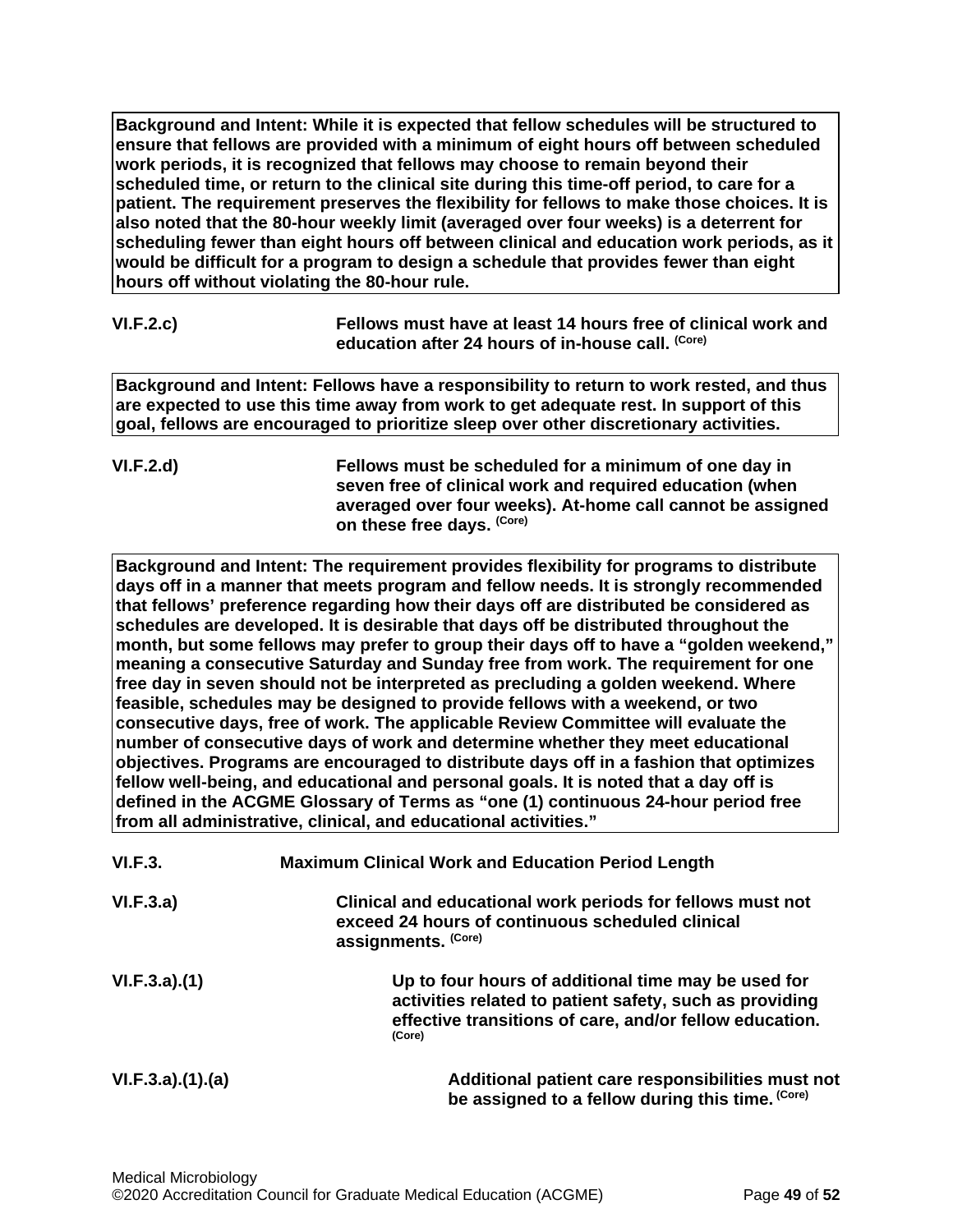**Background and Intent: The additional time referenced in VI.F.3.a).(1) should not be used for the care of new patients. It is essential that the fellow continue to function as a member of the team in an environment where other members of the team can assess fellow fatigue, and that supervision for post-call fellows is provided. This 24 hours and up to an additional four hours must occur within the context of 80-hour weekly limit, averaged over four weeks.**

| <b>VI.F.4.</b> | <b>Clinical and Educational Work Hour Exceptions</b>                                                                                                                                                |
|----------------|-----------------------------------------------------------------------------------------------------------------------------------------------------------------------------------------------------|
| VI.F.4.a)      | In rare circumstances, after handing off all other<br>responsibilities, a fellow, on their own initiative, may elect to<br>remain or return to the clinical site in the following<br>circumstances: |
| VI.F.4.a)(1)   | to continue to provide care to a single severely ill or<br>unstable patient; (Detail)                                                                                                               |
| VI.F.4.a)(2)   | humanistic attention to the needs of a patient or<br>family; or, <sup>(Detail)</sup>                                                                                                                |
| VI.F.4.a)(3)   | to attend unique educational events. (Detail)                                                                                                                                                       |
| VI.F.4.b)      | These additional hours of care or education will be counted<br>toward the 80-hour weekly limit. (Detail)                                                                                            |

**Background and Intent: This requirement is intended to provide fellows with some control over their schedules by providing the flexibility to voluntarily remain beyond the scheduled responsibilities under the circumstances described above. It is important to note that a fellow may remain to attend a conference, or return for a conference later in the day, only if the decision is made voluntarily. Fellows must not be required to stay. Programs allowing fellows to remain or return beyond the scheduled work and clinical education period must ensure that the decision to remain is initiated by the fellow and that fellows are not coerced. This additional time must be counted toward the 80-hour maximum weekly limit.**

| VI.F.4.c)          | A Review Committee may grant rotation-specific exceptions<br>for up to 10 percent or a maximum of 88 clinical and<br>educational work hours to individual programs based on a<br>sound educational rationale. |
|--------------------|---------------------------------------------------------------------------------------------------------------------------------------------------------------------------------------------------------------|
|                    | The Review Committee for Pathology will not consider requests<br>for exceptions to the 80-hour limit to the fellows' work week.                                                                               |
| $VI.F.4.c$ . $(1)$ | In preparing a request for an exception, the program<br>director must follow the clinical and educational work<br>hour exception policy from the ACGME Manual of<br>Policies and Procedures. (Core)           |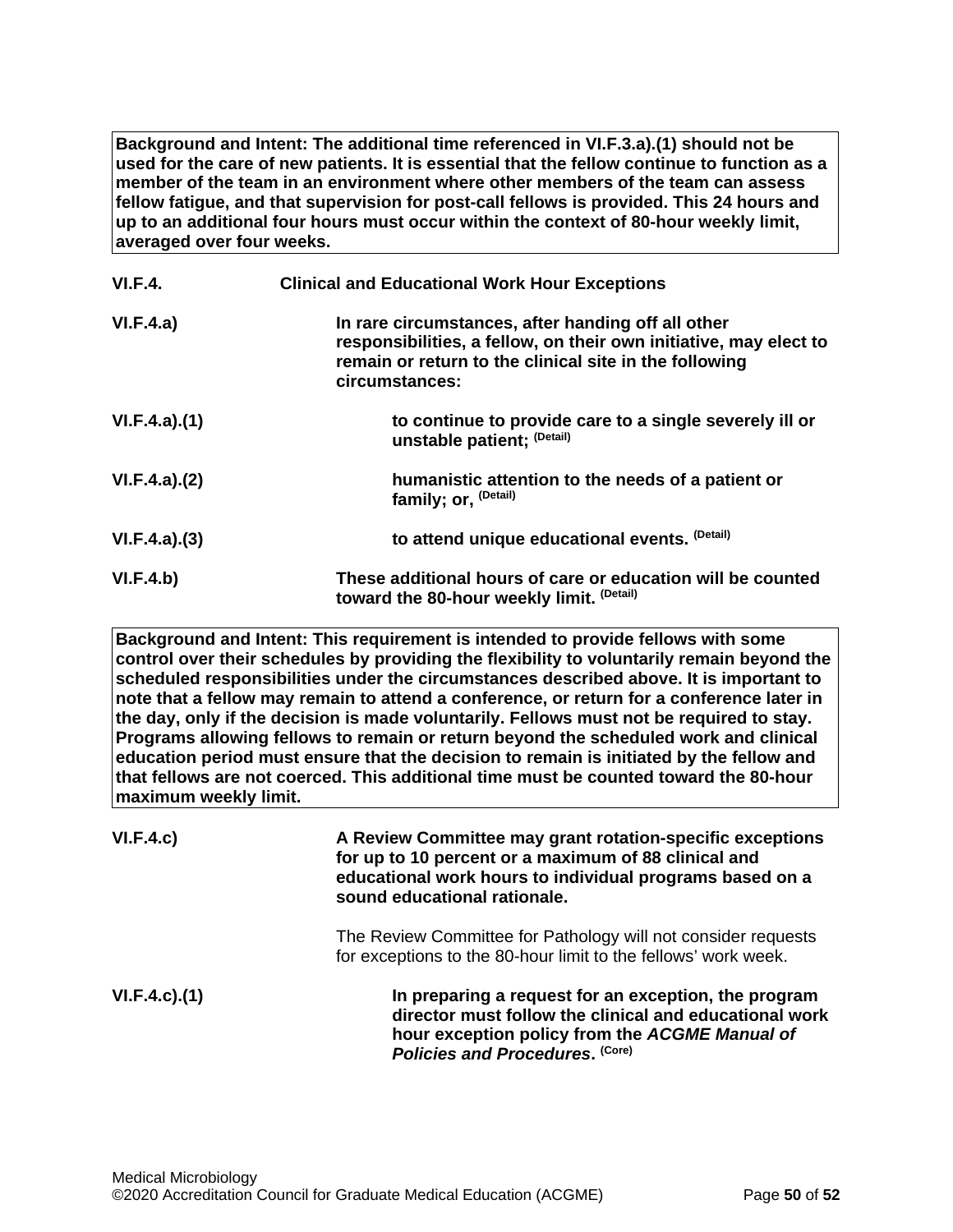| VI.F.4.c).(2) |
|---------------|
|---------------|

**Prior to submitting the request to the Review Committee, the program director must obtain approval from the Sponsoring Institution's GMEC and DIO. (Core)**

**Background and Intent: The provision for exceptions for up to 88 hours per week has been modified to specify that exceptions may be granted for specific rotations if the program can justify the increase based on criteria specified by the Review Committee. As in the past, Review Committees may opt not to permit exceptions. The underlying philosophy for this requirement is that while it is expected that all fellows should be able to train within an 80-hour work week, it is recognized that some programs may include rotations with alternate structures based on the nature of the specialty. DIO/GMEC approval is required before the request will be considered by the Review Committee.**

| <b>VI.F.5.</b> | <b>Moonlighting</b>                                                                                                                                                                                                                                  |
|----------------|------------------------------------------------------------------------------------------------------------------------------------------------------------------------------------------------------------------------------------------------------|
| VI.F.5.a)      | Moonlighting must not interfere with the ability of the fellow<br>to achieve the goals and objectives of the educational<br>program, and must not interfere with the fellow's fitness for<br>work nor compromise patient safety. (Core)              |
| VI.F.5.b)      | Time spent by fellows in internal and external moonlighting<br>(as defined in the ACGME Glossary of Terms) must be<br>counted toward the 80-hour maximum weekly limit. (Core)                                                                        |
|                | Background and Intent: For additional clarification of the expectations related to<br>moonlighting, please refer to the Common Program Requirement FAQs (available at<br>http://www.acgme.org/What-We-Do/Accreditation/Common-Program-Requirements). |

# **VI.F.6. In-House Night Float**

**Night float must occur within the context of the 80-hour and oneday-off-in-seven requirements. (Core)**

**Background and Intent: The requirement for no more than six consecutive nights of night float was removed to provide programs with increased flexibility in scheduling.**

**VI.F.7. Maximum In-House On-Call Frequency**

**Fellows must be scheduled for in-house call no more frequently than every third night (when averaged over a four-week period). (Core)**

**VI.F.8. At-Home Call**

**VI.F.8.a) Time spent on patient care activities by fellows on at-home call must count toward the 80-hour maximum weekly limit. The frequency of at-home call is not subject to the everythird-night limitation, but must satisfy the requirement for one day in seven free of clinical work and education, when averaged over four weeks. (Core)**